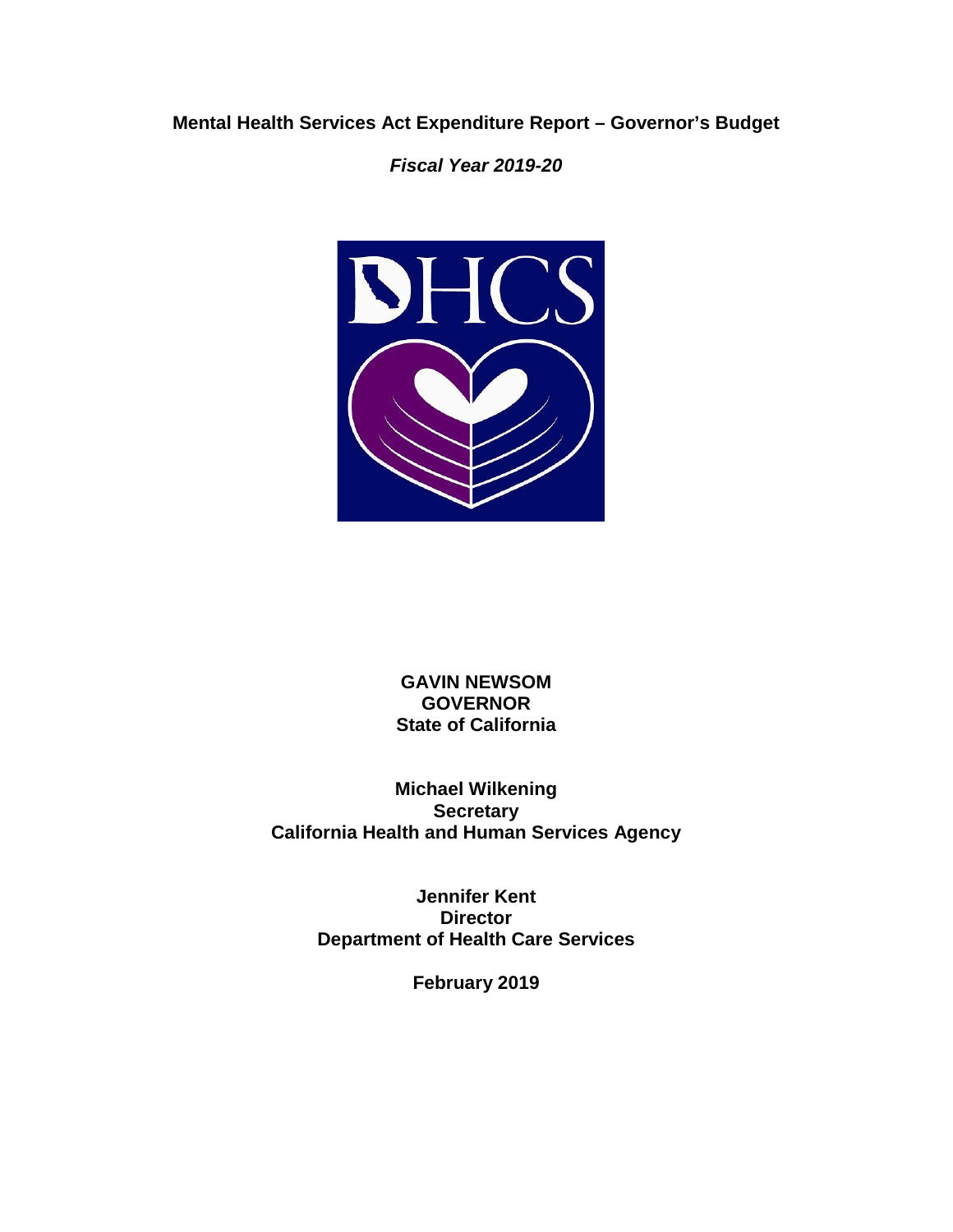**Mental Health Services Act Expenditure Report – Governor's Budget** 

*Fiscal Year 2019-20*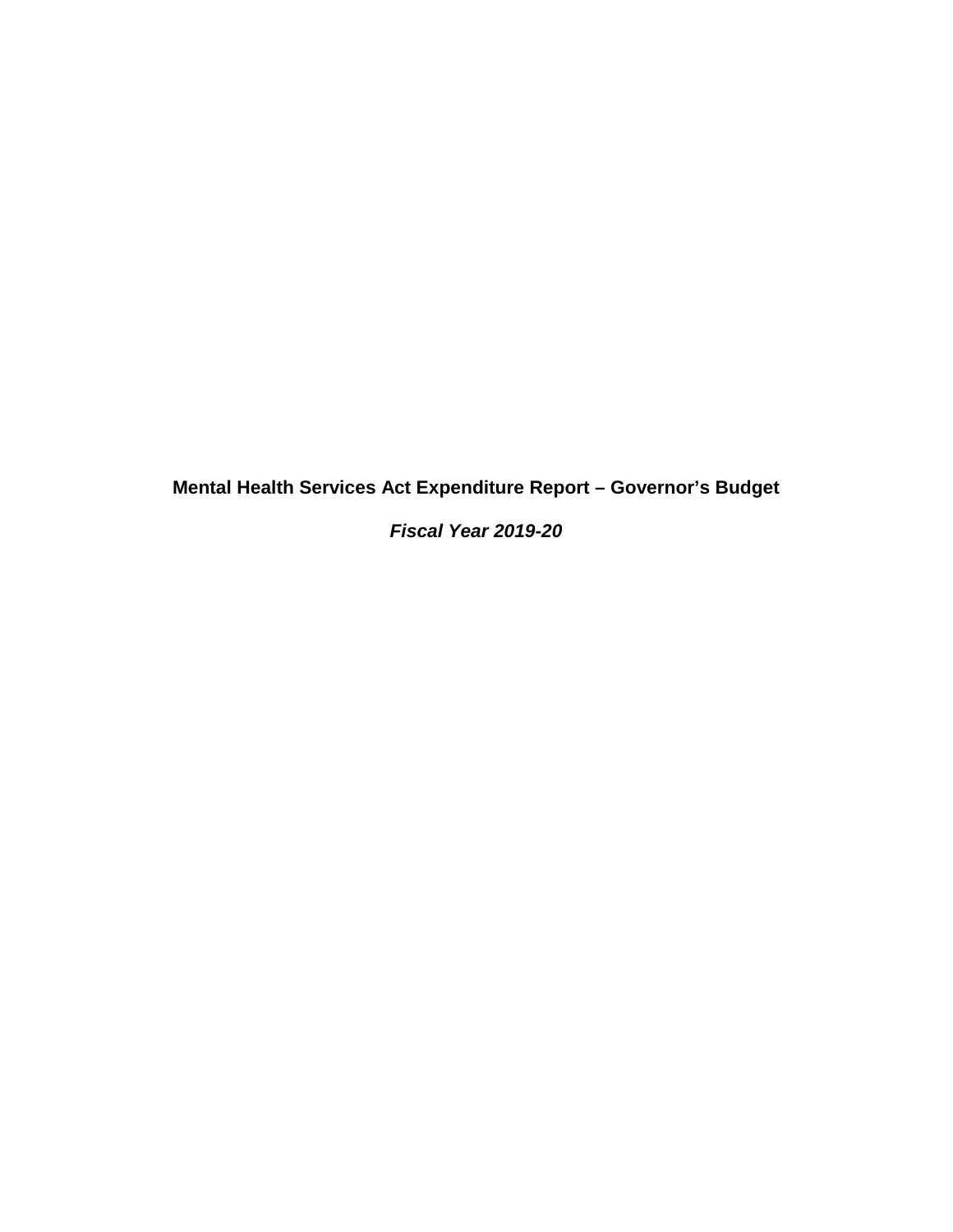## **Table of Contents**  <b><u>Table of

| 1.                                                                              |  |  |  |  |
|---------------------------------------------------------------------------------|--|--|--|--|
| 2.                                                                              |  |  |  |  |
| 3.                                                                              |  |  |  |  |
| 4.                                                                              |  |  |  |  |
| 5.                                                                              |  |  |  |  |
| STATE OPERATIONS AND ADMINISTRATIVE EXPENDITURES 13                             |  |  |  |  |
|                                                                                 |  |  |  |  |
|                                                                                 |  |  |  |  |
|                                                                                 |  |  |  |  |
|                                                                                 |  |  |  |  |
|                                                                                 |  |  |  |  |
|                                                                                 |  |  |  |  |
| Mental Health Services Oversight and Accountability Commission  35              |  |  |  |  |
|                                                                                 |  |  |  |  |
|                                                                                 |  |  |  |  |
| Board of Governors of the California Community Colleges Chancellor's Office  44 |  |  |  |  |
|                                                                                 |  |  |  |  |
|                                                                                 |  |  |  |  |
|                                                                                 |  |  |  |  |
|                                                                                 |  |  |  |  |
|                                                                                 |  |  |  |  |
|                                                                                 |  |  |  |  |
|                                                                                 |  |  |  |  |
|                                                                                 |  |  |  |  |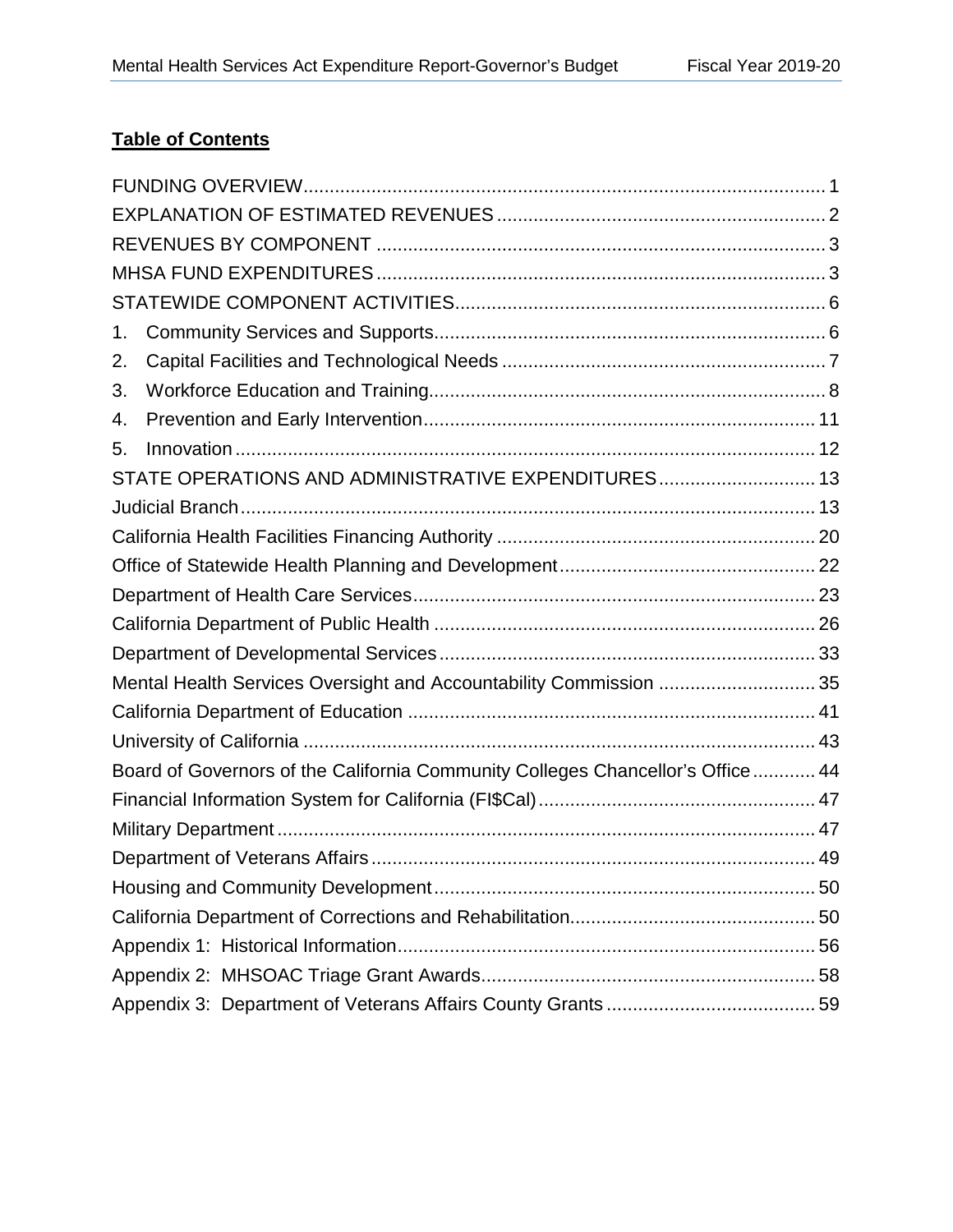## **FUNDING OVERVIEW**  <u>FUNDING OVERVIEW</u>

The Mental Health Services Act (MHSA) passed as Proposition 63 in 2004, became effective January 1, 2005, and established the Mental Health Services Fund (MHSF). Revenue generated from a one percent tax on personal income in excess of one million dollars is deposited into MHSF. The 2019 Governor's Budget indicates approximately \$2,094.8 billion was deposited into MHSF in Fiscal Year (FY) 2017-18. The 2019 Governor's Budget also projects that \$2,398.1 billion will be deposited into MHSF in FY 2018-19 and \$2,377.6 billion will be deposited into MHSF in FY 2019-20.

Approximately \$2,085.5 billion was expended from MHSF in FY 2017-18. Additionally, \$2,294.1 billion is estimated to be expended in FY 2018-19 and \$2,250.1 billion is estimated to be expended in FY 2019-20.

The MHSA addresses a broad continuum of prevention, early intervention, and service needs as well as providing funding for infrastructure, technology, and training for the community mental health system. The MHSA specifies five required components:

- 1) Community Services and Supports (CSS)
- 2) Capital Facilities and Technological Needs (CF/TN)
- 3) Workforce Education and Training (WET)
- 4) Prevention and Early Intervention (PEI)
- 5) Innovation (INN)

On a monthly basis, the State Controller's Office (SCO) distributes funds deposited into MHSF to counties. Counties expend the funds for the required components consistent with a local plan, which is subject to a community planning process that includes stakeholders and is approved by the County Board of Supervisors. Per Welfare and Institutions Code (W&I) Section 5892(h), counties with population above 200,000 have three years to expend funds distributed for CSS, PEI, and INN components. Counties with less than 200,000 have five years to expend funds distributed for CSS, PEI and INN components. All counties have ten years to expend funds distributed for CF/TN and WET components.

In addition to local programs, MHSA authorizes up to 5 percent of revenues for state administration. These include administrative functions performed by a variety of state entities.

Additional background information and an overview of legislative changes to MHSA are provided in Appendix 1.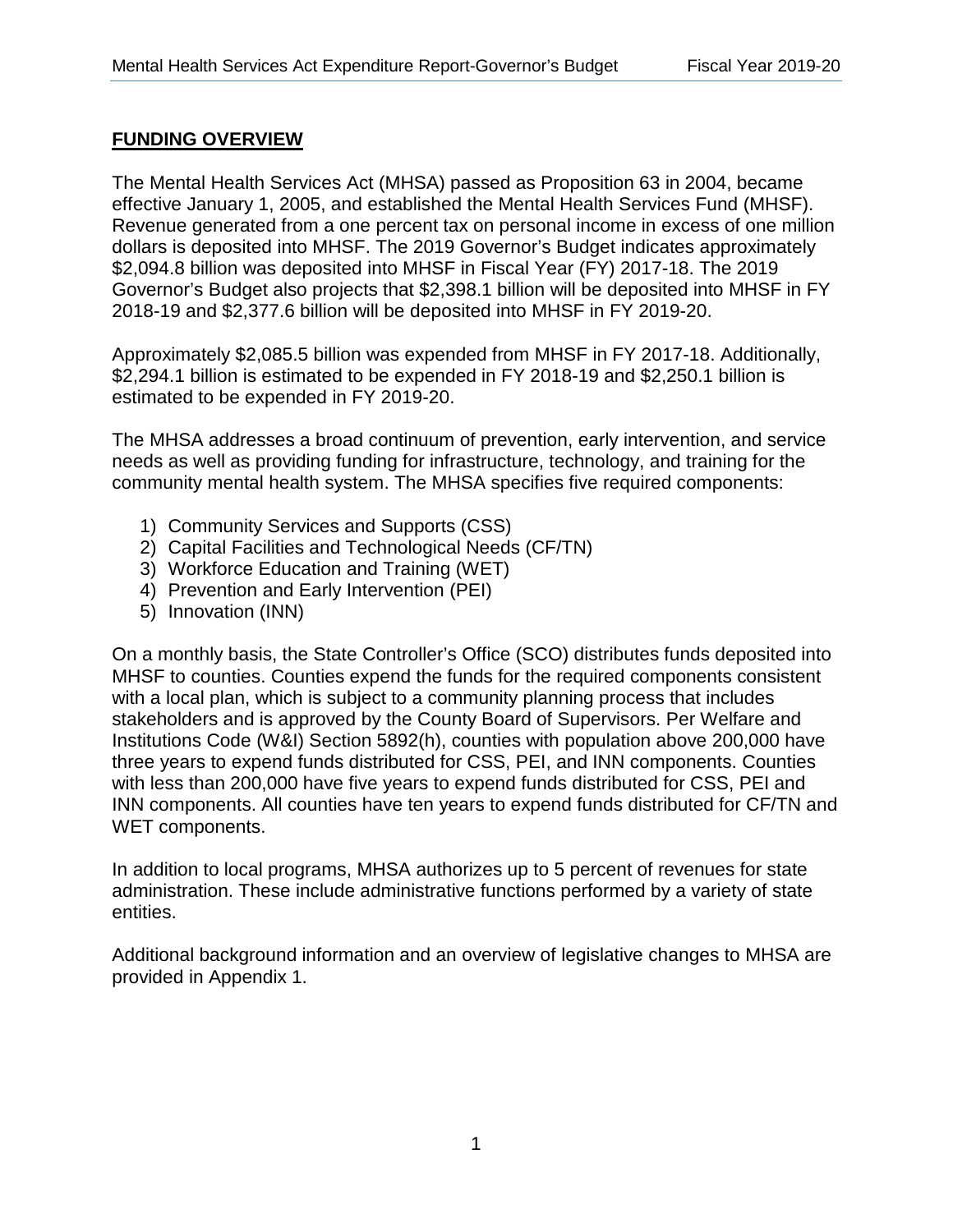## **EXPLANATION OF ESTIMATED REVENUES**  <u>EXPLANATION OF ESTIMATED REVENUES</u>

Table 1 displays estimated revenues from MHSA's one percent tax on personal income in excess of \$1 million. Personal income tax represents the net personal income tax receipts transferred into MHSF in accordance with Revenue and Taxation Code Section 19602.5(b). The "interest income" is the interest earned on the cash not immediately used and calculated quarterly in accordance with Government Code Section 16475. The "Anticipated Accrual Amount" represents an accrual amount to be received. Due to the amount of time necessary to allow for the reconciliation of final tax receipts owed to or from MHSF and the previous cash transfers, the FY 2017-18 anticipated accrual amount shown in the Governor's Budget will not actually be deposited into MHSF until two fiscal years after the revenue is earned which is FY 2019-20.

The total revenue amount for each fiscal year includes income tax payments, interest income, and the anticipated accrual. The actual amounts collected differ slightly from the estimated revenues because the annual Governor's Budget update reflects revenue earned, and therefore includes accruals for revenue not yet received by the close of the fiscal year.

|                                                     | <b>FY</b> | <b>FY</b> | <b>FY</b> |
|-----------------------------------------------------|-----------|-----------|-----------|
|                                                     | 2017-18   | 2018-19   | 2019-20   |
| Updated Governor's FY 2019-20 Budget <sup>1</sup>   |           |           |           |
| Personal Income Tax                                 | 2,089.4   | 2,388.8   | 2,368.2   |
| Interest Income Earned During<br><b>Fiscal Year</b> | 5.3       | 9.4       | 9.4       |
| <b>Anticipated Accrual Amount</b>                   | [414.0]   | [632.0]   | [560.0]   |
| <b>Total Estimated Revenue<sup>2</sup></b>          | 2,094.8   | 2,398.1   | 2,377.6   |

# **Table 1: MHSA Estimated Total Revenue at 2019 – Governor's Budget (Dollars in Millions)**

 $\overline{a}$ 1 Source: Personal Income Tax and Anticipated Accrual Amount (DOF Financial Research Unit – updated for Governor's Budget), Interest Income Earned (Fund Condition Statement in the FY 19-20

Governor's Budget: Income from Surplus Money Investments).<br><sup>2</sup> Estimated available receipts do not include funds reverted under W&I Section 5892(h).<br>2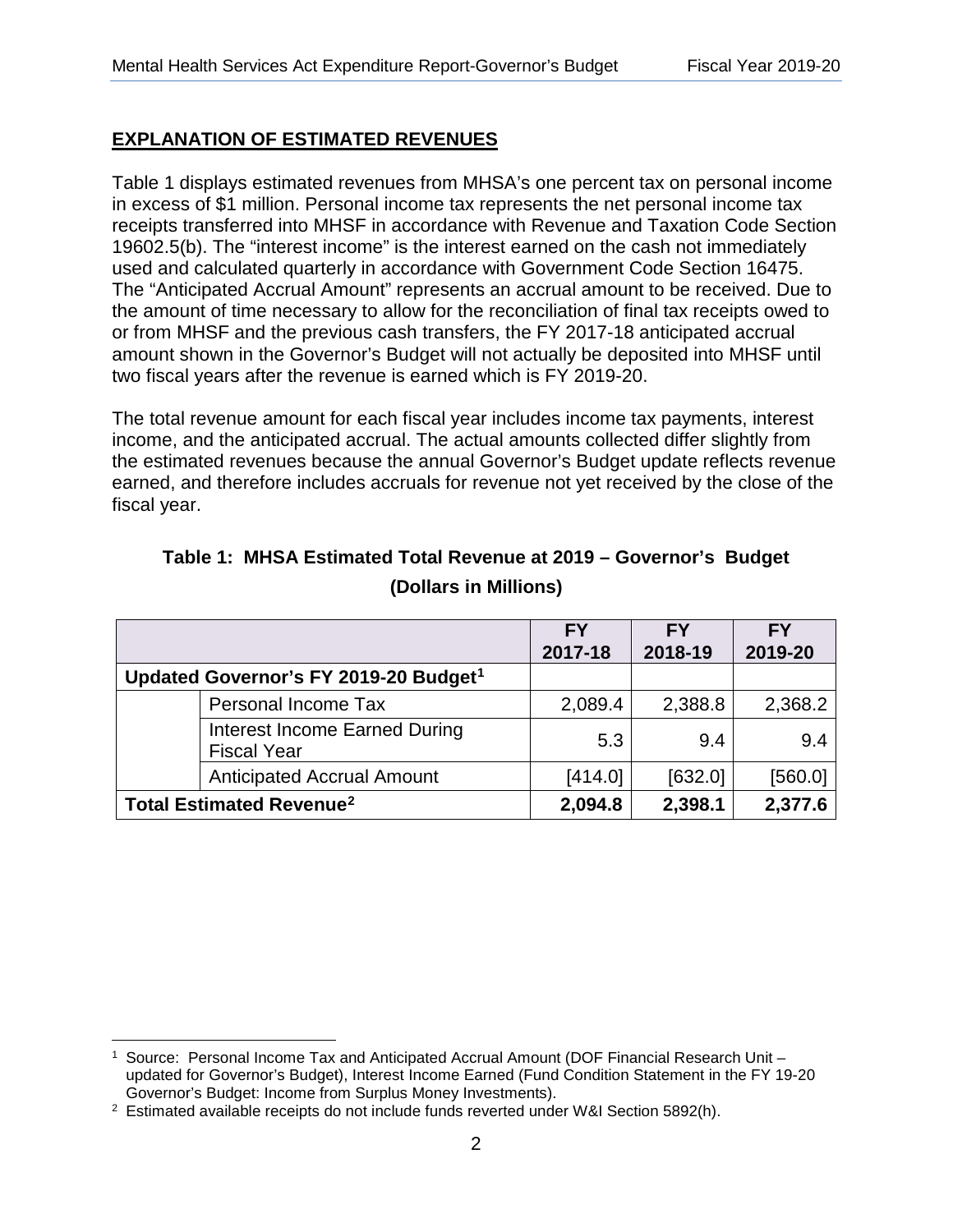## **REVENUES BY COMPONENT**  <u>REVENUES BY COMPONENT</u>

Table 2 displays the estimated MHSA revenue available by component and the five percent portion available for state administration. While the component amounts are shown here to display the statewide totals, MHSA funds are distributed to counties monthly as a single amount that each county budgets, expends<sup>3</sup>, and tracks by component according to MHSA requirements.

## Table 2: MHSA Estimated Revenue

|                                                                    | <b>FY</b><br>2017-18 | <b>FY</b><br>2018-19 | <b>FY</b><br>2019-20 |
|--------------------------------------------------------------------|----------------------|----------------------|----------------------|
| <b>Community Services and Supports</b><br>(Excluding Innovation)   | 1,512.4              | 1,731.5              | 1,716.6              |
| <b>Prevention and Early Intervention</b><br>(Excluding Innovation) | 378.1                | 432.9                | 429.1                |
| Innovation                                                         | 99.5                 | 113.9                | 112.9                |
| State Administration <sup>5</sup>                                  | 104.7                | 119.9                | 118.9                |
| <b>Total Estimated Revenue</b>                                     | 2,094.8              | 2,398.1              | 2,377.6              |

# **By Component**<sup>4</sup> **(Dollars in Millions)**

## **MHSA FUND EXPENDITURES**

Table 3a displays MHSA expenditures for Local Assistance by component, Table 3b displays expenditures for State Administration by each state entity receiving funds from MHSF, and Table 3c displays the State Administrative Cap by fiscal year. Tables 3a and 3b display actual expenditures for FY 2017-18 and estimated expenditures for FY 2018-19 and projected expenditures for FY 2019-20.

The estimated MHSA monthly distribution varies depending on the actual cash receipts and actual annual adjustment amounts.

<sup>&</sup>lt;u>.</u> 3 W&I § 5892(h)(1) provides that counties have three years to expend funding for CSS, PEI, and INN components, and ten years to expend funding for CF/TN and WET components. W&I § 5892(h)(3) provides that counties with a population of less than 200,000 have five years to expend CSS, PEI, and

<sup>&</sup>lt;sup>4</sup> Actual receipts displayed are based upon the percentages specified in W&I §5892 for the components

identified: 76% CSS; 19% PEI; 5% INN. 5 5% State Administration W&I § 5892(d).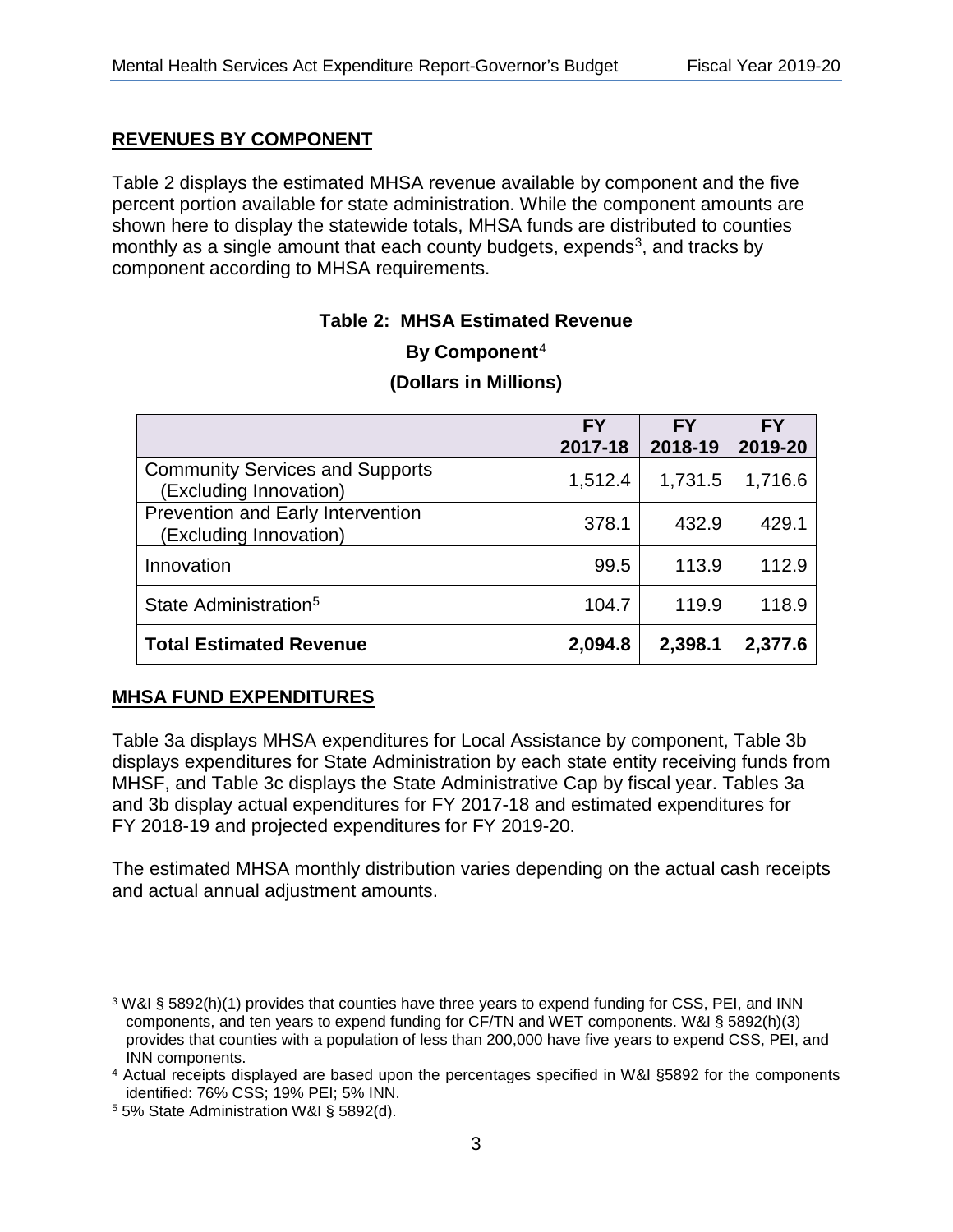### **Table 3a: MHSA Expenditures Local Assistance Governor's Budget 2019 (Dollars in Thousands)**

|                                                                                                                                                                        | <b>Actual</b> | <b>Estimated</b> | Projected |
|------------------------------------------------------------------------------------------------------------------------------------------------------------------------|---------------|------------------|-----------|
|                                                                                                                                                                        | <b>FY</b>     | <b>FY</b>        | <b>FY</b> |
|                                                                                                                                                                        | 2017-18       | 2018-19          | 2019-20   |
| <b>Local Assistance</b>                                                                                                                                                |               |                  |           |
| Department of Health Care Services<br><b>MHSA Monthly Distributions to</b><br>Counties <sup>6</sup>                                                                    | 2,009,301     | 2,009,301        | 2,009,301 |
| <b>CSS (Excluding Innovation)</b>                                                                                                                                      | 1,527,069     | 1,527,069        | 1,527,069 |
| PEI (Excluding Innovation)                                                                                                                                             | 381,767       | 381,767          | 381,767   |
| <b>INN</b>                                                                                                                                                             | 100,465       | 100,465          | 100,465   |
| Office of Statewide Health Planning and<br>Development<br><b>WET State Level Projects (Not</b><br>Including Mental Health Loan<br>Assumption Program (MHLAP)<br>funds) | 14,174        | 11,000           | $\Omega$  |
| California Health Facilities Financing<br>Authority                                                                                                                    | 3,999         | 144,000          | 144,000   |
| <b>Housing and Community Development</b>                                                                                                                               | 4,550         | 1,650            | 0         |
| Mental Health Services Oversight and<br><b>Accountability Commission</b>                                                                                               | 0             | 20,000           | 20,000    |
| Department of Developmental Services<br><b>Contracts with Regional Centers</b>                                                                                         | 740           | 740              | 740       |
| Department of Veterans Affairs                                                                                                                                         | 269           | 1,270            | 1,270     |
| <b>Total Local Assistance</b>                                                                                                                                          | 2,033,033     | 2,187,961        | 2,175,311 |

 $\overline{a}$ <sup>6</sup> The MHSA monthly distributions to counties are single monthly payments. Counties expend funds according to W&I  $\S5892(a)(3)$ , (5), and (6), where 80% is for CSS, 20% is for PEI, and 5% of the amount allocated to CSS and 5% of the amount allocated to PEI is for INN.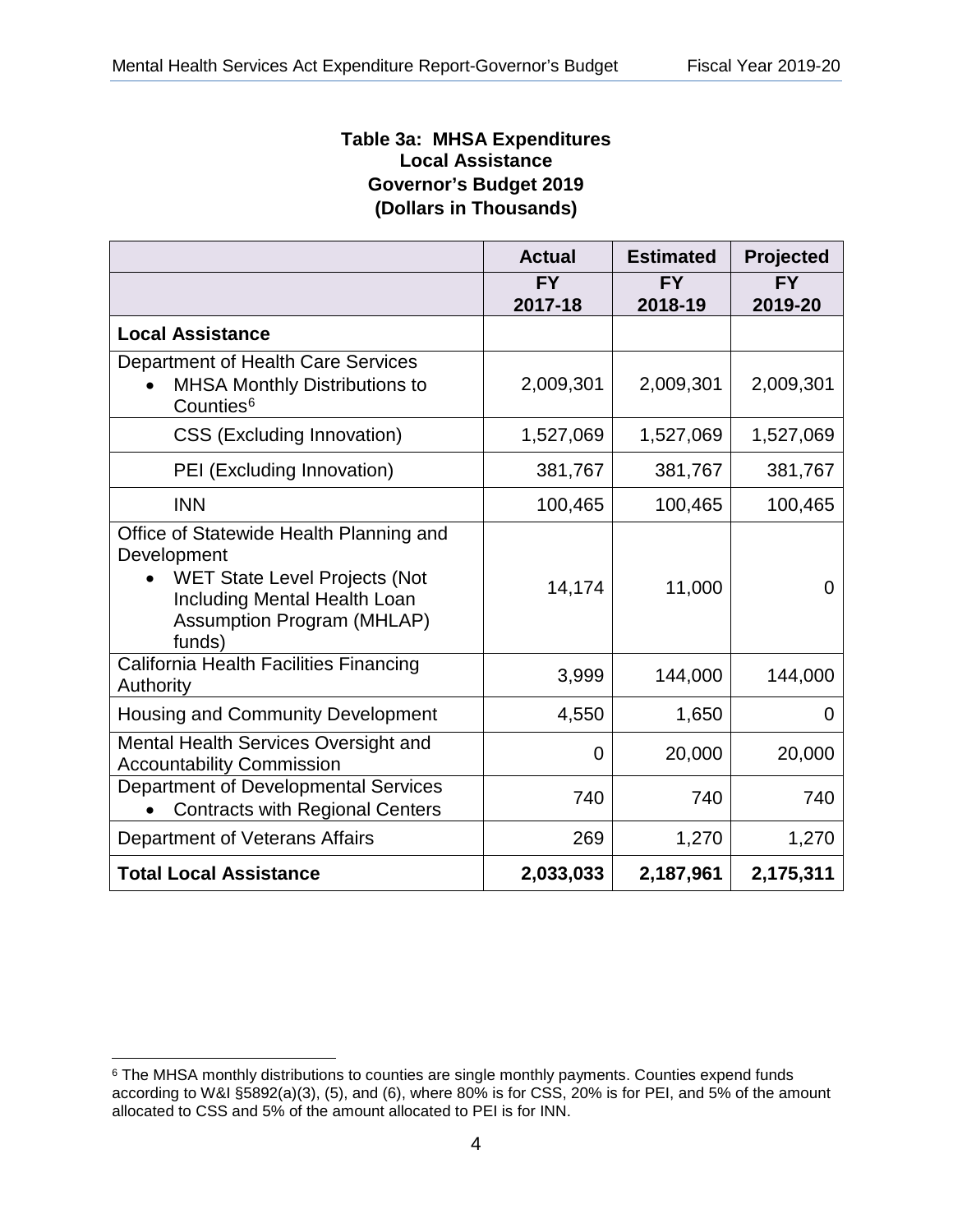### **Table 3b: MHSA Expenditures State Administration Governor's Budget 2019 (Dollars in Thousands)**

|                                                                                                                | <b>Actual</b> | <b>Estimated</b> | Projected |
|----------------------------------------------------------------------------------------------------------------|---------------|------------------|-----------|
|                                                                                                                | <b>FY</b>     | <b>FY</b>        | <b>FY</b> |
|                                                                                                                | 2017-18       | 2018-19          | 2019-20   |
| <b>State Administration</b>                                                                                    |               |                  |           |
| <b>Judicial Branch</b>                                                                                         | 1,128         | 1,134            | 1,134     |
| California Health Facilities Financing Authority                                                               | 254           | 16,453           | 0         |
| OSHPD - Administration                                                                                         | 13,306        | 3,051            | 3,051     |
| Department of Health Care Services                                                                             | 8,739         | 14,540           | 14,878    |
| California Department of Public Health                                                                         | 9,142         | 23,845           | 33,307    |
| Department of Developmental Services<br><b>Contracts with Regional Centers</b>                                 | 426           | 479              | 480       |
| Mental Health Services Oversight &<br><b>Accountability Commission</b><br>Triage Grants beginning January 2014 | 13,491        | 39,566           | 16,567    |
| Department of Corrections and Rehabilitation                                                                   | 237           | 1,182            | 1,182     |
| <b>Department of Education</b>                                                                                 | 137           | 163              | 163       |
| University of California                                                                                       | 869           | 961              | 0         |
| Board of Governors of the California<br><b>Community Colleges</b>                                              | 94            | 99               | 99        |
| Financial Information System for California                                                                    | 132           | $\Omega$         | (18)      |
| <b>Military Department</b>                                                                                     | 1,387         | 1,420            | 1,467     |
| Department of Veterans Affairs                                                                                 | 225           | 256              | 256       |
| <b>Supplemental Pension Payment to CalPERS</b>                                                                 | 0             | 156              | 356       |
| Statewide General Administration <sup>8</sup>                                                                  | 2,867         | 2,826            | 1,842     |
| <b>Total Administration</b>                                                                                    | 52,434        | 106,131          | 74,764    |
| <b>Total Local Assistance (Table 3a)</b>                                                                       | 2,033,033     | 2,187,961        | 2,175,311 |
| <b>Total of Local Assistance and</b><br>Administration                                                         | 2,085,467     | 2,294,092        | 2,250,075 |

 $\overline{a}$ 

<sup>&</sup>lt;sup>8</sup> Pro Rata assessment to the fund: General fund recoveries of statewide general administrative costs (i.e., indirect costs incurred by central service agencies) from special funds (Government Code Sections 11010 and 11270 through 11275). The Pro Rata process apportions the costs of providing central administrative services to all state departments that benefit from the services.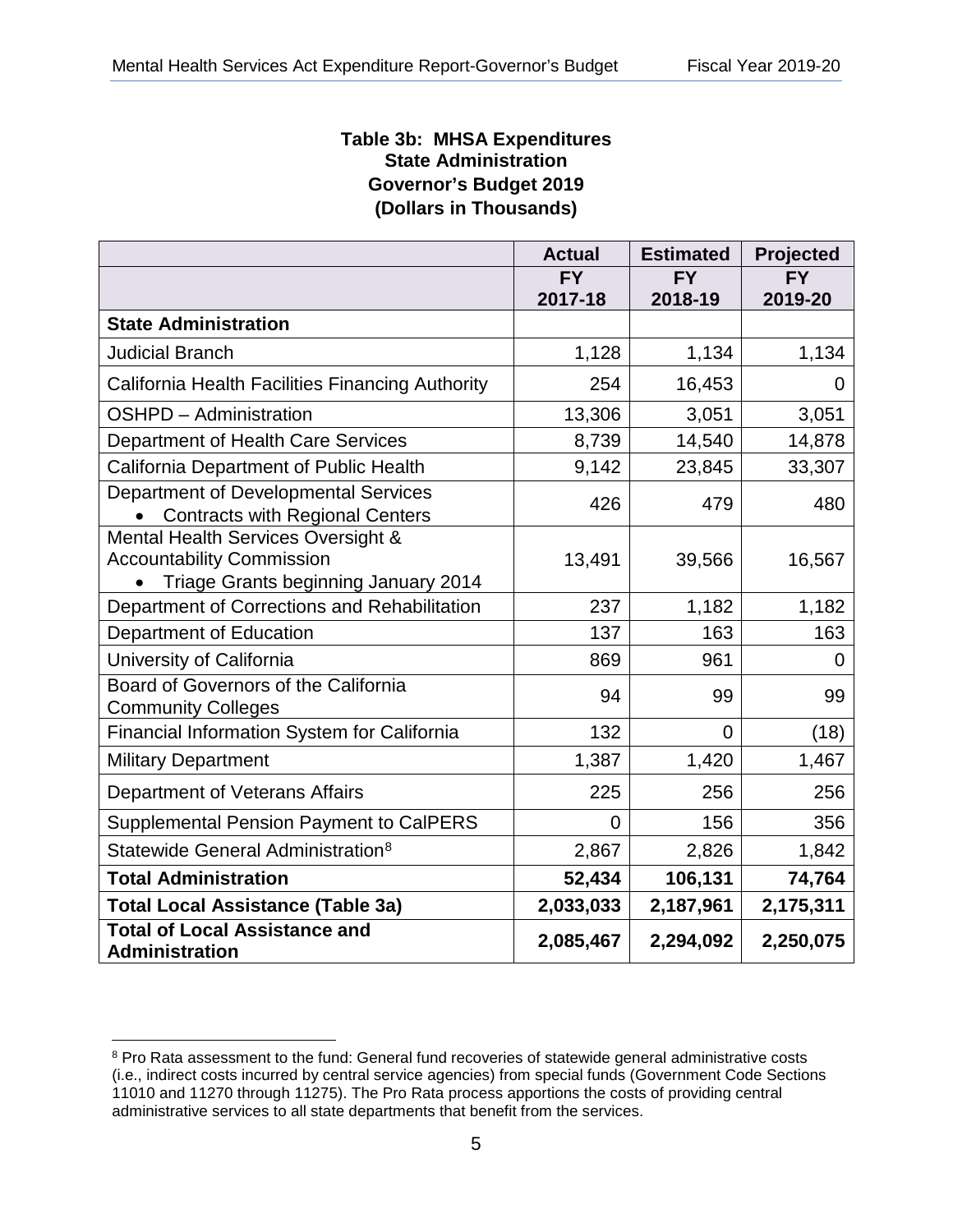### **Table 3c: MHSA Expenditures State Administrative Cap Governor's Budget 2019 (Dollars in Thousands)**

|                                                                                           | <b>Actual</b>        | <b>Estimated</b>     | <b>Projected</b>     |
|-------------------------------------------------------------------------------------------|----------------------|----------------------|----------------------|
|                                                                                           | <b>FY</b><br>2017-18 | <b>FY</b><br>2018-19 | <b>FY</b><br>2019-20 |
| <b>Total Estimated Revenue</b>                                                            | 2,094.8              | 2,398.1              | 2,377.6              |
| Administrative Percentage Cap                                                             | 5%                   | 5%                   | 5%                   |
| <b>Estimated Administrative Cap</b>                                                       | 104.7                | 119.9                | 118.9                |
| Total Administration (includes funding re-<br>appropriated and attributed to prior years) | 52.4                 | 106.1                | 74.8                 |
| <b>Difference</b>                                                                         | 52.3                 | 13.8                 | 44.1                 |

Based upon estimated MHSA revenues, the 5% administrative cap is \$104.7 million and administrative expenditures are estimated at \$52.4 million for 2017-18. For 2018-19, the estimated 5% administrative cap is \$119.9 million and the total estimated expenditures are \$106.1 million. For FY 2019-20, the projected 5% administrative cap is \$118.9 million and the total projected expenditures are \$74.8 million.

## **STATEWIDE COMPONENT ACTIVITIES**  <u>STATEWIDE COMPONENT ACTIVITIES</u>

## **1. Community Services and Supports**  1. <u>Community Services and Supports</u>

CSS, the largest component, is 76% of county MHSA funding. CSS funds direct services to individuals with severe mental illness. These services are focused on recovery and resilience while providing clients and families an integrated service experience. CSS has four service categories:

- Full Service Partnerships
- General System Development
- Outreach and Engagement
- MHSA Housing Program

## **Full Service Partnerships**  <u>Full Service Partnerships</u>

Full Service Partnerships (FSPs) consist of a service and support delivery system for the public mental health system's (PMHS) hardest to serve clients, as described in W&I Sections 5800 et. seq. (Adult and Older Adult Systems of Care) absorbed in their bestiems sector off. seq. (Nearly and Older Addit Bystems of Bart<br>and 5850 et. seq. (Children's System of Care). The FSP is designed to serve Californians in all phases of life that experience the most severe mental health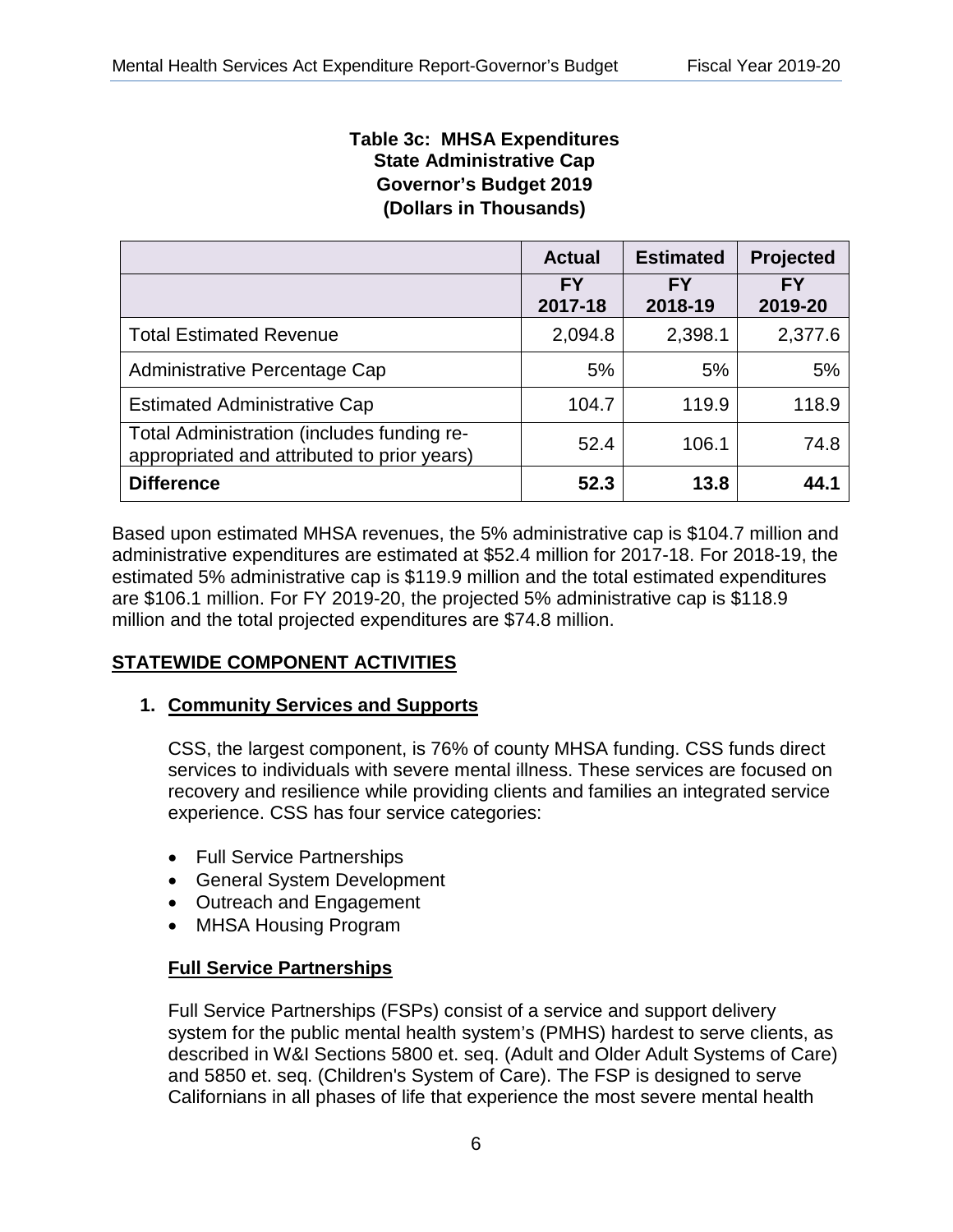challenges because of illness or circumstance. FSPs provide substantial opportunity and flexibility in services for a population that has been historically underserved and greatly benefits from improved access and participation in quality mental health treatment and support services. FSPs provide wrap-around or "whatever it takes" services to clients. The majority of CSS funds are dedicated to FSPs.

### **General System Development**  <u>General System Development</u>

General System Development (GSD) funds are used to improve programs, services, and supports for the identified initial full service populations, and for other clients consistent with MHSA target populations. GSD funds help counties improve programs, services, and supports for all clients and families and are used to change their service delivery systems and build transformational programs and services. For example, GSD services may include client and family services such as peer support, education and advocacy services, and mobile crisis teams. GSD programs also promote interagency and community collaboration and services, and develop the capacity to provide values-driven, evidence-based and promising clinical practices. This funding may only be used for mental health services and supports to address mental illness or emotional disturbance.

### **Outreach and Engagement Activities**  <u>Outreach and Engagement Activities</u>

Outreach and engagement activities are specifically aimed at reaching populations who are unserved or underserved. The activities help to engage those reluctant to enter the system and provide funds for screening of children and youth. Examples of organizations that may receive funding include Racial-ethnic community-based organizations, mental health and primary care partnerships, faith-based agencies, tribal organizations, and health clinics.

#### **2. Capital Facilities and Technological Needs**  <u>2. Capital Facilities and Technological Needs</u>

The Capital Facilities and Technological Needs (CF/TN) component provided funding from FY 2007-08 to enhance the infrastructure needed to support implementation of MHSA, which includes improving or replacing existing technology systems and/or developing capital facilities to meet increased needs of the local mental health system. Counties received \$453.4 million for CF/TN projects and had through FY 2016-17 to expend these funds.

Funding for Capital Facilities must be used to acquire, construct, and/or renovate facilities that provide services and/or treatment for those with severe mental illness or that provide administrative support to MHSA funded programs. Funding for Technological Needs must be used for county technology projects with the goal of improving access to and delivery of mental health services.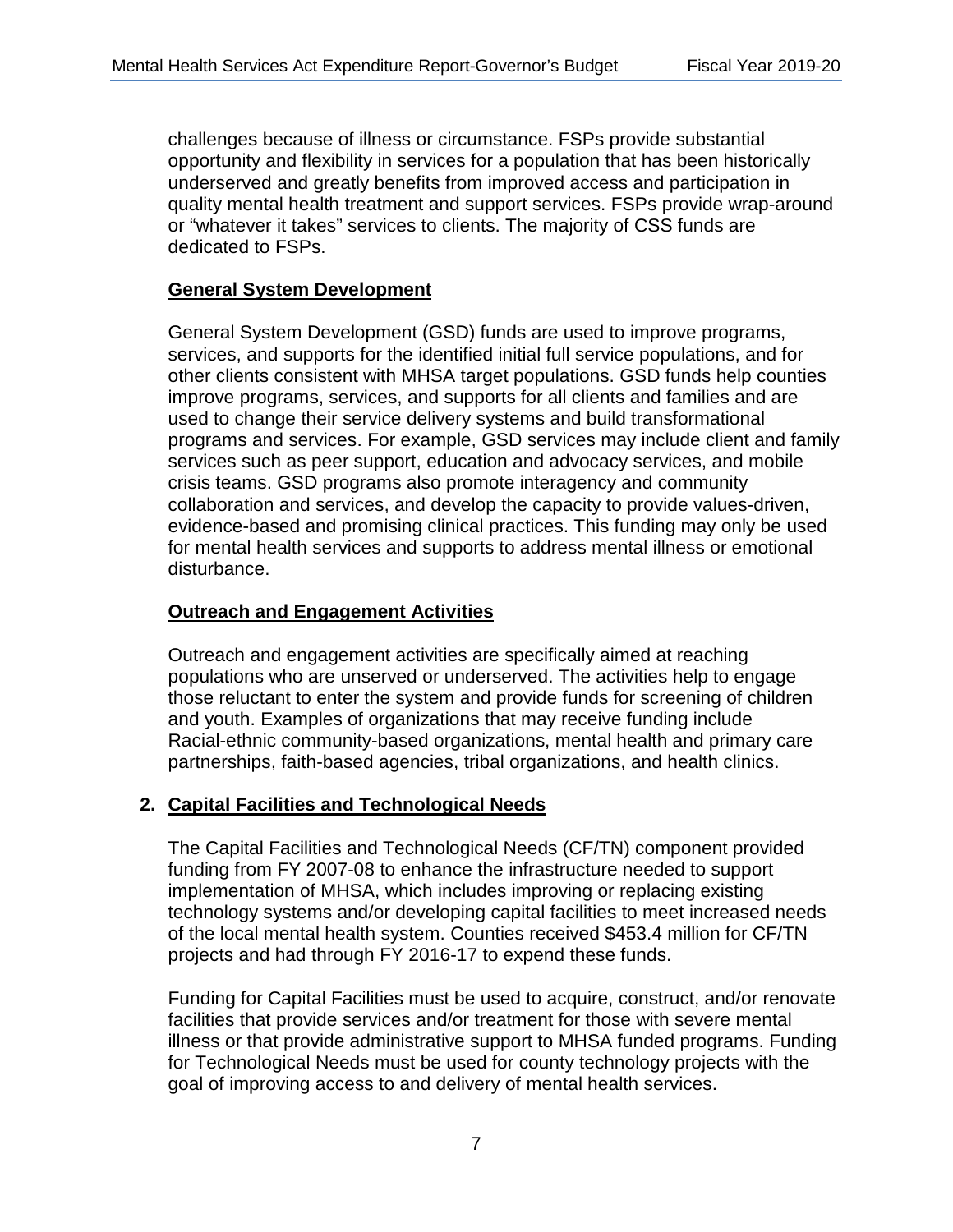## **3. Workforce Education and Training**  <u>3. Workforce Education and Training</u>

 mental health workforce. In 2004, MHSA allocated \$444.5 million for the Workforce Education and Training (WET) component. These funds support counties and the Office of Statewide Health Planning and Development (OSHPD) to enhance the public

#### **Local WET Programs**  <u>Local WET Programs</u>

In FY 2006-07 and FY 2007-08, counties received \$210 million of the total allocation for local WET programs. They had through FY 2016-17 to expend these funds.

## **Statewide WET Programs**  <u>Statewide WET Programs</u>

Pursuant to W&I Section 5820, OSHPD develops and administers statewide mental health workforce development programs to increase the number of qualified personnel serving individuals who have a serious mental illness. In 2008, \$234.5 million was set aside from the total \$444.5 million WET allocation for state-administered WET programs. From 2008 to 2013, the former Department of Mental Health (DMH) administered the first Five-Year Plan of \$119.8 million. The responsibility for administering the plan was transferred to OSHPD in 2013.

The California Behavioral Health Planning Council (CBHPC) approved the 2014-2019 WET Five-Year Plan.<sup>10</sup> The Plan, which OSHPD administers, includes program descriptions and funding levels. The \$114.7 million in funding includes program descriptions and funding levels. The \$114.7 million in funding for the WET Program expired on June 30, 2018. The FY 2018-19 Budget Act allocated \$10 million in one-time funding to support the following WET Programs:  $\mathbf{1}_{\mathbf{1}_{\mathbf{1}}}$  million in one-time funding to support the following WET  $\mathbf{1}_{\mathbf{1}}$ 

- Stipend Program
- Educational Capacity (Psychiatric Mental Health Nurse Practitioner Program)

In addition, a one-time appropriation of \$1 million was included in the budget to support the Primary Care Clinical Psychiatry Fellowship Scholarship Program, administered in partnership with the University of California at Irvine Medical School.

Due to the varying nature of contract completion dates, some programs may not reflect FY 2017-2018 outcomes data. The following describes statewide WET programs and related activities:

 $\overline{a}$ 10 MHSA Workforce Education and Training Five-Year Plan 2014-2019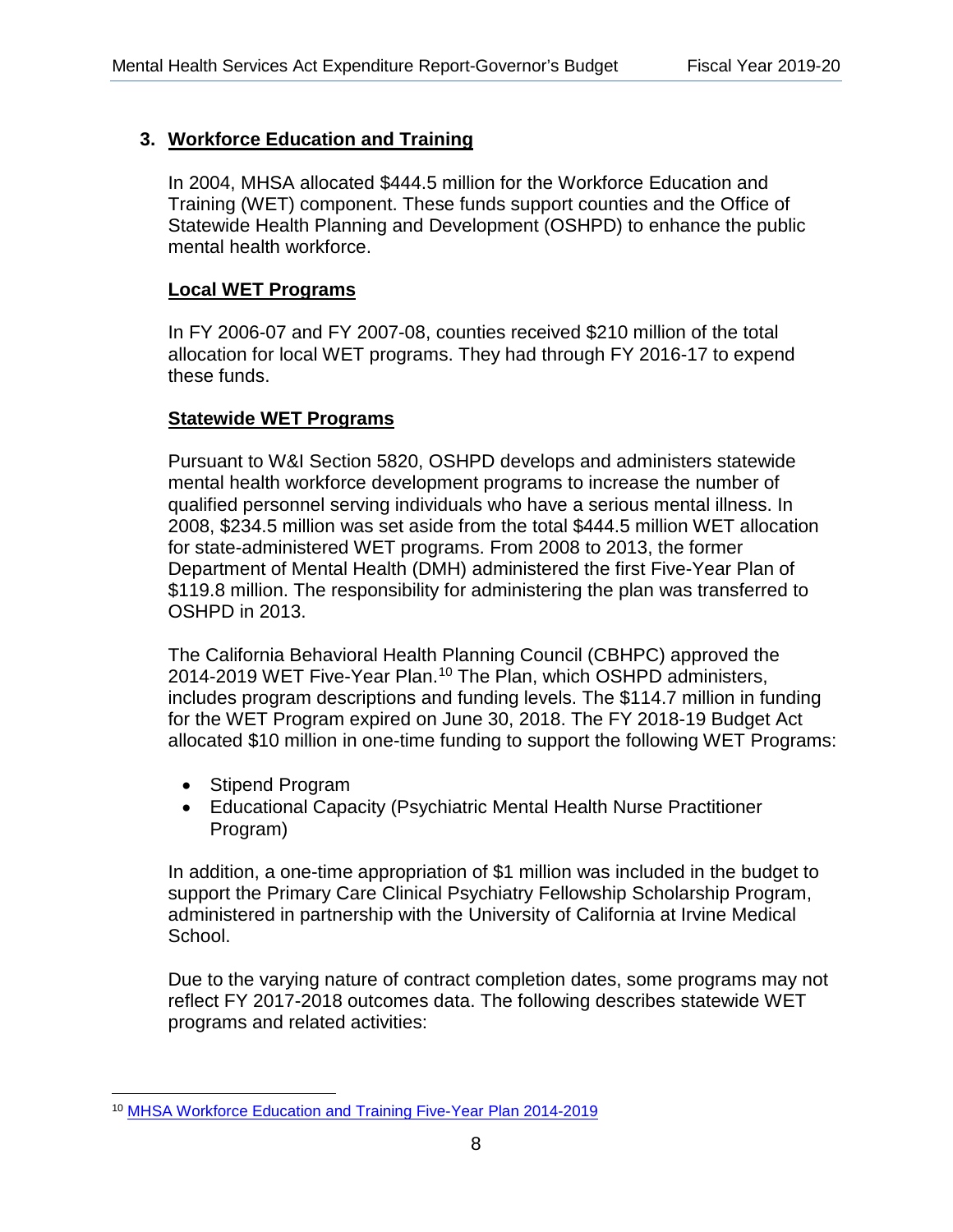- **Stipend Program:** In FY 2017-18, \$8.2 million was allocated for this program. In FY 2018-19, \$5 million was allocated for this program. In FY 2017-18, the program supported seven educational institutions that awarded 310 stipends to students seeking to become mental health professionals, in exchange for working 12-months in the County PMHS. Sixty-seven percent of the awardees were from under-represented communities and 61 percent spoke a language in addition to English. In August 2018, OSHPD awarded grants to three educational institutions to fund stipend programs. The stipend programs are projected to support 112 stipend recipients in FY 2018-19 and 38 stipend recipients in FY 2019-20. OSHPD intends to award additional grants in FY 2018-19
- **Psychiatric Residency Programs**: In FY 2016-17, OSHPD administered \$411,322 in available funding related to a contract awarded during the 2008-13 Five-Year Plan. The awardee used the funds to support eight psychiatric residents as they perform their rotations, exposing the students to careers in the PMHS. Funding did not continue in FY 2017-18, as these programs have been replaced by the Education Capacity-Psychiatrists program.
- **Education Capacity Psychiatrists**: In FY 2017-18, \$2.1 million was allocated for this program. In FY 2017-18, this program supported two psychiatric residency/fellowship programs, which allowed 21 psychiatric residents/fellows an opportunity to experience supervised time in PMHS. In April 2018, OSHPD awarded grants to support three additional psychiatric residency/fellowship programs, which will allow up to 39 psychiatric residents/fellows an opportunity to experience supervised time in the PMHS. The funding for this program ended in FY 2017-18.
- **Education Capacity Psychiatric Mental Health Nurse Practitioners**: In FY 2017-18, \$2.1 million was allocated for this program. In FY 2018-19, a total of \$5 million was allocated for this program. In FY 2017-18, the program supported six training programs in co-locating 98 Psychiatric Mental Health Nurse Practitioner students and staff in the PMHS. In August 2018, OSHPD awarded grants to four organizations, which are projected to train an additional 81 individuals in the PMHS. OSHPD intends to award additional grants in FY 2018-19.
- **Regional Partnerships (RPs)**: In FY 2016-17, CBHPC (formerly the California Mental Health Planning Council) approved \$3 million for the RPs Uniformia memail realin't familing Council) approved \$3 million for the RPs to create career development programs, on-line psychosocial rehabilitation programs, and expand the number of supervised hours in the PMHS leading to licensure. Five RPs were developed to represent counties in the Bay Area region, Central Valley region, Southern California region, Los Angeles region, and the Superior region. As a consortium of county mental health, community-based organizations, and educational institutions, RPs planned educational institutions, and educational institutions, RPs planned and implemented programs that built and improved local WET resources to expand the PMHS in their respective regions. There was no funding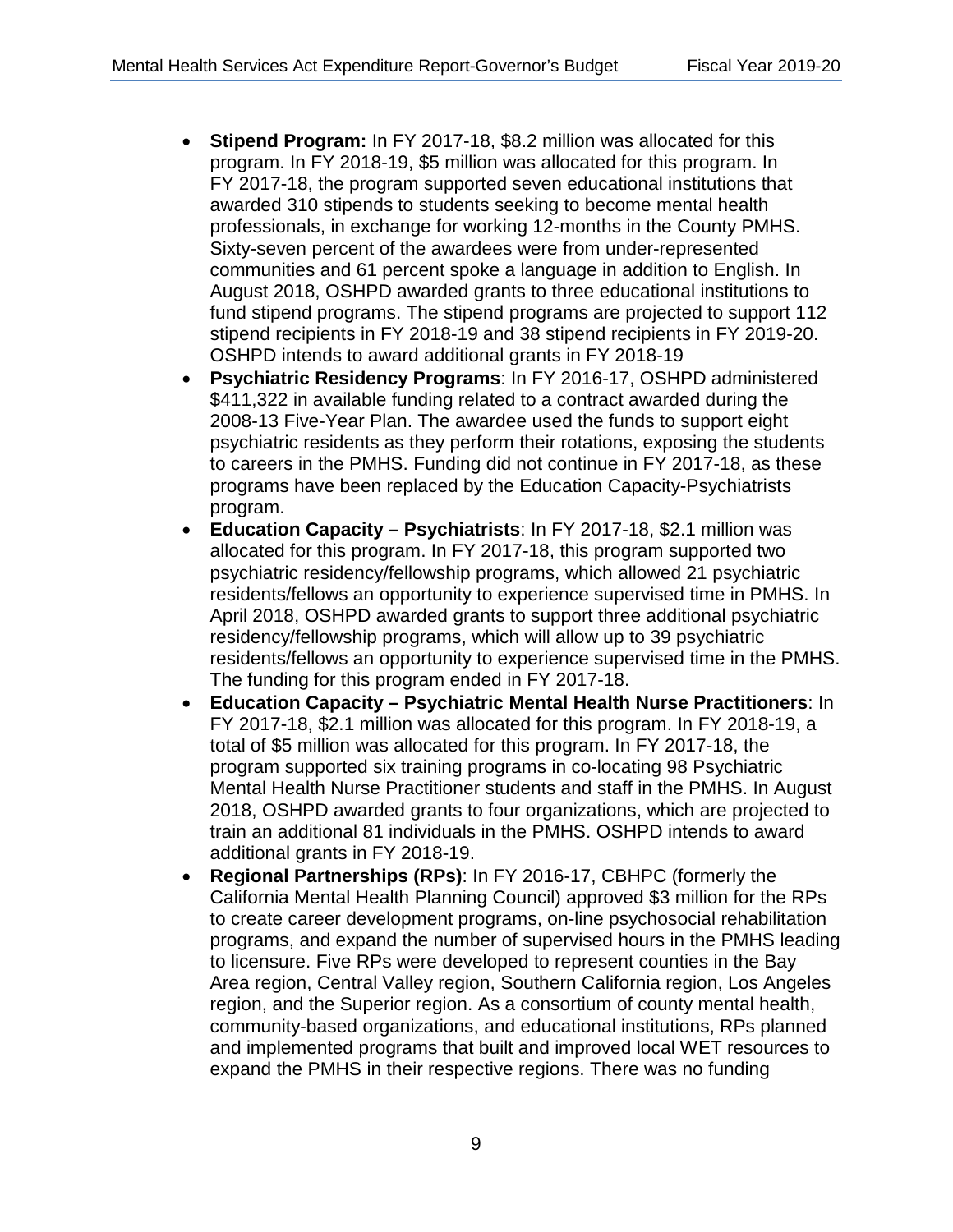allocated in FY 2017-18 or FY 2018-19 and all five RP grant agreements were closed out in September 2017.

- **Mental Health Shortage Designation Program**: For FY 2018-19, an MHSA Administrative Funds allocation of \$150,772 augmented federal funds to support this program. The Shortage Designation Program (SDP) is related to mental health workforce development, but is not part of the fiveyear plan. The SDP identifies communities experiencing mental health professional shortages as defined by the Federal Health Resources and Services Administration. The shortage designation allows mental health sites and individuals to draw down federal and state funds to support workforce development through student loan repayment programs (National Health Service Corps Loan Repayment Program and the State Loan Repayment Program). As of July 2018, OSHPD facilitated federal approval of 15 new Mental Health Professional Shortage Area (MHPSA) designations, bringing the total to 210. There are 8.5 million Californian's living in these designated MHPSAs.
- **Mental Health Loan Assumption Program**: CBHPC approved \$10 million for FY 2017-18. This program encouraged mental health providers to practice in underserved locations in California by providing qualified applicants up to \$10,000 in loan repayment in exchange for a 12-month service obligation in a designated hard-to-fill or hard-to-retain position in the PMHS. In FY 2017-18, MHLAP received 2,289 applications requesting over \$22 million. MHLAP awarded 1,383 individuals a total of \$11 million, which includes \$1 million of prior year unspent funds. Of those awardees, 68 percent self-identified as consumers and/or family members and 57 percent spoke a language in addition to English. The funding for this program ended in FY 2017-18.

### • **Peer Personnel Preparation**:

For FY 2017-18 and FY 2018-19, a total of \$4 million in MHSA administrative funds were allocated to this program. Peer Personnel is a related activity, but is not included in the five-year plan. This program supports organizations that provide training to peer personnel on issues that may include crisis management, suicide prevention, recovery planning, targeted case management, and other related challenges. The program supported 12 organizations that recruited, trained, and placed 734 individuals in peer personnel positions across 40 counties in FY 2017-18. In May 2018, OSHPD awarded grants to an additional five organizations to recruit, train, and place a projected number of 663 individuals in peer personnel positions across 21 counties. OSHPD intends to award additional grants in FY 2018-19.

• **Consumer and Family Member Employment**: In FY 2017-18, \$4 million was allocated for this program. This program supported nine organizations that engaged in activities to increase and support consumer and family member employment in the PMHS in FY 2017-18 and FY 2018-19. Activities included, but are not limited to, providing training and technical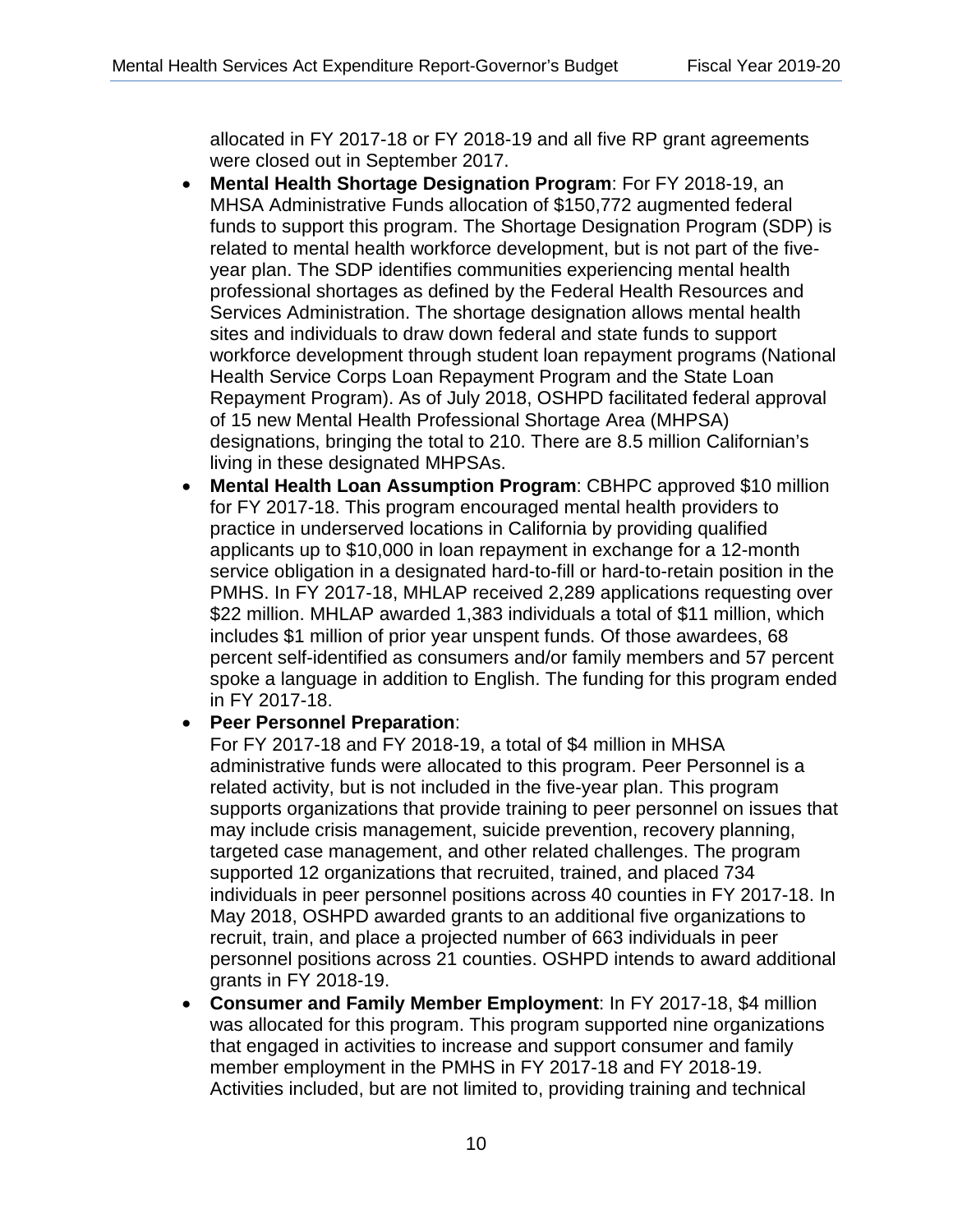assistance to employers, engaging consumers and family members in mentoring, self-help/support groups, trainings, professional development opportunities, and developing a comprehensive consumer and family member workforce assessment. The funding for this program ended in FY 2017-18.

- **Mini-Grants:** In FY 2017-18, \$447,331 was allocated for this program. Mini-Grants funded organizations that engaged in activities to promote careers in mental/behavioral health to students. In FY 2017-18, OSHPD awarded grants to 31 organizations to support programs that encouraged unrepresented, economically disadvantaged, and educationally disadvantaged students to pursue mental/behavioral health careers. The funding for this program ended in FY 2017-18.
- **Retention**: In FY 2017-18, \$500,000 was allocated for this program. This program supported ten organizations that engaged in retention activities for over 7,200 workers across 28 counties.
- and through surveys of county PMHS programs. • **Evaluation**: In FY 2017-18, \$250,000 was allocated for evaluation. These funds will be used to identify changes in the mental health workforce and to determine the effectiveness of state level programs. In FY 2017-18, OSHPD entered into contracts with California State University, Sacramento (CSUS) and University of California, San Francisco (UCSF). CSUS is responsible for sending an online stakeholder engagement survey, facilitating focus groups and community meetings across the state. UCSF is responsible for completing an Educational Institution Capacity Study, literature reviews, and peer review of WET evaluation. OSHPD staff is evaluating the effectiveness of the state level programs through outcome performance measurements
- **Public Mental/Behavioral Health Pipeline Program:** In FY 2017-18, \$500,000 was allocated to this program. Additionally, in FY 2017-18, the CBHPC approved the allocation of \$1.7 million in unspent WET funds to support this program. This program supported organizations that construct region- and/or community-specific programs, such as "Grow-Your-Own Models." This program implemented new or supplemented existing pipeline programs or coursework for target populations. In May 2018, OSHPD awarded grants to 12 organizations providing services across 19 counties.

### **4. Prevention and Early Intervention**  <u>4. Prevention and Early Intervention</u>

The MHSA allocates 19% of MHSA funds distributed to counties for Prevention and Early Intervention (PEI) programs and services. The overall purpose of the PEI component is to prevent mental illnesses from becoming severe and disabling, with an emphasis on improving timely access to services for underserved populations. The PEI component enumerates outcomes that collectively move the PMHS from an exclusive focus on late-onset crises to inclusion of a proactive "help first" approach.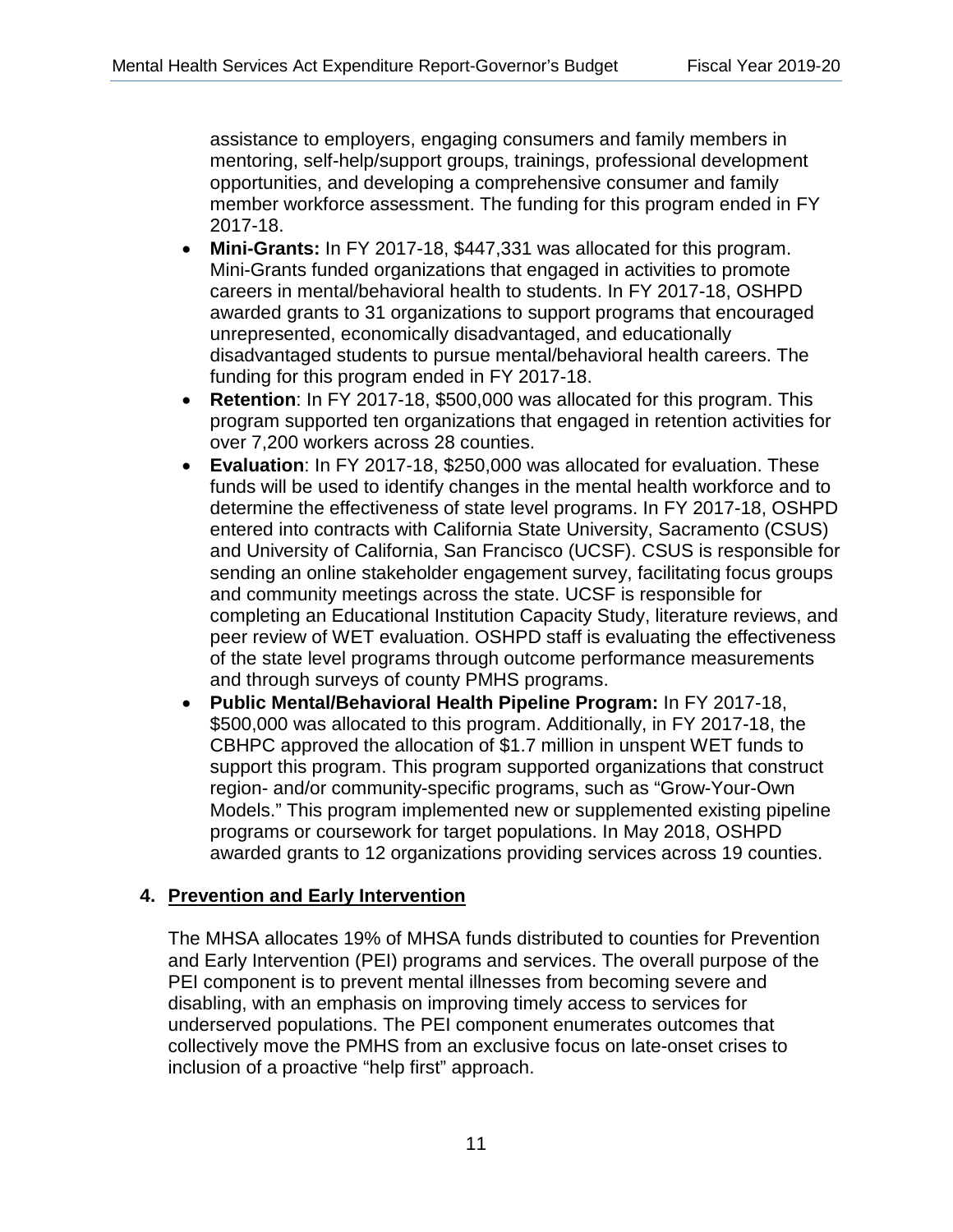PEI focuses on reducing negative outcomes that may result from untreated mental illness, such as suicide, incarceration, school failure or drop out, unemployment, homelessness, prolonged suffering, and removal of children from the family home.

outcomes. The Mental Health Services Oversight and Accountability Commission (MHSOAC) provides oversight of county mental health systems, including county prevention and early intervention strategies. The MHSOAC issues and provides technical assistance for PEI regulations. As part of this work, the MHSOAC has developed a database to track the PEI programs, who they serve and available

As part of an ongoing effort, the MHSOAC established a Learning Collaborative, designed to provide counties with guidance and support needed for successful program implementation. To highlight successes, tackle challenges, and encourage inter-county collaboration, this quarterly learning community meets throughout the year in order to address concerns and drive improvement initiatives.

### **5. Innovation**  <u>5. Innovation</u>

The MHSA allocates 5% of MHSA funds distributed to counties for the Innovation (INN) component, which provides counties the opportunity to design and test time-limited new or changing mental health practices that have not yet been demonstrated as effective. The purpose of INN is to infuse new, effective mental health approaches into the mental health system, both for the originating county and throughout California. The purpose of an INN project is to increase access to underserved groups, increase the quality of services including measurable outcomes, promote interagency and community collaboration, or increase access to mental health services, including but not limited to, services provided through permanent supportive housing.

mental health services. For the last two years, the MHSOAC has been working to strengthen the overall strategy for mental health Innovation by encouraging counties to be more strategic in their investment, providing technical assistance and training, assisting with research and evaluation and dissemination. The INN component requires counties to invest in innovations that have the potential to fundamentally transform mental health services and the outcomes achieved. INN funding allows counties to test new, unproven approaches to service delivery, or adapt existing strategies with a potential to become tomorrow's best practices to improve

The MHSOAC reviews and approves funding for INN programs for county mental health departments. Additionally, the MHSOAC provides technical assistance to help counties in their planning process. Since 2016, the MHSOAC has authorized more than \$338 million in funding to support INN programs statewide.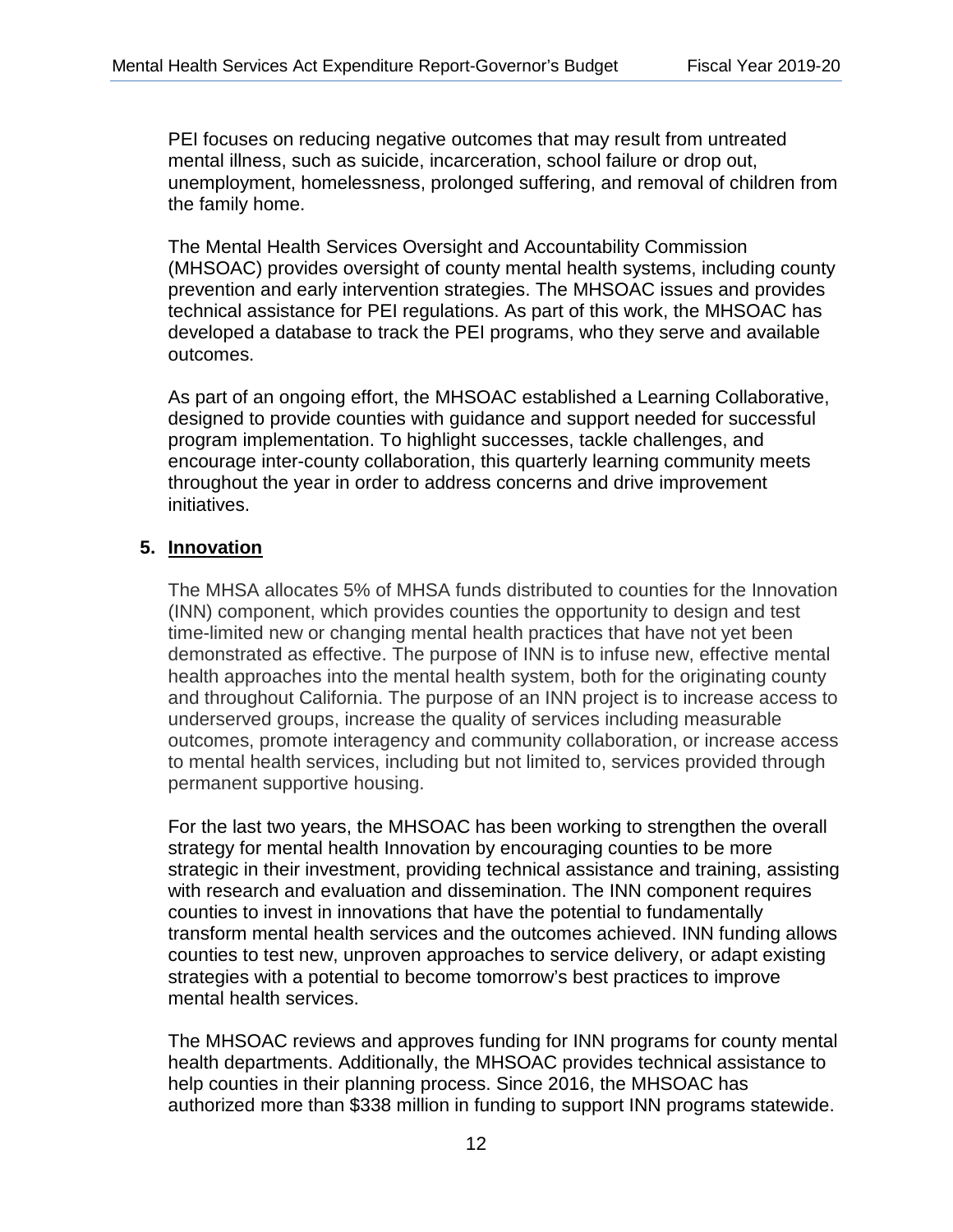During fiscal year 2016-17 the MHSOAC approved over \$68 million, in fiscal year 2017-18 the MHSOAC approved over \$149 million, and during the first four months of fiscal year 2018-19 the MHSOAC has approved over \$121 million.

In February 2018, the MHSOAC hosted its first innovation summit and brought together more than 300 stakeholders, mental health care professionals, policy makers and innovation leaders and others together to share and accelerate innovative approaches for transformation.

 currently developing a business plan to launch the Incubator. As a follow up to that effort, the MHSOAC proposed the establishment of an Innovation Incubator. The 2018-19 Budget included an allocation of \$2.5 million to enhance innovation strategies to reduce the numbers of those deemed incompetent to stand trial (IST) in the criminal justice system. The MHSOAC is

## **STATE OPERATIONS AND ADMINISTRATIVE EXPENDITURES**  <u>STATE OPERATIONS AND ADMINISTRATIVE EXPENDITURES</u>

The administrative expenditures for state entities receiving MHSA funding are as follows:

#### **Judicial Branch**

| FY 2017-18     | FY 2018-19     | FY 2019-20     |
|----------------|----------------|----------------|
| \$1,128,000 SO | \$1,134,000 SO | \$1,134,000 SO |

#### **General Overview**

The Judicial Branch efforts to improve judicial administration for cases involving court users with mental illness impacts all case types. Projects are generally divided between juvenile and adult cases.

### **Juvenile Court System**  <u>Juvenile Court System</u>

juvenile court system or at risk for involvement in the juvenile court system. The Judicial Branch, Juvenile Court System, receives funding and 4.3 positions to address the increased workload relating to mental health issues in the area of prevention and early intervention for juveniles with mental illness who are in the

The unique needs of children with mental health conditions and their families are a focus of these programs. Seeking to make their involvement in the courts short and therapeutic, the goals are for early intervention, assessment, and effective treatment for children at risk for juvenile court involvement, in family dependency or delinquency courts.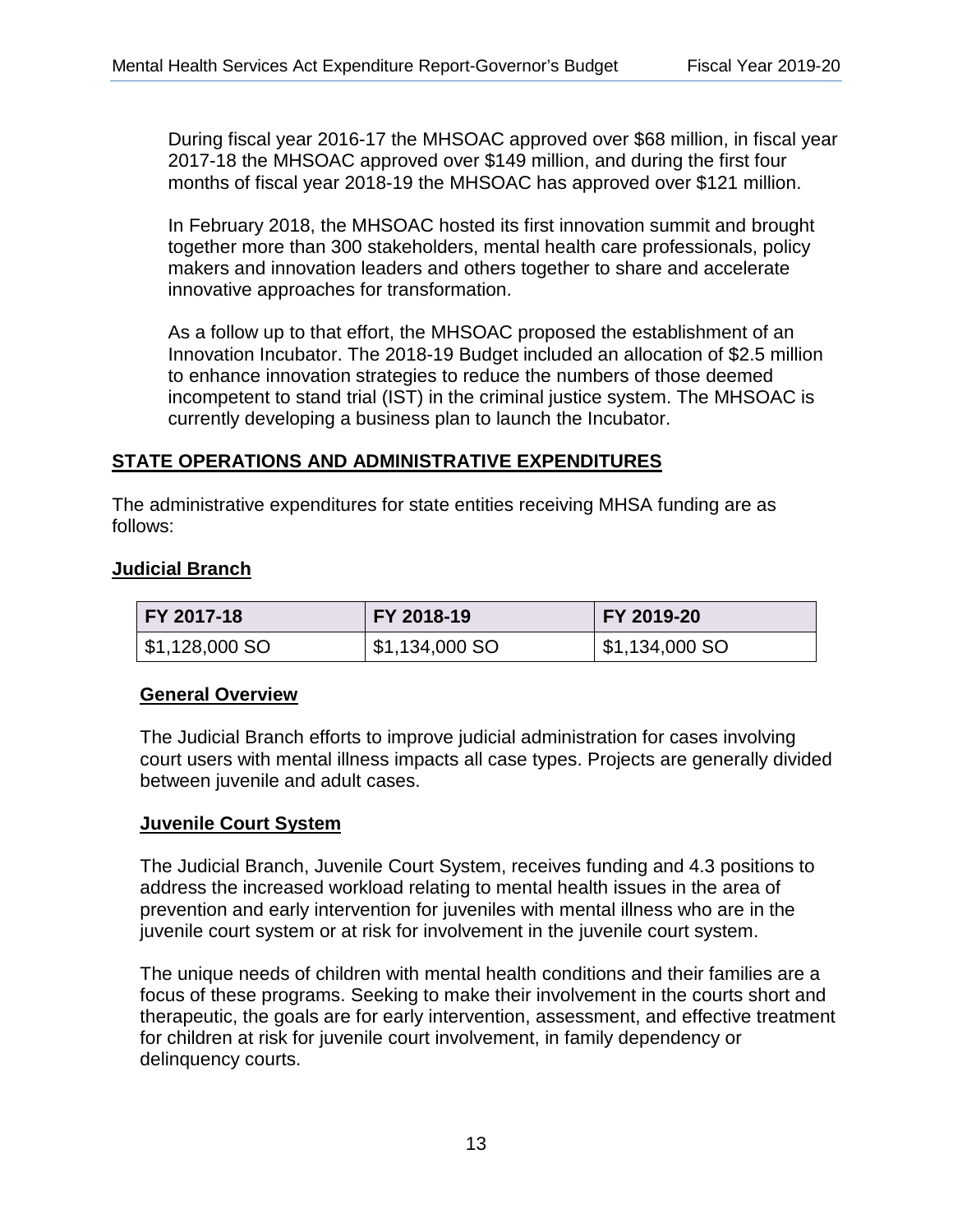Innovative programs allow for youth participation in planning and attending multidisciplinary education programs that address prevention and early intervention for juveniles with mental illness at risk of entering, or involved with, the court system. While some education content is designed specifically for youth, other programs offer sessions appropriate for both adult and youth audiences. These opportunities provide meaningful involvement of youth in court programs, including youth court. Subject areas in these programs include depression and suicide, bullying, truancy, addiction, trauma, adolescent brain development and mental health, and human trafficking treatment and prevention programs.

In addition to children with mental illness, judges and court staff assist with identifying and obtaining effective assessment and treatment for parents with mental illness when children are involved in the court system. Educational programs for judges and court staff, as well as studies to identify effective practices, are used to identify and address the needs of these families and their children.

#### **Adult Court System**  <u>Adult Court System</u>

The Judicial Branch, Adult Court System, also receives funding and 2.0 positions to address the increased workload relating to adults who are in the mental health and criminal justice systems.

Adults in the mental health and criminal justice systems are involved in cases that cross multiple case types. The Judicial Council continues to address court users with mental illness and their families across all case types in order to ensure their ability to remain in the community.

In addition to criminal courts, the ongoing work in adult courts includes family reunification; court users with mental illness in probate and family courts; civil harassment; and housing and small claims matters. The work also seeks to improve services for self-represented litigants with mental illness, and ensure that court employees, especially those in behavioral health functions such as conservatorship investigators and child custody mediators, understand and respond effectively to people with mental illness in the courts.

### **Actual**  <u>Actual</u>

### **Juvenile Mental Health**  <u>Juvenile Mental Health</u>

The Juvenile Mental Health Project focuses its efforts in the following areas:

• Staffing the juvenile subcommittee of the Collaborative Justice Courts Advisory Committee (CJCAC), which is continuing much of the juvenile mental health work of the Mental Health Issues Implementation Task Force (MHIITF), which sunsets on December 30, 2016, and focused on implementing the 137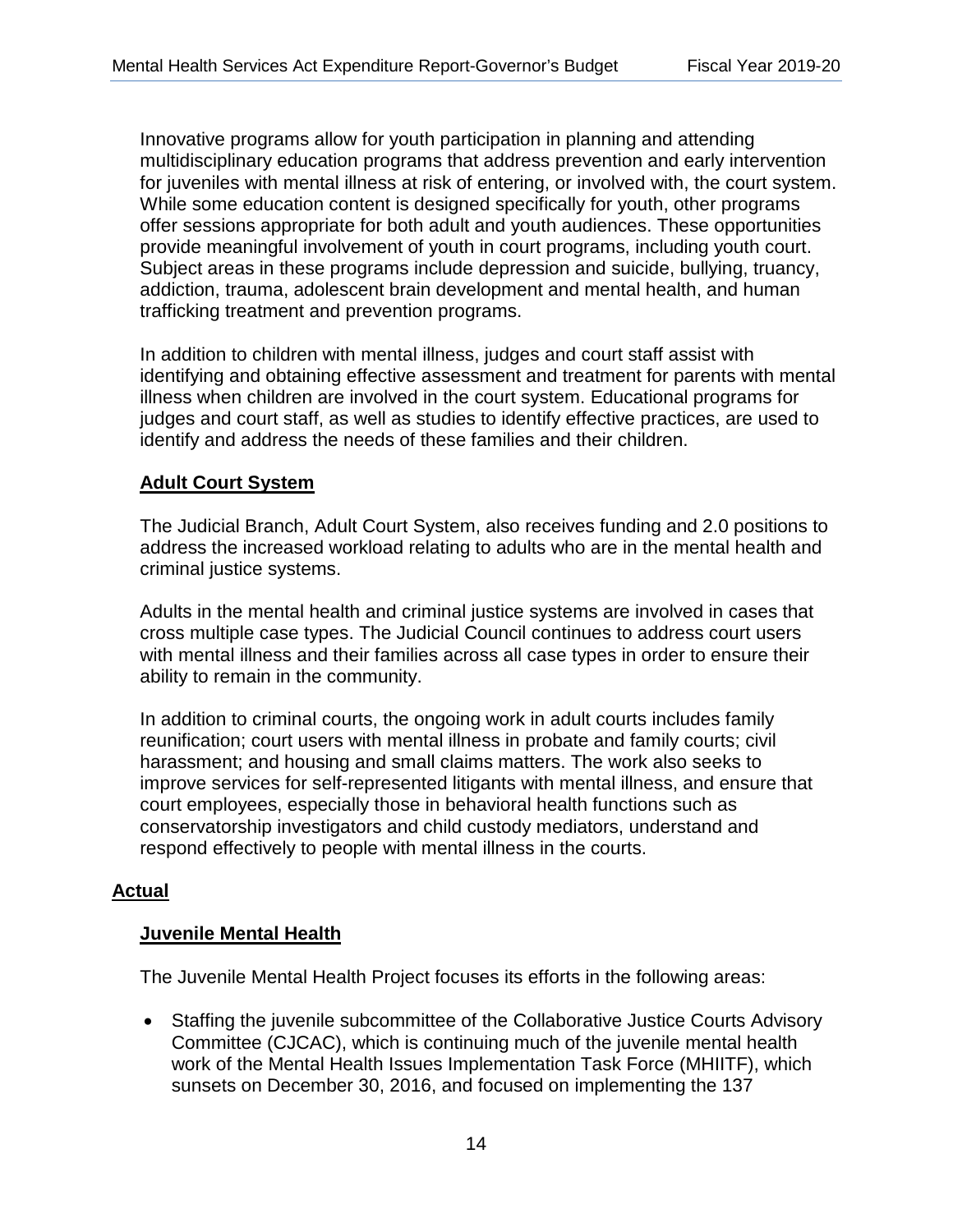recommendations made by the Task Force for Criminal Justice Collaboration on Mental Health Issues in its [final report.](http://www.courts.ca.gov/documents/MHIITF-Final-Report.pdf) 

- Coordinating and documenting the work of Judicial Council advisory committees, including CJCAC, that were assigned juvenile court related MHIITF recommendations by Judicial Council internal committee chairs.
- Identifying and disseminating best practices that improve case processing and outcomes for juveniles with mental illness in, or at risk of entering, delinquency and dependency courts.
- Disseminating locally generated best/promising practices as identified through gathering of court protocols for responding to juveniles with mental illness who are in, or at risk of entering, delinquency, and dependency court systems.
- Tracking and monitoring the performance of collaborative juvenile court programs receiving grant funds that are designed to more effectively serve juvenile court users with mental illness.
- Staffing a workgroup focusing on the issue of juvenile competency.
- Developing and disseminating resource materials and job aids for judicial officers and court professionals related to mental health screenings, assessments, treatment including competency and psychotropic medication, risk assessments, recidivism in the juvenile justice system, performance measurements, human trafficking and trauma, juvenile collaborative court models, starting a juvenile collaborative court, and integrating evidence-based practices into the justice system.
- Increasing the ability and skill level of juvenile judicial officers who hear cases involving youth with mental illness by ensuring mental health is a priority issue for judicial education.
- Developing and supporting educational programming for judicial officers working with court users with mental illness including training for judicial officers, court staff and partner agencies in the juvenile system at the biennial Beyond the Bench Conference; annual juvenile primary assignment orientations; and juvenile and family law institutes, as well as supporting conferences and educational programs for family court staff.
- Assisting court administrators who manage special programs targeting youth with mental illness by developing linkages with local departments of mental/behavioral health, treatment/service providers, youth and their families, victims, and other juvenile justice partners through statewide and regional symposia.
- Providing statewide and regional symposia youth courts and issues associated with meeting the special needs of youth at risk of entering delinquency or dependency systems. The annual Youth Court Summit is the only statewide peer court conference for judicial officers, justice partners and youth participants, and regional youth court roundtables.
- The 2018 Youth Court Summit offered workshop sessions on gender and LGBTQ targeted bullying, moving kids from at-risk to at-home, understanding the teenage brain and why youth courts work, and trauma-informed care. Many youth courts infuse restorative justice principles into their internal procedures and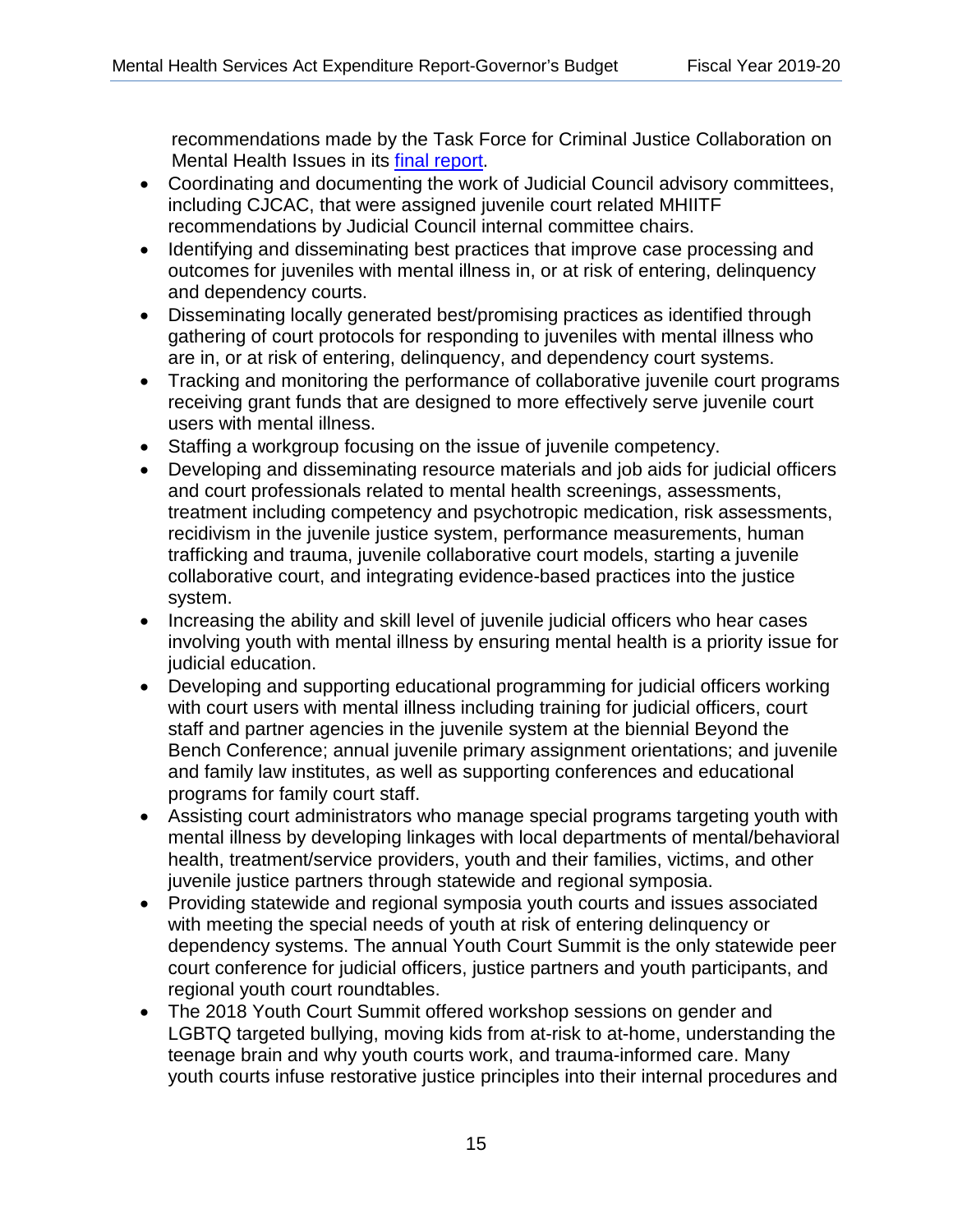court proceedings to help increase their effectiveness in serving youth who may suffer trauma.

- Approximately three regional roundtable symposia are held annually. The roundtables are designed to assist local jurisdictions in starting or expanding their youth court and encourage collaboration between the court and county mental health providers and other local service providers.
- Conducting a review of effective practices in juvenile collaborative justice courts.
- Conducting a comprehensive outcome and process evaluation of the Los Angeles Succeeding Through Achievement and Resilience Court, a collaborative court for victims and survivors of sexual exploitation and trafficking.
- Conducting a process evaluation of girls' courts across California.

Additional program information is available here.

## **Adult Mental Health**  <u>Adult Mental Health</u>

The Adult Mental Health project is focusing its efforts in the following areas:

- Maintaining and updating the roster of collaborative justice courts including mental health and related courts in the state and providing information upon request to court and justice system partners, state and national policymakers, and the public.
- Providing technical assistance and resource information for new and/or expanding mental health courts.
- Conducting technical assistance site visits to grant recipient local courts to identify needs and facilitate court-community planning activities to address local issues pertaining to the needs of court users with mental illness.
- Tracking and monitoring the performance of grant recipient local collaborative courts designed to more effectively serve high-risk, high-needs populations, and provide technical assistance, when needed, to improve outcomes.
- Assisting the courts in responding to adult court users with mental illness in all case types such as probate, family, and criminal including disseminating job aids to judicial officers serving mentally ill court users in these case types.
- Determining the training needs in the area of mental health and developing interdisciplinary training opportunities, both in-person and distance, for judicial officers, court staff, and interdisciplinary teams. Trainings include information regarding effective courtroom and case management, and evidence-based supervision practices.
- Expanding the use of distance learning (e.g. webinars, podcasts, and video) to provide a behavioral health and justice webinar series for judges, court employees, collaborative court staff, and partner agencies to increase the knowledge of courts and justice partners of the intersection between criminal justice and behavioral health to address the needs of court users.
- Disseminating locally generated best/promising practices to trial courts and other stakeholders through trainings and presentations in a variety of venues,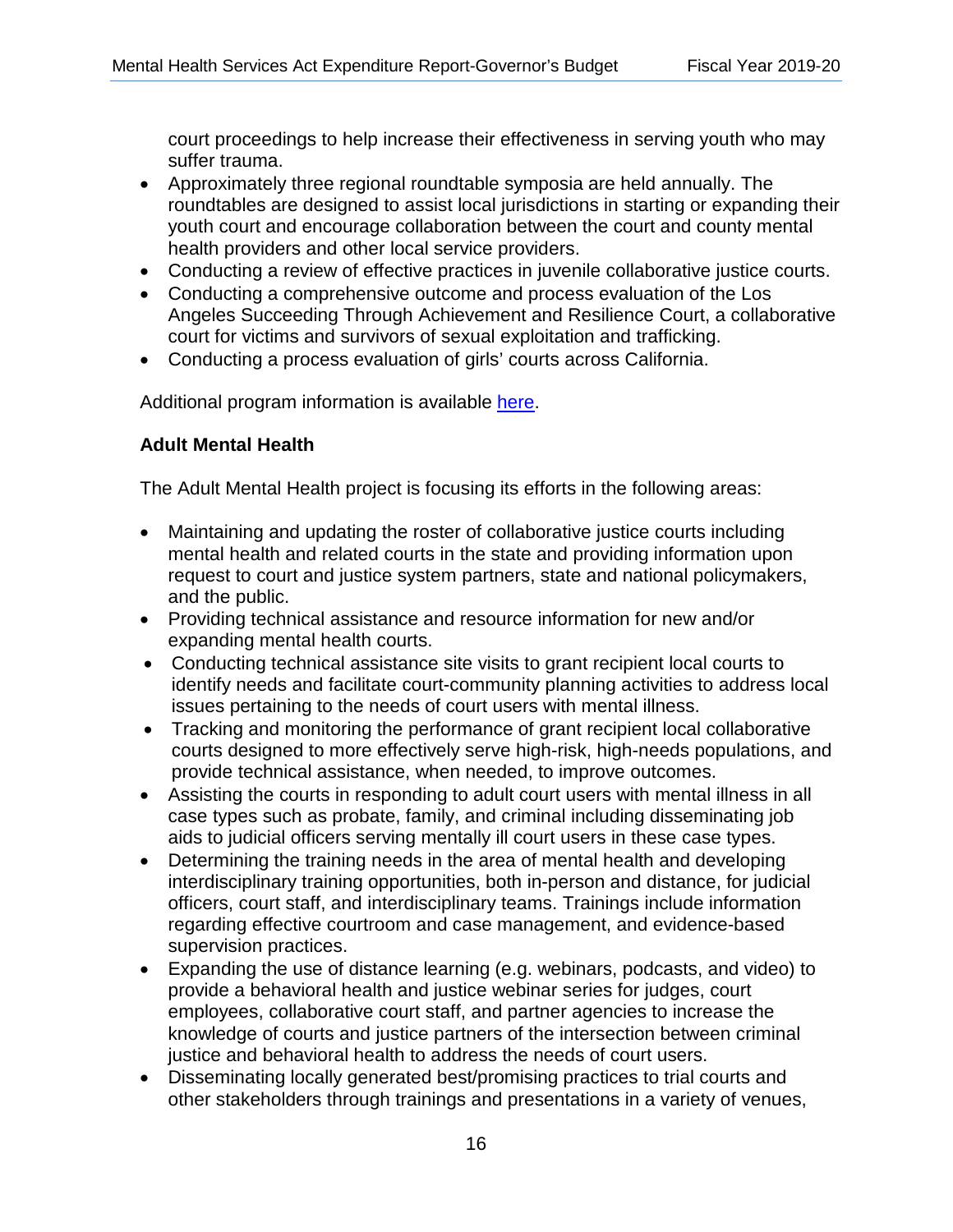including the Judicial Council's Beyond the Bench conference, as well as programs in conjunction with the California State Bar Association, the California<br>Association of Callaborative Causta the Association David in the Cause il Association of Collaborative Courts, the American Bar Association, the Council on Criminal Justice and Behavioral Health, and the Forensic Mental Health Association of California. And the Forensic Mental Health Association of California.

- Staffing the Veterans' and Military Families subcommittee of CJCAC, focusing on support of judicial officers and interdisciplinary teams working with military families and veterans in the criminal justice, juvenile and family court system.
- Staffing the Mental Health subcommittee of CJCAC, which is continuing the work of MHIITF by addressing recommendations from the Criminal Justice Collaboration on Mental Health Issues Task Force that were assigned to the committee by the Judicial Council. This subcommittee reviews mental health and court related legislation and will focus on criminal justice issues related to Incompetency to Stand Trial (IST), developing linkages between court administrators with local departments of mental/behavioral health treatment/service providers, and supporting local and state initiatives, such as Stepping Up.
- Conducting research on misdemeanor IST restoration programs. Judicial Council staff interviewed treatment and criminal justice stakeholders representing approximately ten counties to identify current practices related to competency restoration for misdemeanants and drafted a briefing document for CJCAC.
- Drafting a briefing to assist the courts in accessing MHSA, INN, and CSS funds at the local county level to support the creation of court programs focused on addressing the needs of mentally ill court users.
- Conducting user testing to identify the needs of the public searching for mental health information on the Judicial Council website.
- Continuing to identify innovative programs and share information with relevant stakeholders, including innovative approaches to community based IST programs.
- Developing and conducting regional and statewide symposia, as well as distance education, for judges and court personnel, including family court services directors/managers, mediators, evaluators and child custody recommending counselors to help them meet mandatory education requirements. Recent trainings provided mental health content, such as workshops on perinatal mental illness, attachment and affect communication; understanding and treating traumatic stress in infants and young children; managing compassion fatigue and secondary trauma; understanding and intervening with high conflict parents; the effects of stress on adults and children; building resilience: and cultural and gender considerations in domestic violence cases. Planning and training activities at these symposia included those conducted by community partners.
- Providing county specific technical assistance to Family Court Services offices in areas related to mental health including the complex mental, physical, and In areas related to momal meaning the complex mental, physical, and cognitive effects of Adverse Childhood Experiences and effective techniques to techniques to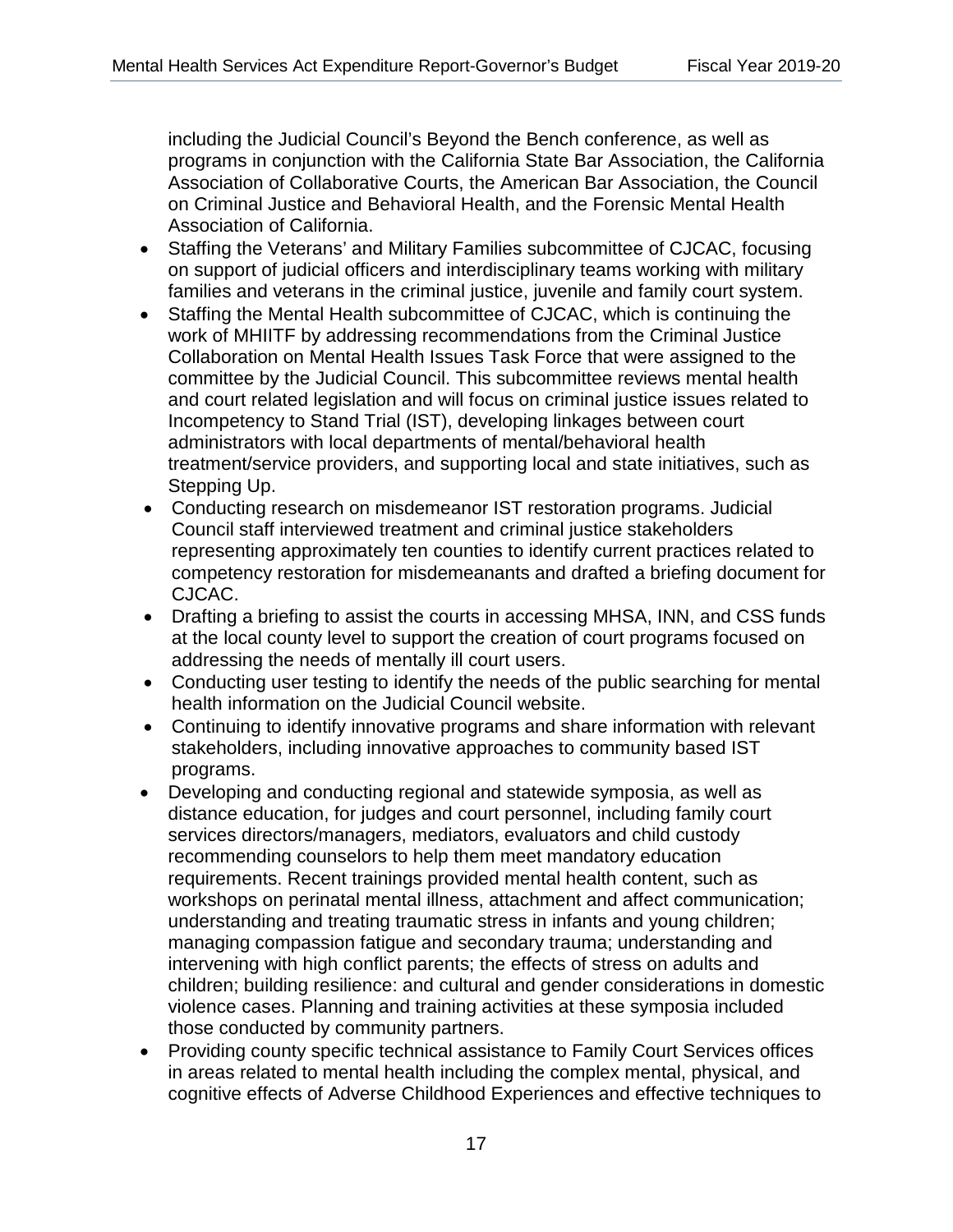overcome damaging thoughts, behaviors, and habits; and mediator preparation for centering, stabilizing, and analyzing their work with high conflict families.

- Partnering with the Department of Justice to identify mental health record reporting errors and provide technical assistance to courts that have challenges with reporting mental health records for the purpose of firearms prohibition.
- Developing/supporting veterans court educational programming to increase the ability and skill level for judicial officers and court teams related to adjudicating veterans with mental health issues and co-occurring disorders. Attending and providing input into a Department of Health Care Services working group to identify issues surrounding IST.
- Held a Homeless Court working summit for homeless court teams in November 2018. This event included the ability for participants to attend a homeless court session.
- Held a Veterans and Military Families Summit in September 2018. This one-day event featured sessions on legal rights afforded to veterans coping with mental health conditions (PTSD, TBI, and MST); improving mental health services through collaboration with criminal justice partners, Cal Vets, and MHSOAC; and promoting best practice standards related to veteran mentors. One session had a special focus on meeting the needs of female veterans and those affected by Military Sexual Trauma.
- Implemented a homeless court program (HCP) study to assess best practices and provide a cost/benefit analysis. Strategies to improve HCPs included a whole person care approach and centralized coordinated services, which included mental health.
- Launching a study of Veterans Courts in California that will assess the effectiveness of these courts in addressing the needs of veterans struggling with mental health issues such as Post Traumatic Stress Disorder, Traumatic Brain Injury, or substance abuse disorders.
- At a statewide Self Help and Family Law Conference, conducted a workshop discussing techniques for court staff to effectively assist self-represented litigants with mental health conditions. The presentation addressed implicit biases, mental health and substance abuse. The program also provided an overview of Laura's Law and Assisted Outpatient Treatment programs.

More information can be located here.

## **Estimated**  <u>Estimated</u>

## **Juvenile Mental Health**  <u>Juvenile Mental Health</u>

• Creating a girls' court web page to inform court stakeholders about girls' court, including how it works, how to help reduce trauma in trafficking victims, and how to develop a court.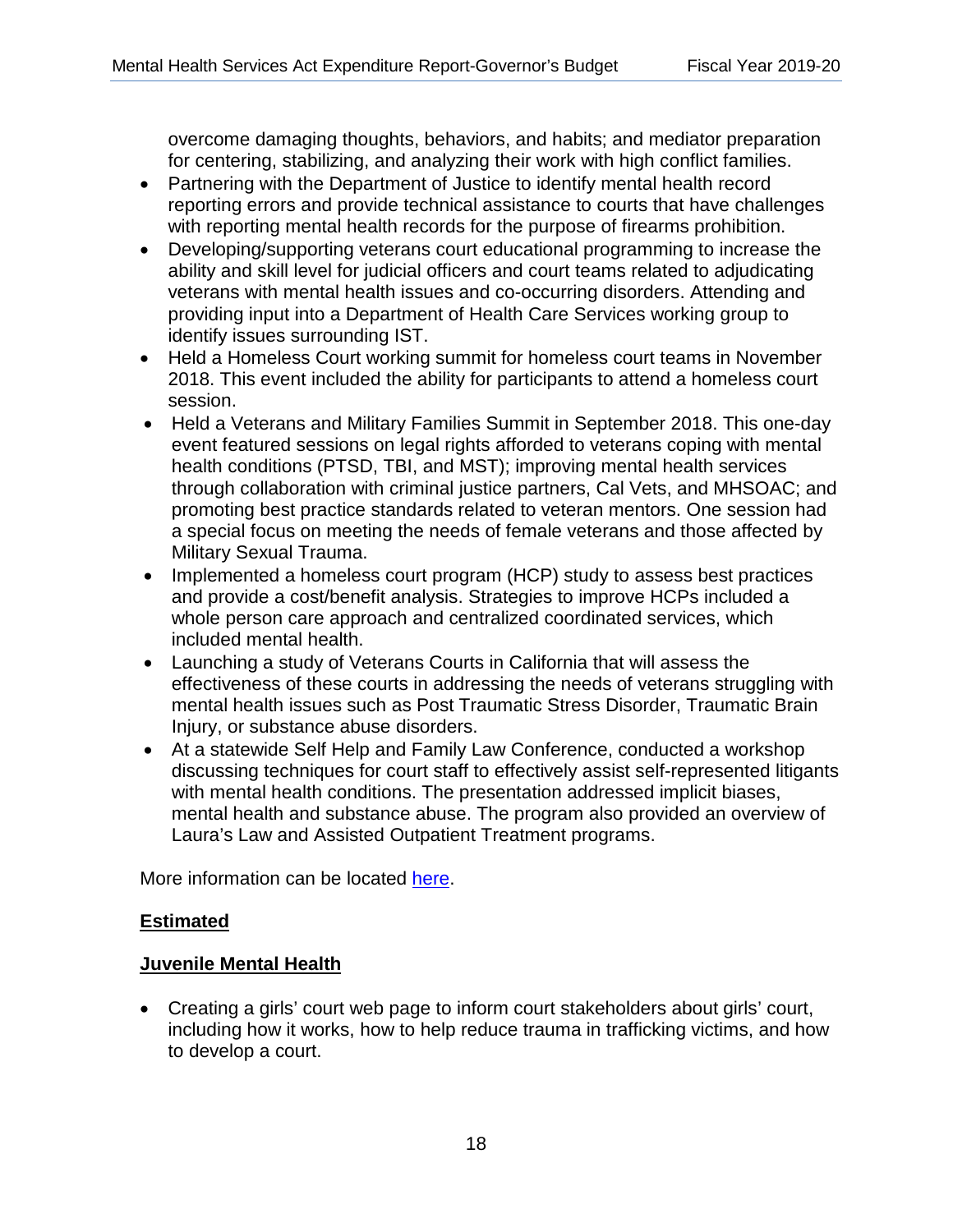- Creating a Human Trafficking web page that will house work on the topic and inform juvenile justice stakeholders on how best to deal with mental health, trauma, and other issues in trafficking victims who are in court systems.
- Holding the 2019 California Youth Summit and youth court roundtables to assist courts and court partners in implementing peer-based alternatives to delinquency court options.
- Developing a tool kit for youth courts
- Developing a Keeping Kids in School juvenile court bench guide to educate and assist judges on identifying the connection between education outcomes and the impact of trauma that can affect school performance, attendance, and behavior problems.
- Developing a curriculum and bench tools for judicial officers on the use of psychotropic medication in the foster care population.

# **Adult Mental Health**  <u>Adult Mental Health</u>

- Developing a briefing on HCP to help jurisdictions establish a HCP. Recommendations will focus on best practice standards, funding sources, and collaboration between behavioral health and criminal justice partnerships to ameliorate the rate of homelessness, resolve outstanding minor offenses and warrants (generally arising out of the condition of homelessness), and improve mental health services.
- Revise and update collaborative court rules of court to ensure that they address current needs and practices in mental health, drug, and other collaborative courts.
- Assist courts in the implementation of pending mental health diversion programs by providing them information on potential legislative changes, gathering data, developing podcasts focused on appropriate legislation, and conducing other outreach or training, as appropriate.
- Develop a podcast episode for courts focused on court users with mental health issues.
- Holding the multidisciplinary Child and Family Focused Education conference in conjunction with the Family Law Institute in spring of 2019 to provide statewide training to judicial officers, mental health professionals in Family Court Services, attorneys, and court staff.

## **Projected**  <u>Projected</u>

## **Juvenile Mental Health**  <u>Juvenile Mental Health</u>

- Revising Rules of Court concerning communication between probate and juvenile court for cases involving involuntary medication for children in foster care.
- needs of at-risk family court litigants with child custody disputes.<br>19 • Developing an implementation plan for Family Collaborative Courts to meet the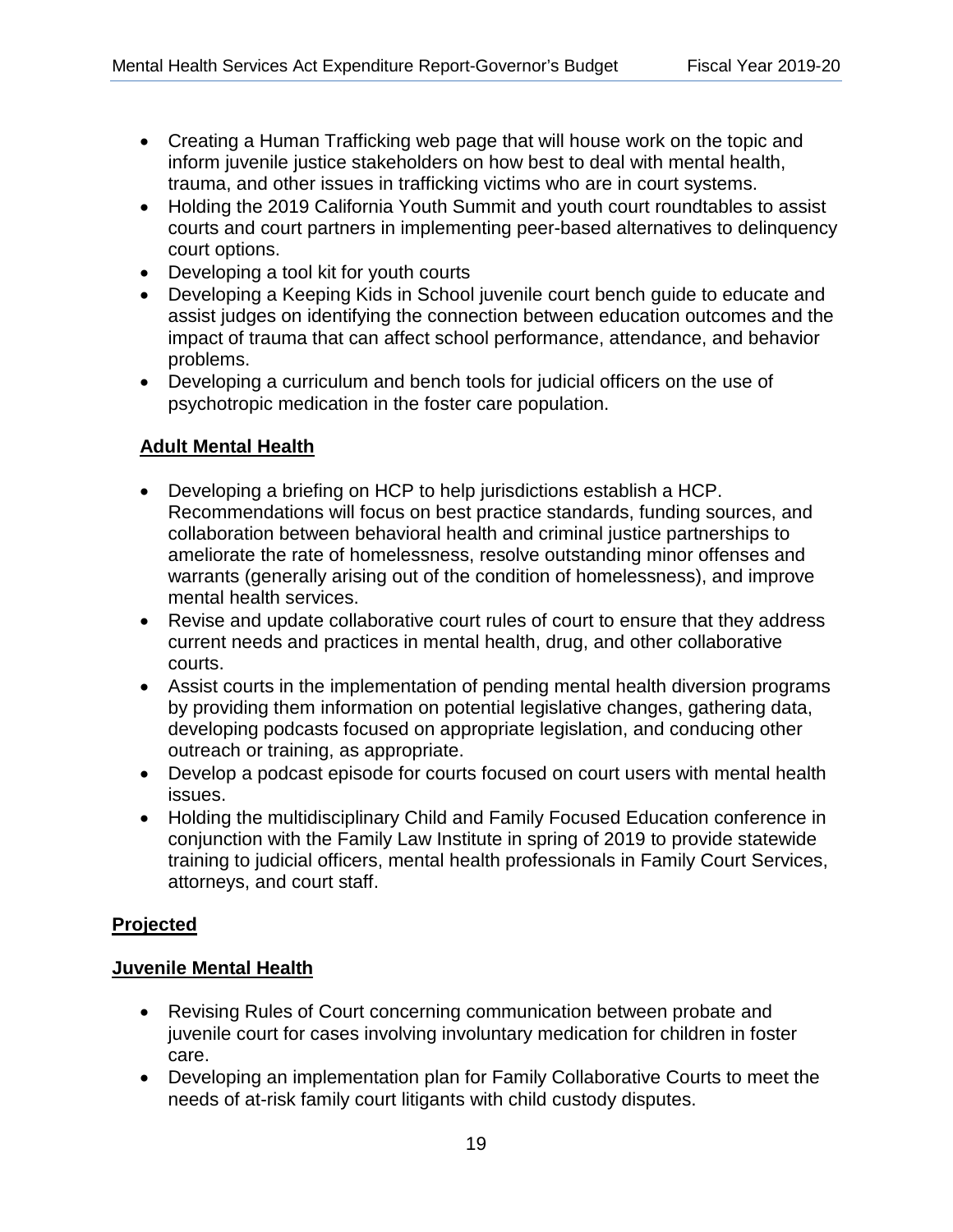- Evaluation of the effects of Proposition 35 (2012) and other trafficking-related laws on girls' courts.
- Holding an annual Youth Court Summit and roundtables.
- Developing a homeless youth court model targeted at addressing the unique needs of homeless youth and transition-aged youth.
- Evaluating how the needs of the juvenile courts have changed since the recommendations of the Task Force for Criminal Justice Collaboration on Mental Health Issues were drafted and identifying the emerging issues facing courts seeking to better respond to youth with behavioral health issues.

## **Adult Mental Health**  <u>Adult Mental Health</u>

- Developing a data dashboard for collaborative justice courts, particularly mental health courts, in which courts can view data on the people coming into their courts and then use that data to evaluate trends.
- Evaluating the impact of new legislation on drug and mental health courts.
- Mental health court research update.
- Evaluating how the needs of the courts have changed since the recommendations of the Task Force for Criminal Justice Collaboration on Mental Health Issues were drafted and identifying the emerging issues facing courts seeking to better respond to litigants with behavioral health issues.

| FY 2017-18    | FY 2018-19       | FY 2019-20      |
|---------------|------------------|-----------------|
| $$254,000$ SO | \$16,453,000 SO  | <b>\$0 SO</b>   |
| 53,999,000 LA | \$144,000,000 LA | 5144,000,000 LA |

## **California Health Facilities Financing Authority**  <u>California Health Facilities Financing Authority</u>

### **General Overview**  <u>General Overview</u>

The California Health Facilities Financing Authority (CHFFA) continues to receive ongoing MHSA funding of \$4 million for county mobile crisis support team personnel funding grants, which CHFFA is allocating to support mobile crisis team personnel dedicated to children and youth through the Investment in Mental Health Wellness Grant Program for Children and Youth (SB 833, Section 20, Chapter 30, Statutes of 2016).

The 2016-17 budget provided \$11 million in MHSA funding with \$185,000 for administrative costs and reappropriated any remaining unencumbered funds in excess of \$6.717 million from the Investment in Mental Health Wellness Grant Program (SB 82) General Fund allocation to the Investment in Mental Health Wellness Grant Program for Children and Youth ("Children and Youth Program").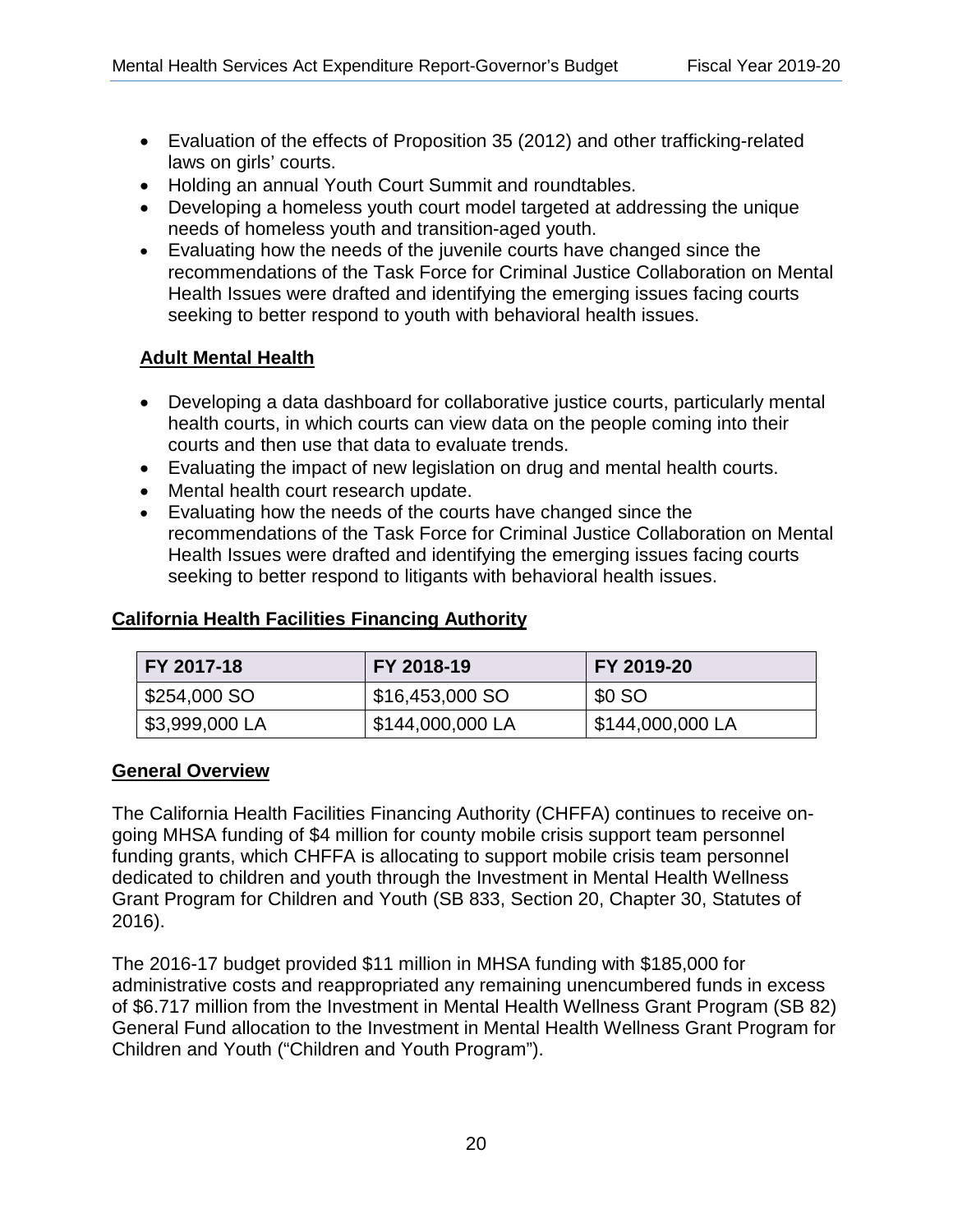The 2017-18 budget provided one time funding for \$16.717 million in MHSA funding, with \$265,000 for administrative costs, to fund the Children and Youth Program.

The 2018-19 budget and beyond provides a statutory limit of \$140 million in MHSA funding per year as the Maximum Annual Debt Service amount to be paid on the bonds, including bond Administrative Expenses, payable in connection with the No Place Like Home Program.

# **Investment in Mental Health Wellness Grant Program:**  <u>Investment in Mental Health Wellness Program</u>

CHFFA conducted a total of six funding rounds for the Investment in Mental Health Wellness Grant Program: five funding rounds were for mobile crisis support teams, crisis stabilization and crisis residential treatment, and one funding round was for peer respite care. After completing all funding rounds, CHFFA approved 56 grant awards, benefitting 41 counties. Grant awards for capital funding totaled \$136,460,897; grant awards for mobile crisis support teams total \$3,016,171.

In addition to the \$142.5 million, a one-time General Fund appropriation of \$4 million in MHSA funds was available for personnel funding in FY 2013-14, of which \$3,974,289 was awarded. An additional \$4 million in yearly personnel funding was appropriated by the Legislature for FYs 2014-15 through 2017-18, of which \$3,998,942 has been awarded for each year. After the completion of all funding rounds, \$1,057 in available personnel funding was not awarded. The nine counties awarded and receiving personnel funding as a part of the Investment in Mental Health Wellness Grant Program include Contra Costa, Lake, Los Angeles, Marin, Mendocino, Riverside, Sacramento, San Joaquin, and Santa Barbara.

CHFFA also awarded capital funding grants to fund vehicles, information technology (IT) and equipment for an equivalent of 110 mobile crisis support teams, which includes 76 vehicles purchased, IT and equipment purchased for an equivalent of an additional 34 teams. Of the grant awards for mobile crisis support teams that included personnel funding, all of the approved 57.25 FTE personnel have been hired. Additional information on counties selected for funding may be found at the following links: *First* [Funding Round,](https://www.treasurer.ca.gov/chffa/imhwa/allocations.pdf) [Second Funding Round,](https://www.treasurer.ca.gov/chffa/imhwa/allocations_2.pdf) [Third Funding Round,](https://www.treasurer.ca.gov/chffa/imhwa/allocations3.pdf) [Fourth Funding Round,](https://www.treasurer.ca.gov/chffa/imhwa/allocations4.pdf)  Funding Round, Second Funding Round, Third Funding Round, Fourth Funding Round, [Fifth Funding Round,](https://www.treasurer.ca.gov/chffa/imhwa/allocations5.pdf) [Peer Respite Funding Round.](https://www.treasurer.ca.gov/chffa/imhwa/peer/allocations_pr.pdf)  Fifth Funding Round, Peer Respite Funding Round.

## **Investment in Mental Health Wellness Grant Program for Children and Youth**  <u>Investment in Mental Health Wellness Grant Program for Children and Youth ("Children **("Children and Youth Program") (SB 833, Section 20)**  and Youth Program") (SB 833, Section 20)</u>

SB 833, Section 20 (2016) established the Children and Youth ("Children and Youth Program") to address crisis mental health services for children and youth up to age 21. CHFFA will administer a competitive grant program, similar to the Investment in Mental Health Wellness Grant Program. Funds will be awarded to counties who will be expanding mental health services in eligible program service areas outlined in the statute.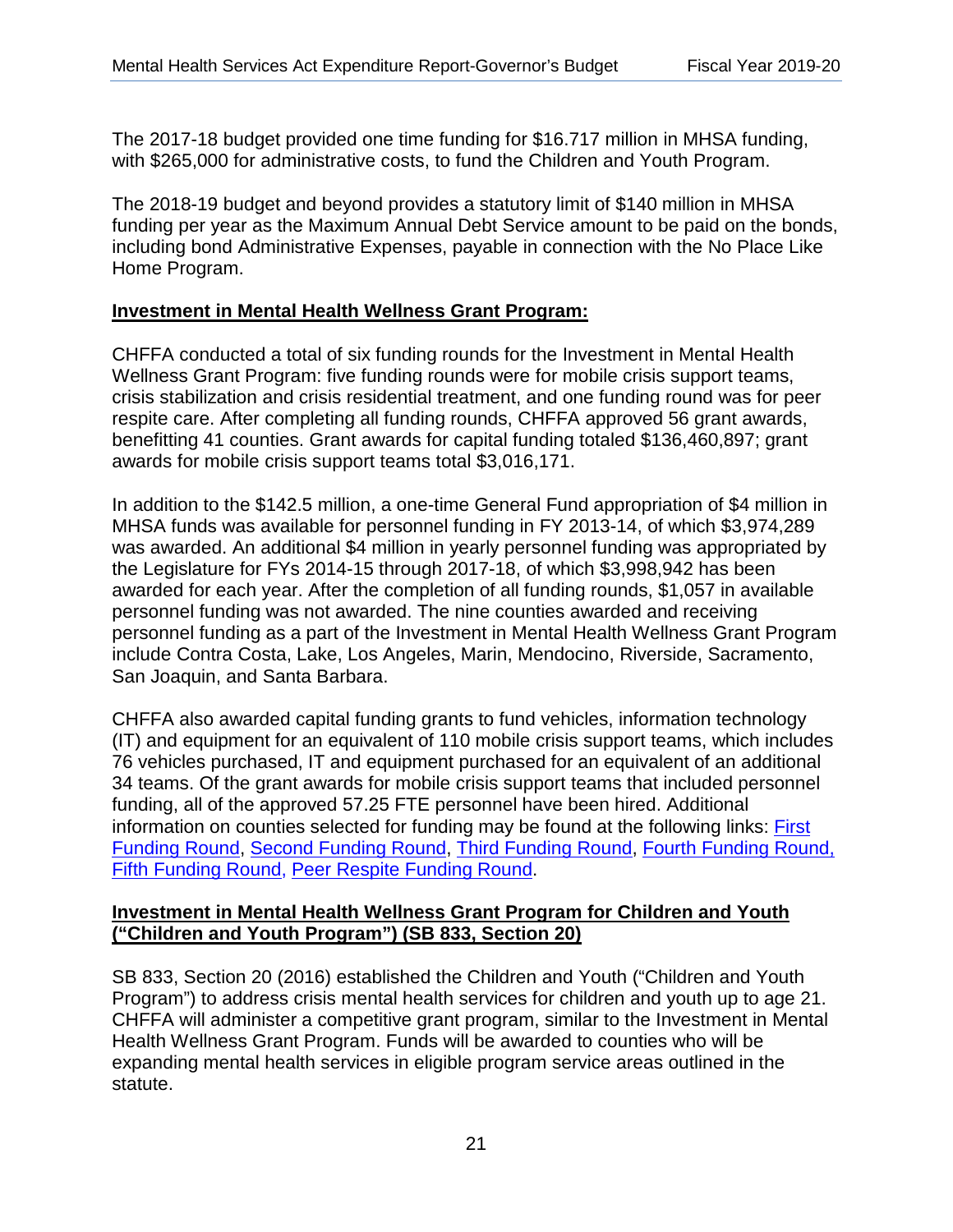Additional Information regarding CHFFA's mental health programs may be found [here.](https://www.treasurer.ca.gov/chffa/imhwa/index.asp)

### **Projected**  <u>Projected</u>

## **No Place Like Home Program (AB 1618 and AB 1628)**  <u>No Place Like Home Program (AB 1618 and AB 1628) </u>

Assembly Bill AB 1618 (Chapter 43, Statutes of 2016) and AB 1628 (Chapter 322, Statutes of 2016), both signed by Governor Brown, authorizes CHFFA to issue up to \$2 billion in revenue bonds to fund the "No Place Like Home" program. The revenue bonds will be backed by income tax receipts collected under MHSA, and will fund the construction and rehabilitation of permanent supportive housing for homeless individuals with mental illness. The Department of Housing and Community Development will administer a grant program for awarding funds among counties to finance capital costs for permanent supportive housing, while CHFFA will issue the revenue bonds for the program. CHFFA board approved issuing up to \$2 billion in revenue bonds and certain bond documents at the August 2017 Authority meeting.

Due to legal challenges, implementation for this program was delayed. AB 1827 (Chapter 41, Statutes of 2018) placed the No Place Like Home program on the November 2018 ballot (Proposition 2) where it was adopted by the voters.

### **Office of Statewide Health Planning and Development**  <u>Office of Statewide Health Planning and Development </u>

| FY 2017-18                    | FY 2018-19      | FY 2019-20   |
|-------------------------------|-----------------|--------------|
| $\frac{1}{2}$ \$13,306,000 SO | \$3,051,000 SO  | 3,051,000 SO |
| \$14,174,000 LA               | \$11,000,000 LA | \$0 LA       |

\*Display only: Figures reflect breakout of State funding sources (State Operations and Local Assistance), which includes the amounts designated for MHSA State Administrative 5% cap.

OSHPD administers the statewide WET funds and develops mental health programs that support the increase of qualified medical service personnel serving individuals with mental illness. Information about the use of local assistance WET funds is provided in the Statewide Component Activities section of this report.

In FY 2018-19, MHSA state operations funds total \$3.023 million, supporting 5.0 full-time equivalents, state-level contracts, and an ongoing annual appropriation of \$2 million for the Peer Personnel Preparation Program. In FY 2019-20, MHSA state operations funds total \$3.051 million to support the multi-year administration of the remaining contracts through FY 2019-20. OSHPD's administrative costs were \$808,000 in FY 2017-18 and are estimated at \$1.023 million for FY 2018-19.

The one-time \$11 million appropriation allocated from Local Assistance in FY 2018-19 includes \$10 million for WET Stipend and Education Capacity Programs and \$1 million for the Primary Care Clinician Psychiatry Fellowship Scholarship Program. This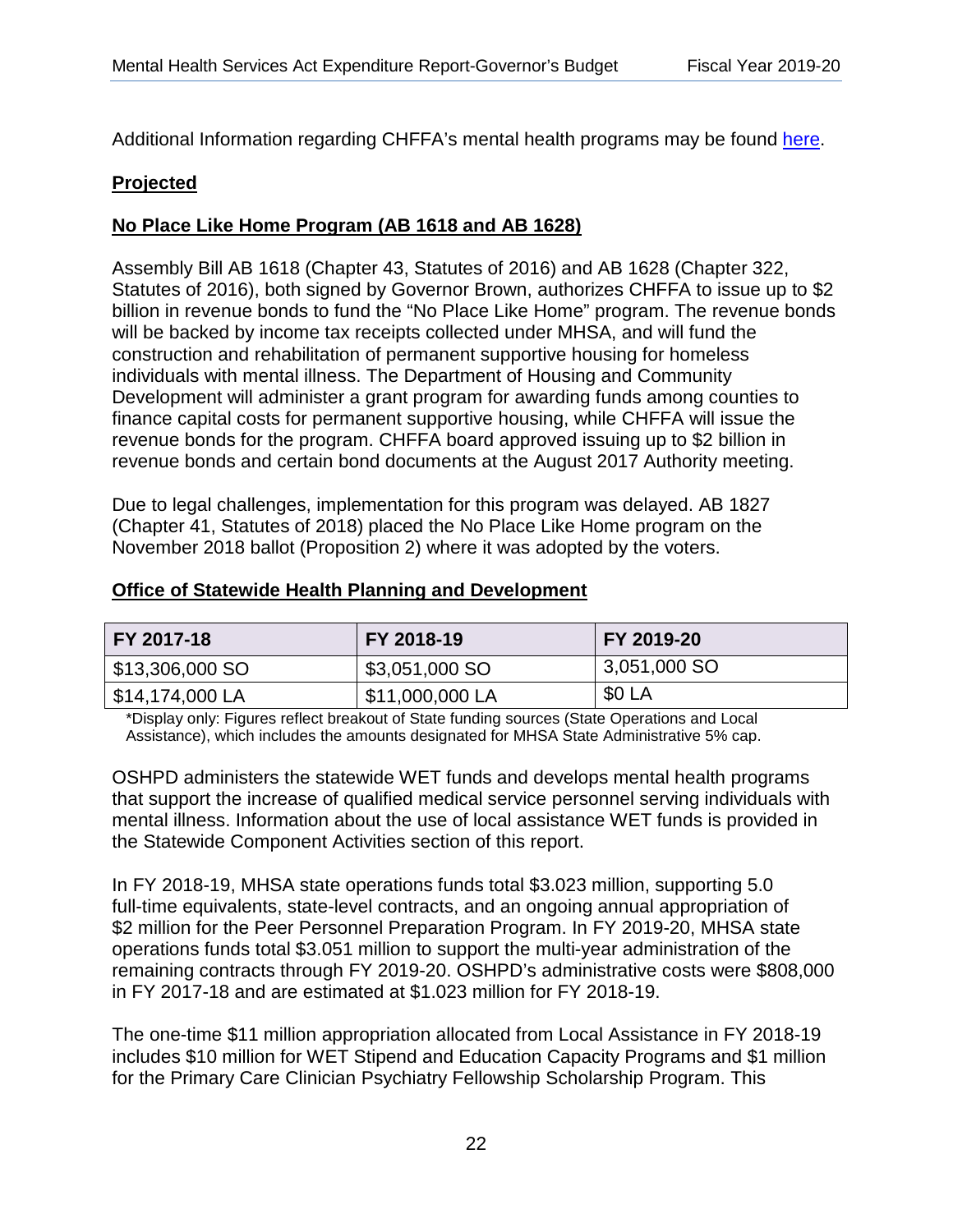one-time appropriation includes expenditure authority to support the administration of these programs through FY 2020-21.

Additional information about OSHPD can be located [here.](https://oshpd.ca.gov/loans-scholarships-grants/grants/wet/) 

## **Department of Health Care Services**  <u>Department of Health Care Services </u>

| FY 2017-18         | FY 2018-19         | FY 2019-20           |
|--------------------|--------------------|----------------------|
| \$8,739,000 SO     | \$14,540,000 SO    | \$14,878,000 SO      |
| \$2,009,301,000 LA | \$2,009,301,000 LA | I \$2,009,301,000 LA |

\*Local assistance funds are distributed monthly to counties by the State Controller and are to be used to support the CSS, PEI, and INN components.

DHCS is responsible for providing fiscal and program oversight of MHSA. DHCS also monitors MHSA-funded contracts currently held by the California Institute for Behavioral Health Solutions (CIBHS), University of California, Los Angeles (UCLA), and the Mental Health Data Alliance.

During 2017-18, DHCS received an appropriation of \$4.3 million in one-time funding for suicide hotlines. Beginning in the 2018-19 Budget, DHCS received an ongoing appropriation of \$4.3 million for suicide hotlines.

DHCS and the CBHPC have a total of 38.0 MHSA-funded FTEs.

### **Department of Health Care Services**

The MHSA state operations funding supports 33.0 FTEs.

DHCS is responsible for a range of fiscal and programmatic oversight activities of MHSA-funded programs including:

- Revenue and Expenditure Reports: Developing and administering MHSA Annual Revenue and Expenditure Report (ARER). DHCS updates the forms on an annual basis, provides technical assistance to counties in how to complete the report, reviews the ARERs upon submission for completeness, provides additional technical assistance to counties to correct any errors, and posts each ARER to the DHCS [website.](https://www.dhcs.ca.gov/services/MH/Pages/Annual-Revenue-and-Expenditure-Reports-by-County.aspx) DHCS tracks county expenditures and unspent funds and makes expenditure data available annually to the Legislature in MHSA County Expenditures by Component report.
- County Performance Contracts: Every year, DHCS reviews the Performance Contract and makes any necessary edits, negotiates the edits with the County Behavioral Health Directors Association of California, and processes the contracts through execution.
- Issue Resolution Process: Receiving and reviewing Critical Performance Issues from the MHSOAC or the CBHPC and taking action as appropriate. DHCS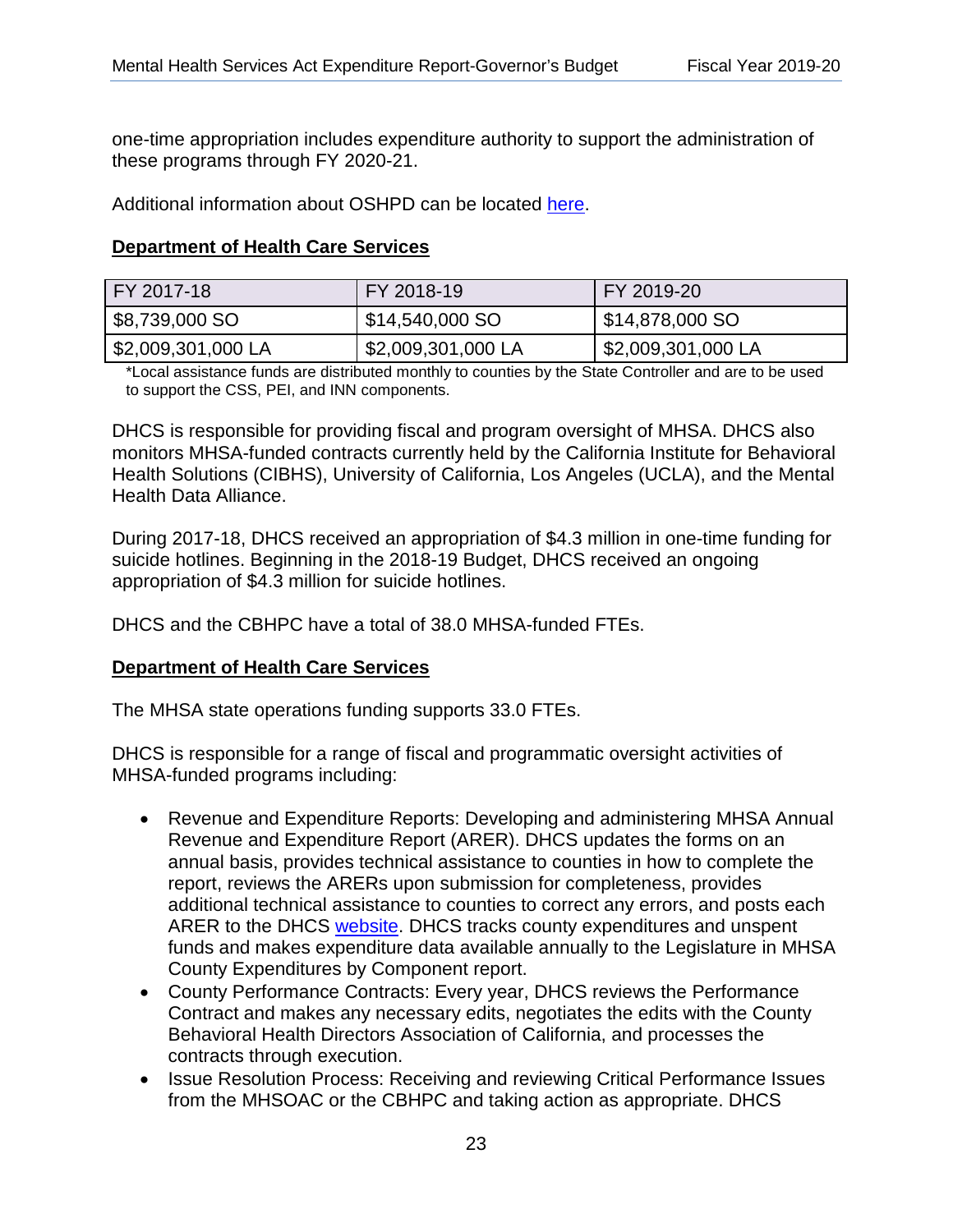developed a process for reviewing each Critical Performance Issue to determine necessary action. Depending on the Issue, DHCS may decide that additional review is necessary and if so, will work with Audits and Investigations or Program Oversight to complete the investigation.

- Performing fiscal audits of county MHSA expenditures. The Audits and Investigations Division performs fiscal audits necessary to ensure that county mental health departments are appropriately using MHSA funds and accurately reporting expenditures on the ARER based upon an audit of county mental health departments own records. The DHCS Audits and Investigations Division also performs special audits related to the use of MHSA funds. DHCS is responsible for handling county appeals of audit findings. These appeals are conducted by an Administrative Law Judge in accordance with the Administrative Procedures Act and are formal hearings. DHCS prepared four audits during FY 2017-18 and expects to prepare 18 audits during FY 2018-19 and forward.
- MHSA Program Reviews: DHCS developed a tool to use when completing onsite program reviews of county MHSA-funded programs. DHCS hired 1.0 FTE Staff Mental Health Specialist and 2.0 FTE Associate Governmental Program Analysts and completed reviews in four counties. DHCS will review 20 counties each calendar year beginning January 2019.
- MHSA Allocation Schedule: DHCS reviews and updates the data used in MHSA allocation distribution methodology on an annual basis to develop the monthly allocation schedule. DHCS provides the allocation schedule to the SCO for use in distributing the monthly allocations to counties.
- MHSA Regulations: DHCS is currently developing MHSA fiscal regulations for reversion, prudent reserve, accounting practices, and the ARER. DHCS continues to develop the regulations and initial statement of reasons and plans to submit the public notice initiating the 45-day public comment period to the Office of Administrative Law in February 2019. Additionally, DHCS is completing regulations and the initial statement of reasons for an audit and appeal regulation package. By February 2019, DHCS intends to submit the public notice that announces these proposed regulations and initiates the 45-day public comment period to Office of Administrative Law for publication in the California Regulatory Notice Register.
- PEI, INN, WET, and CF/TN components. • Reversion: DHCS is finalizing the amount of unspent funds deemed reverted and returned to the county of origin from FY 2005-06 through FY 2014-15 for CSS,
- State level programs: DHCS continues to collaborate with various state and local government departments and community providers related to suicide prevention and student mental health activities through involvement with the Interagency Prevention Advisory Council.

### Contracts: <u>Contracts:</u>

DHCS contracts with CIBHS to provide statewide technical assistance to improve the implementation of MHSA and MHSA-funded programs. The contract is funded at \$4.144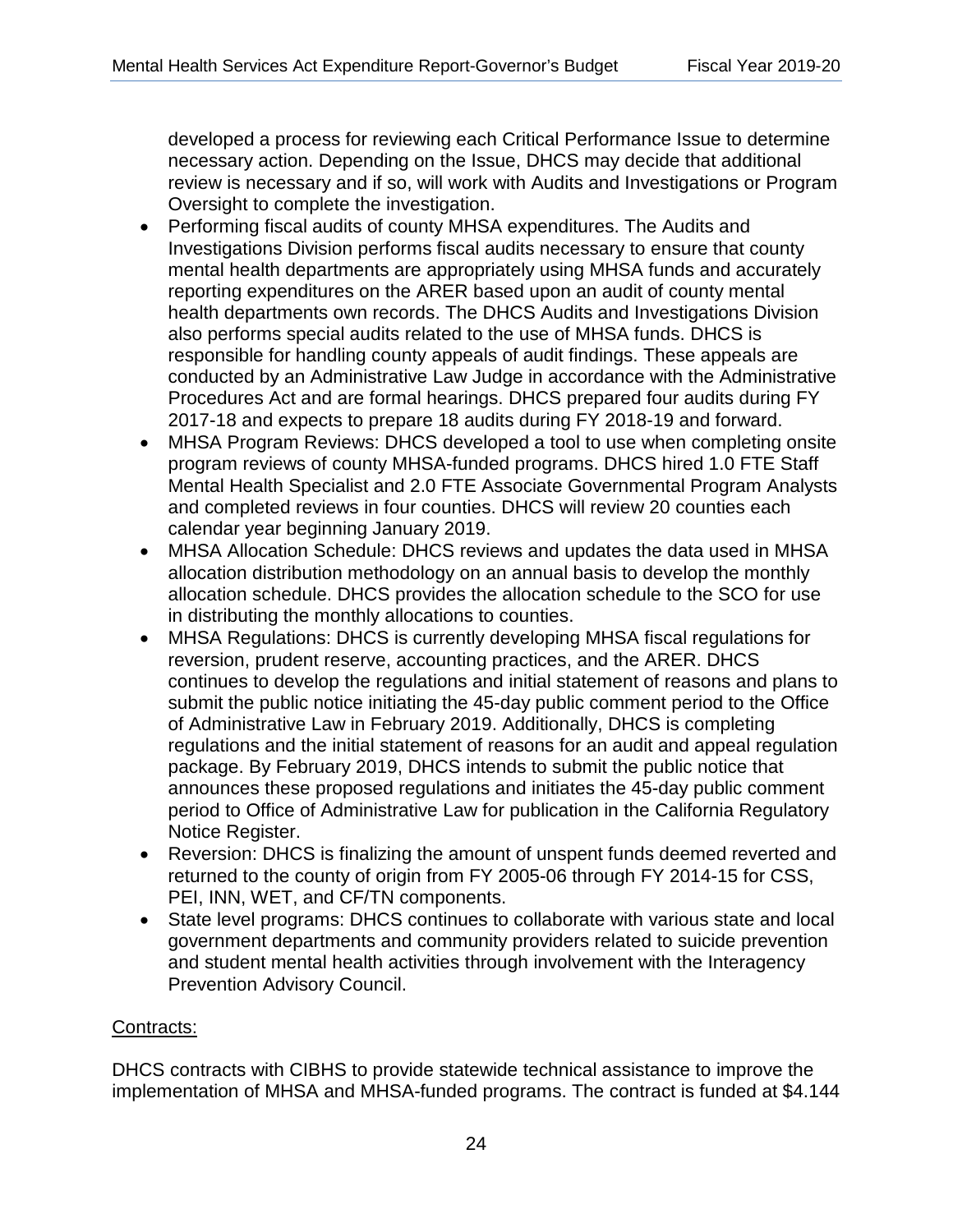million per year. CIBHS provides technical assistance and a number of trainings and online learning modules, webinars, and conference trainings in fulfillment of MHSA. An example of technical assistance and training provided by this contract includes working with counties to improve chart documentation, develop quality measures, and assistance with planning, coordination, and delivery of behavioral health services. Another example is training to counties regarding privacy requirements to ensure that personal information and personal health information is not included in documents posted to the internet (i.e., MHSA Three Year Program and Expenditure Plans and Annual Updates).

DHCS contracts with UCLA to fund the California Health Information Survey, a phone survey that captures data on adults and youth in California. This contract funding amount is \$1,058,291 for FY 19-20. The survey gathers data on the health status of and access to healthcare services of an estimated 1.6 million adults ages 18-64. DHCS relies on this survey's information to measure mental health service needs and mental health program utilization.

DHCS contracts with Mental Health Data Alliance to improve the quality of its data, and propose and implement solutions to identify errors in the Client Services and Information and MHSA Data Collection and Reporting (DCR) systems. Funding for FY 2018-19 is \$115,354 and the project is expected to continue through March 2020.

 Funding is \$4.3 million for FY 2018-19. DHCS contracts with Didi Hirsch Mental Health Services to support suicide hotlines throughout California. The funding is used to improve and expand suicide prevention services provided by National Suicide Prevention Lifeline accredited call centers.

### **California Behavioral Health Planning Council**  <u>California Behavioral Health Planning Council </u>

The MHSA State operations funding supports 5.0 FTEs.

The CBHPC is responsible for the review of MHSA-funded mental health programs based on performance outcome data and other reports from DHCS and other sources. The CBHPC issues an annual Data Notebook to the local advisory boards for their input on county performance in specific areas of the system, including MHSA-funded programs, and subsequently releases a Summary Report. The CBHPC regularly issues reports and papers with research and recommendations on targeted aspects of the community mental health system. Additionally, the CBHPC advises the OSHPD on education and training policy, collaborates on their statewide needs assessment and provides oversight for the five-year plan development. Each five-year plan must be reviewed and approved by the CBHPC. The CBHPC also advises the Administration and the Legislature on priority issues, including statewide planning.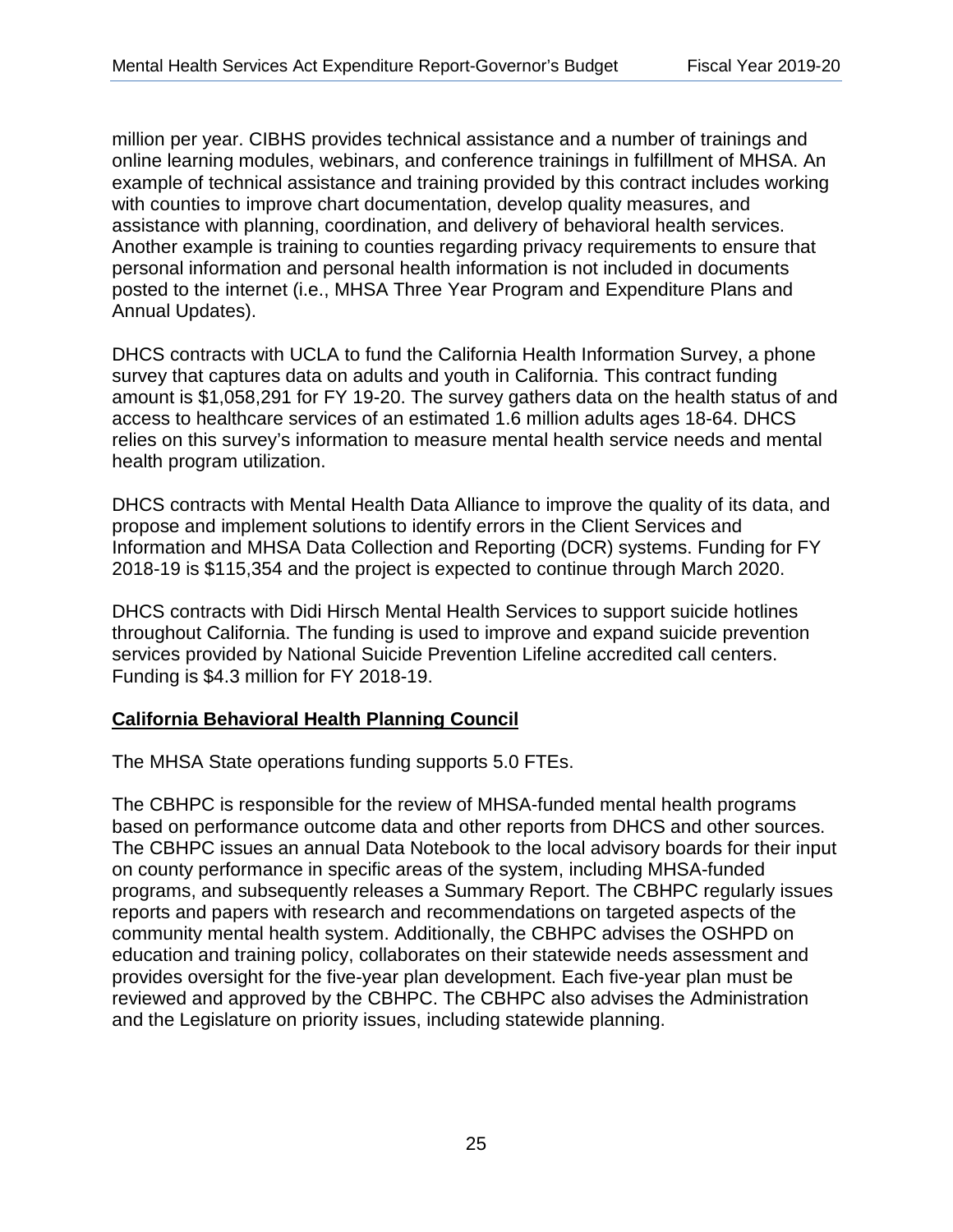## **FY 2017-18 Actual**  <u>FY 2017-18 Actual</u>

Actual expenditures support council operations to include staffing, recording contract/fees, meeting space rental, Audio Visual for off-site meetings, lodging for quarterly meeting and conferences, staff and member training and office supplies.

### **FY 2018-19 Actual and Estimated**  <u>FY 2018-19 Actual and Estimated</u>

 meeting rooms needed quarterly, which also increases our spending. The CBHPC will continue to fund 5.0 FTEs and 1 Student Assistant. The primary expense is the Quarterly Council meetings. Due to increasing costs of meeting space rental and the challenges of finding meeting space in hotels that will give us the state rate, we expect an increase in these expenses. We have increased the number of

#### **FY 2019-20 Projected**  <u>FY 2019-20 Projected</u>

The CBHPC projects spending to be the same in 2019-2020 with increases in meeting space rental consistent with industry trends.

### **California Department of Public Health**  <u>California Department of Public Health</u>

| FY 2017-18     | <b>FY 2018-19</b> | FY 2019-20      |
|----------------|-------------------|-----------------|
| \$9,142,000 SO | \$23,845,000 SO   | \$33,307,000 SO |

#### **Office of Health Equity**  <u>Office of Health Equity</u>

#### **General Overview**  <u>General Overview</u>

The MHSA currently supports a total of 11.5 positions in the California Department of Public Health (CDPH) Office of Health Equity (OHE). The OHE, Community Development, and Engagement Unit (CDEU) oversees the California Reducing Disparities Project (CRDP). This PEI mental health disparities project aims to grow and validate community-defined practices through a participatory evaluation approach that places communities at the center of those efforts. At a systems level, CRDP is designed to improve access, quality of care, and increase positive outcomes for the following five populations:

- African Americans
- Asian/Pacific Islanders
- Latinos
- Native Americans
- Lesbian, Gay, Bisexual, Transgender, Queer and Questioning

Beginning in FY 2012-13, CDPH received \$15 million a year for four years (a total of \$60 million available to spend without regard to fiscal year) to implement and evaluate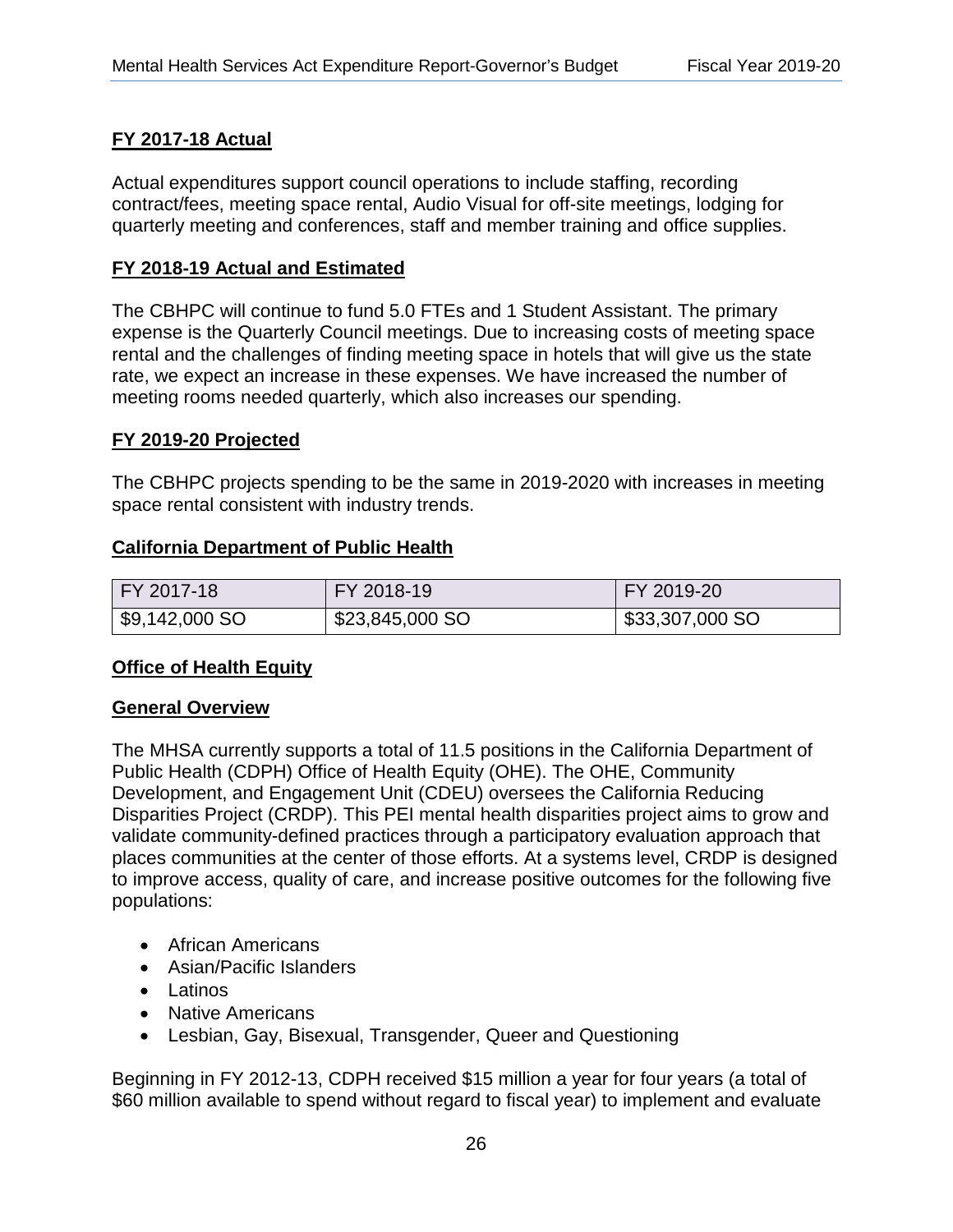CRDP community-defined practices. In total, CDPH/OHE has awarded and executed 41 contracts and grants to implement the CRDP through 2022. The last and final contract under the CRDP is the Education Outreach and Awareness Consultant that was recently announced. These contracts and grants are composed of:

- A Statewide Evaluator;
- An Education Outreach and Awareness Consultant;
- Five Technical Assistance Providers; and
- Thirty-five Implementation Pilot Projects

## **Program Highlights and Key Activities**  <u>Program Highlights and Key Activities</u>

## **FY 2017-18 Actual**  <u>FY 2017-18 Actual</u>

- OHE Contract Managers continued to provide high-touch monitoring of the 35 pilot projects, as well as the population specific Technical Assistance Providers and the Statewide Evaluator. Ongoing activities included contractor and grantee monthly calls, processing of invoices, conducting site visits, quarterly informational calls, and planning for the CRDP annual meeting.
- OHE finalized and issued the last CRDP Phase II solicitation, the Education, Outreach and Awareness component. This solicitation focuses on media training and storytelling to heighten the general public's awareness on mental health. A mental health poll will be created to gather data about the general public's understanding on mental health. On August 29, 2018, CDPH issued a Notice of Intent to Award to the CA Pan Ethnic Health Network by CDPH.
- OHE attends and presents at various mental health committees, workgroups and convenings at the local, regional and statewide level to provide CRDP updates and strategize on how to partner and leverage efforts regarding mental health equity.
- OHE serves as subject matter experts in health equity, cultural and linguistic competence, and mental health on department wide initiatives and projects.
- OHE continues to provide ongoing administrative support to the 26 member OHE Advisory Committee to meet objectives of achieving health and mental health equity for vulnerable populations of California. This committee advised CDPH on the development of California's Portrait of Promise: California's Statewide Plan to Promote Health and Mental Health Equity (Statewide Plan). The CRDP is included in this report and OHE staff is responsible for providing updates on the progress of the project at the quarterly meetings. The Statewide Plan can be viewed [here.](https://www.cdph.ca.gov/Programs/OHE/CDPH%20Document%20Library/Accessible-CDPH_OHE_Disparity_Report_Final%20(2).pdf)

OHE administered contracts to:

• Finalize and disseminate a CRDP statewide strategic plan for reducing mental health disparities, which was approved and disseminated in Spring 2018;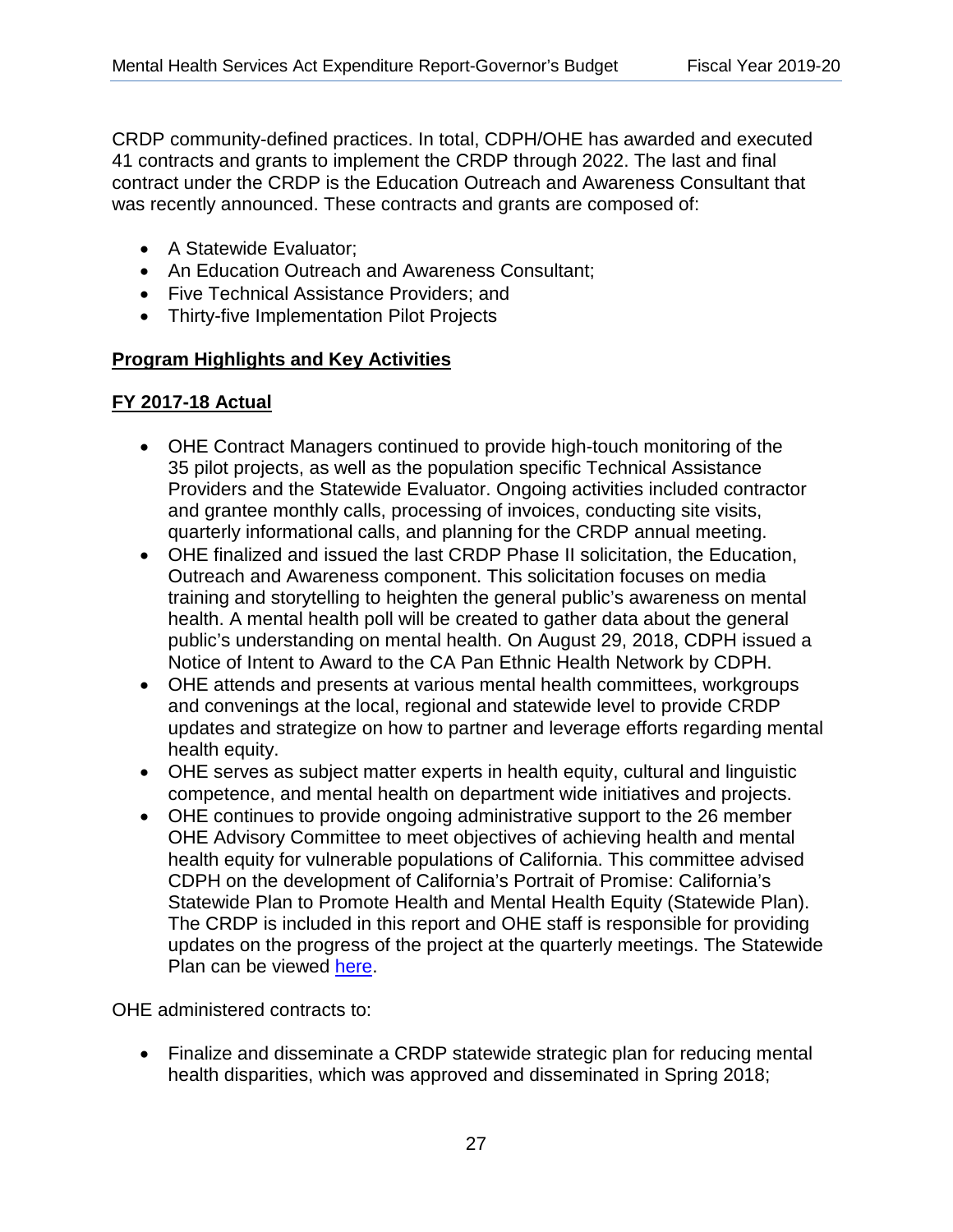- Operationalize strategies listed within the Statewide Plan, which pertain to mental health disparities and recommendations to achieve health and mental health equity for all communities;
- Strategize on CRDP messaging and communications via social media, SharePoint, web redesign and other platforms to keep stakeholders informed on program progress and achievements;
- Develop CRDP contract/contractor policies and procedures manual(s) to ensure consistent and equitable program direction for the 42 contractors/grantees; and
- Coordinate meetings and planning sessions to convene CRDP vendors for mandatory CDPH meetings/conferences and knowledge exchanges.

## **OHE Mental Health Partners:**  <u>OHE Mental Health Partners:</u>

The list below includes committees that OHE CDEU participates on regularly and/or as requested:

- Mental Health Services Oversight and Accountability Commission (MHSOAC)
- MHSA Partners Forum
- County Behavioral Health Directors Association of California, Cultural Competence, Equity, and Social Justice Committee
- California Behavioral Health Planning Council California Behavioral Health Planning Council
- California Institute for Behavioral Health Solutions California Institute for Behavioral Health Solutions
- Central Region Ethnic Services Managers (County Mental Health Departments)
- Southern Region Ethnic Services Managers (County Mental Health Departments)
- Bay Area Region Ethnic Services Managers (County Mental Health Departments)
- State Interagency Team Workgroup to Eliminate Disparities and **Disproportionality**
- Office of AIDS California Planning Group
- Social Determinants of Health and Structural Racism Committee
- Office of Minority Health, Regional Health Equity Council Region IX Behavioral Health Subcommittee
- CA Future Health Workforce Behavioral Health Subcommittee
- Adolescent Sexual Health Workgroup
- School Based Health-Center Alliance
- Adolescent Preventative Health Initiative

## **FY 2018-19 Actual and Estimated**  <u>FY 2018-19 Actual and Estimated</u>

• OHE Contract Managers will continue to provide high-touch monitoring of the 35 pilot projects, as well as the Education, Outreach and Awareness Consultant, population specific Technical Assistance Providers, and the Statewide Evaluator. Ongoing activities include contractor and grantee monthly calls,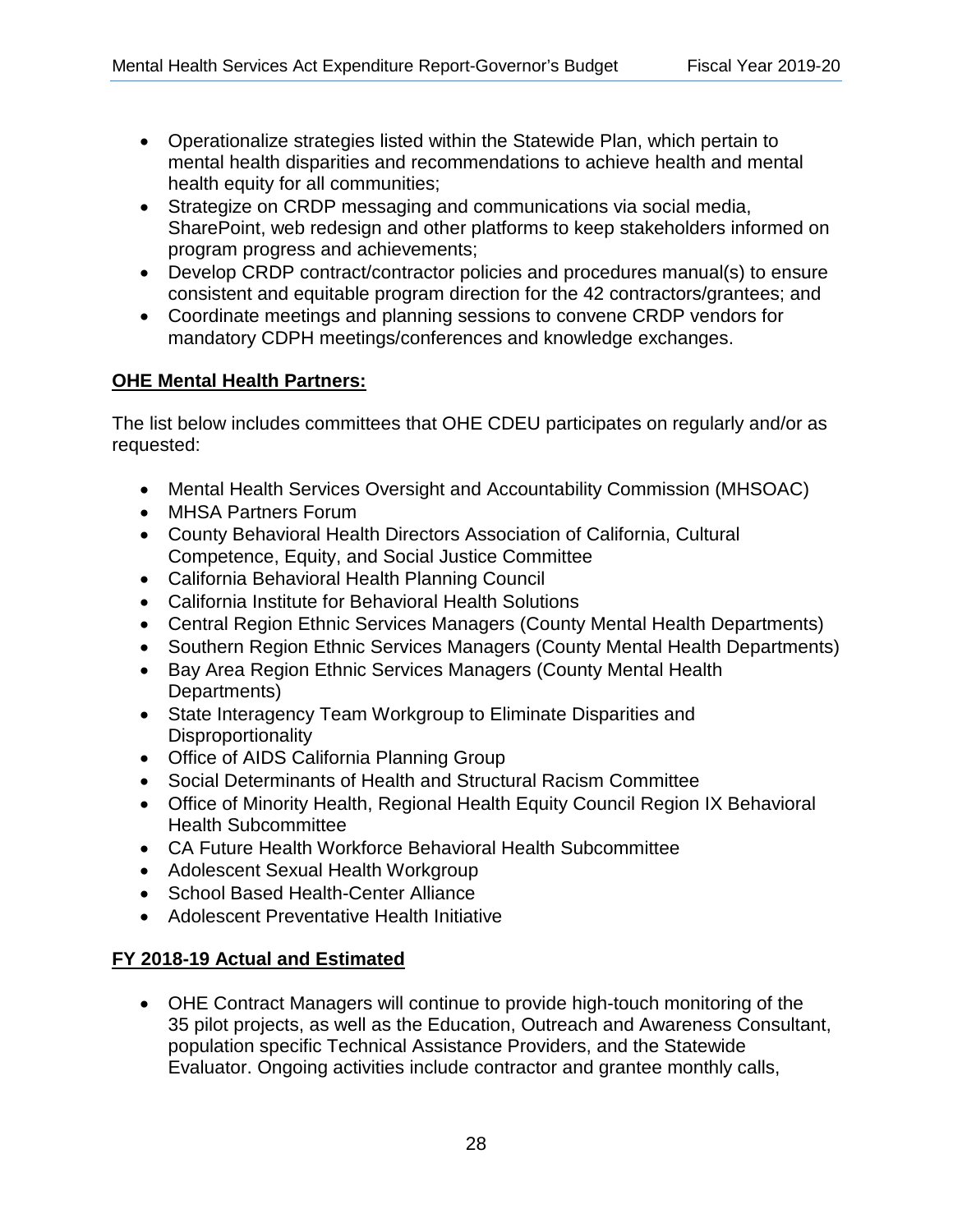planning for the CRDP annual meeting. processing of invoices, conducting site visits, quarterly informational calls, and

- OHE attends and presents at various mental health committees, workgroups, and convenings at the local, regional and statewide level to provide CRDP updates and strategize on how to partner and leverage efforts regarding mental health equity.
- OHE staff serve as subject matter experts in health equity, cultural and linguistic competence, and mental health on department wide initiatives and projects.
- OHE continues to provide ongoing administrative support to the 26 member OHE Advisory Committee to meet objectives of achieving health and mental health equity for vulnerable populations of California. This committee advised CDPH on the development of California's Portrait of Promise: California's Statewide Plan to Promote Health and Mental Health Equity (Statewide Plan). The CRDP is included in this report and OHE staff is responsible for providing updates on the progress of the project at the quarterly meetings.

OHE is administering contracts to:

- Conduct a statewide mental health poll, media training, and consulting, storytelling technical assistance to CRDP grantees, and community engagement across all priority populations;
- Produce annual issues and policies reports, education briefings, an inventory of county cultural competence advisory committees in California, and mental health collateral material;
- Coordinate meetings and planning sessions to convene CRDP vendors for mandatory CDPH meetings/conferences and knowledge exchanges;
- Provide intern and emerging leaders stipends; and
- Train the OHE team on Mental Health First Aid.

## **FY 2019-20 Projected**  <u>FY 2019-20 Projected</u>

- OHE Contract Managers will continue to provide high-touch monitoring of the 35 pilot projects, as well as the Education, Outreach and Awareness Consultant, population specific Technical Assistance Providers and the Statewide Evaluator. Ongoing activities include contractor and grantee monthly calls, processing of invoices, conducting site visits, quarterly informational calls, and planning for the CRDP annual meeting.
- OHE plans to attend and present at various mental health committees, workgroups and convenings at the local, regional and statewide level to provide CRDP updates and strategize on how to partner and leverage efforts regarding mental health equity.
- OHE staff will serve as subject matter experts in health equity, cultural and linguistic competence, and mental health on department wide initiatives and projects.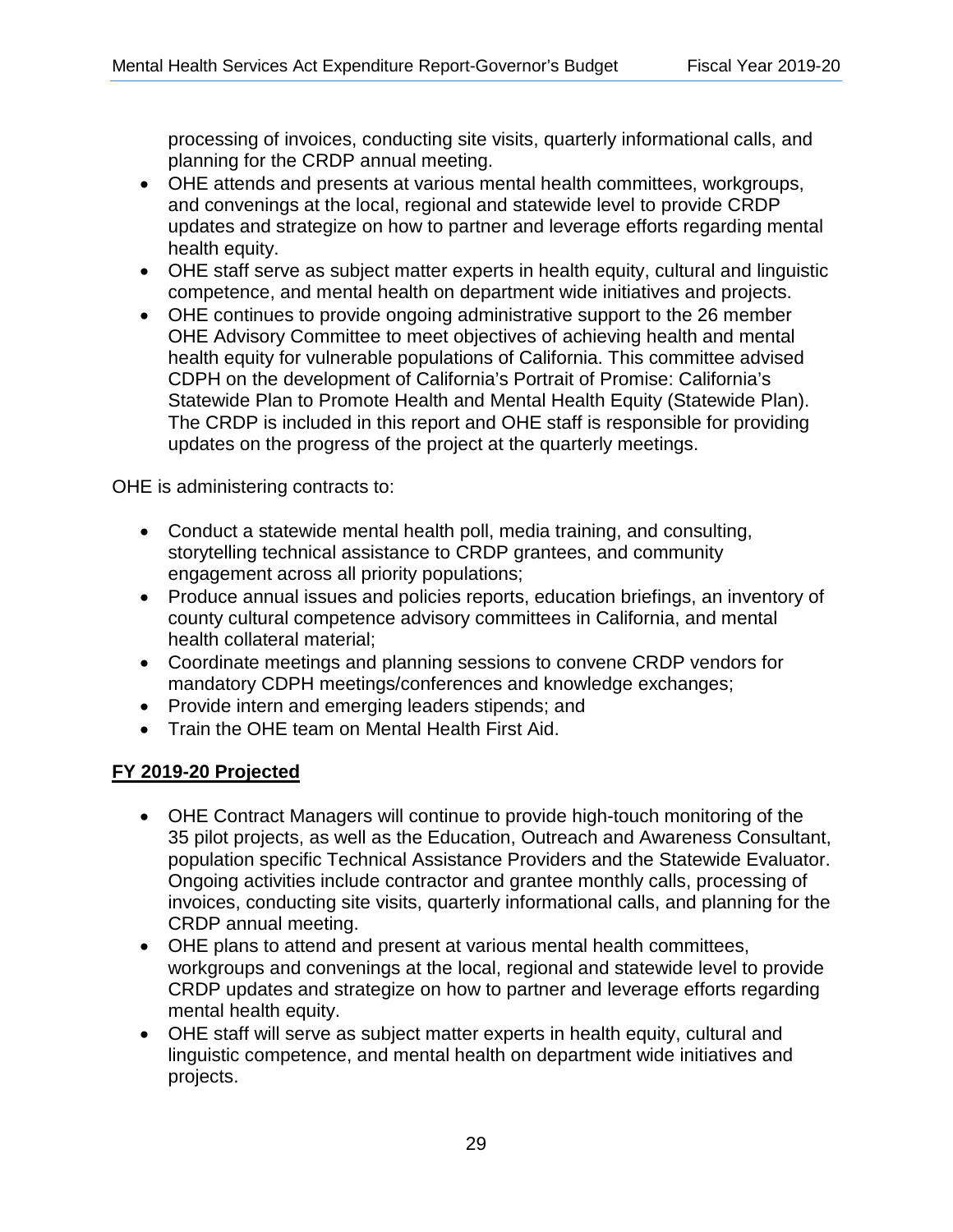• OHE will continue to provide ongoing administrative support to the 26 member OHE Advisory Committee to meet objectives of achieving health and mental health equity for vulnerable populations of California. This committee advised CDPH on the development of California's Portrait of Promise: California's Statewide Plan to Promote Health and Mental Health Equity (Statewide Plan). The CRDP is included in this report and OHE staff is responsible for providing program updates at the quarterly meetings.

OHE plans to administer contracts to:

- Conduct a statewide mental health poll, media training and consulting, storytelling technical assistance to CRDP grantees, and community engagement across all priority populations;
- Produce annual issues and policies reports, education briefings, an inventory of county cultural competence advisory committees in California, and mental health collateral material;
- Provide intern and emerging leaders stipends;
- Coordinate meetings and planning sessions to convene CRDP vendors for mandatory CDPH meetings/conferences and knowledge exchanges.

Additional OHE Information can be viewed here:

- [OHE Website](https://www.cdph.ca.gov/Programs/OHE/Pages/About_OHE.aspx)
- [CRDP Website](https://www.cdph.ca.gov/Programs/OHE/Pages/CRDP.aspx)

### **Safe and Active Communities Branch**  <u>Safe and Active Communities Branch</u>

### **General Overview**  <u>General Overview</u>

The MHSA will support a total of 1.8 FTEs in the CDPH, Safe and Active Communities Branch (SACB). SACB oversees the All Children Thrive California Program (ACT/CA). This three-year pilot program will engage cities in strategies to reduce the prevalence of adverse childhood experiences (ACEs), building on the national ACT initiative prioritizing children's health in more than a dozen U.S. cities. In partnership with Community Partners, Public Health Advocates, and the UCLA Center for Healthier Children, Families, and Communities, ACT/CA will set in motion a broad social movement focused on the wellbeing of children and families, establishing an infrastructure supporting its statewide deployment. By increasing the capacity of communities to address the root determinants of health, ACT/CA will provide a replicable, evidence-based model that can bolster Accountable Health Communities, First 5 early childhood initiatives, and Proposition 63 prevention efforts. Beginning in FY 2018-2019, CDPH received \$10 million to spend over three years to implement and evaluate the ACT/CA Program. CDPH/SACB will award one contract to Community Partners through June 30, 2021.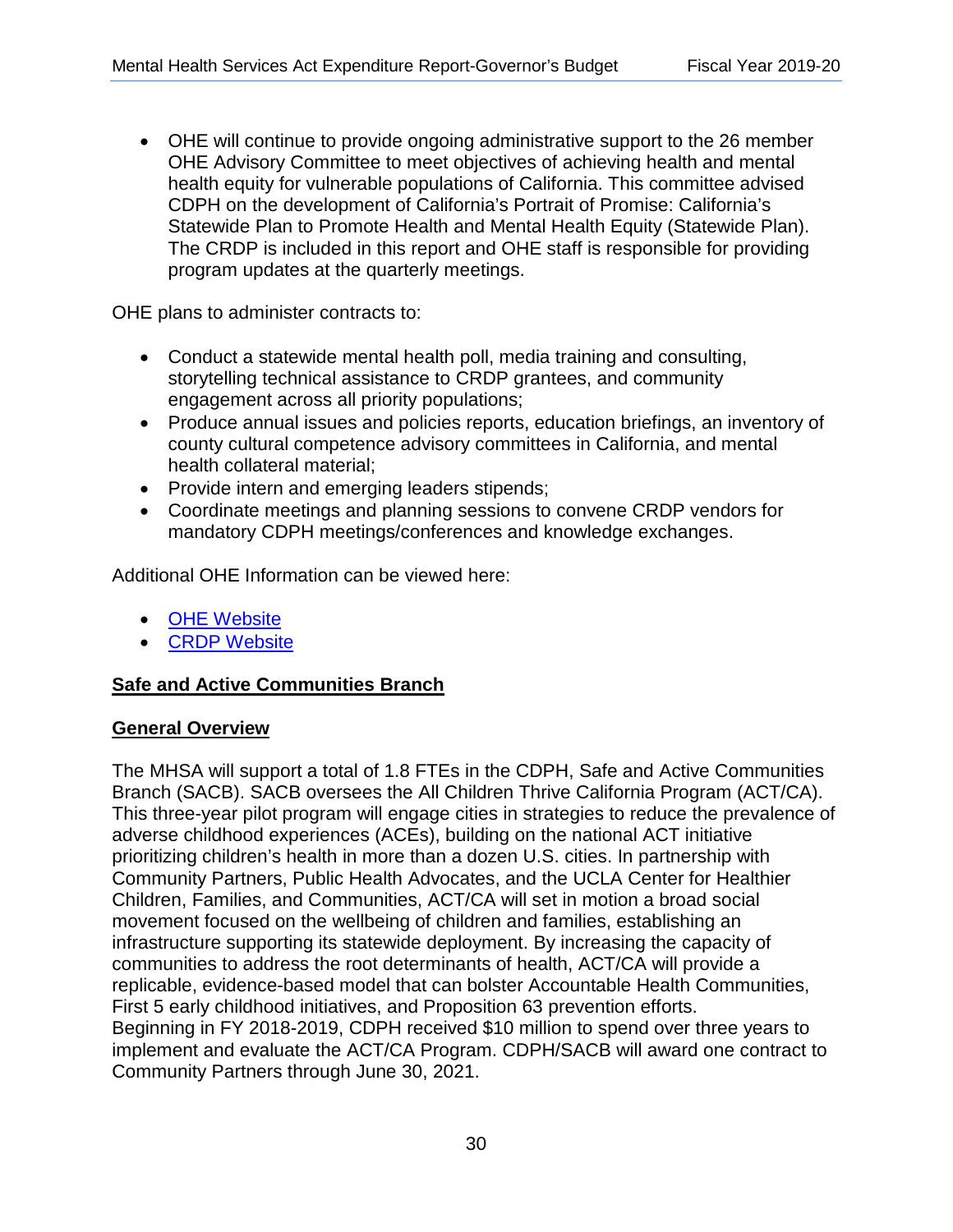## **FY 2018-19 Actual and Estimated**  <u>FY 2018-19 Actual and Estimated</u>

- The SACB Contract Manager will hire a Staff Services Analyst to perform fiscal and contract management activities such as monitoring expeditures and processing invoices.
- The SACB Contract Manager will negotiate and award a 30-month contract to Community Partners.
- The SACB Contract Manager and Research Scientist will participate and provide support to the All Children Thrive Equity Advisory Group (ACT/EAG).
- The SACB Contract Manager will monitor the fiscal aspects of the contract and together with the Research Scientist will provide technical assistance through monthly calls and in-person meetings.
- SACB program staff will attend and present at various committees, workgroups, and convenings statewide to provide updates and leverage related efforts.
- SACB staff will serve as subject matter experts on childhood adversity and promoting resilience on department-wide initiatives and projects.

SACB will administer a contract to:

- Establish an EAG of state and local experts in trauma- and equity-informed community programming to guide the design and implementation of the ACT/CA pilot program.
- Identify evidence-based interventions and public health practices for preventing childhood trauma, diminishing its risks, and improving child, family, and community wellbeing.
- Develop a data system and dashboard to track process and outcome measures of the pilot program.

## **FY 2019-20 Projected**  <u>FY 2019-20 Projected</u>

- The SACB Contract Manager and Research Scientist will participate and provide support to the ACT/EAG.
- The SACB Contract Manager will monitor the fiscal aspects of the contract and together with the Research Scientist will provide technical assistance through monthly calls and in-person meetings.
- SACB program staff will attend and present at various committees, workgroups, and convening statewide to provide updates and leverage related efforts.
- SACB staff will serve as subject matter experts on childhood adversity and promoting resilience on department-wide initiatives and projects.

SACB will administer a contract to:

• Develop model programs, policies, and practices for implementation by cities and counties to prevent childhood trauma, and to promote child wellbeing and individual and community resilience.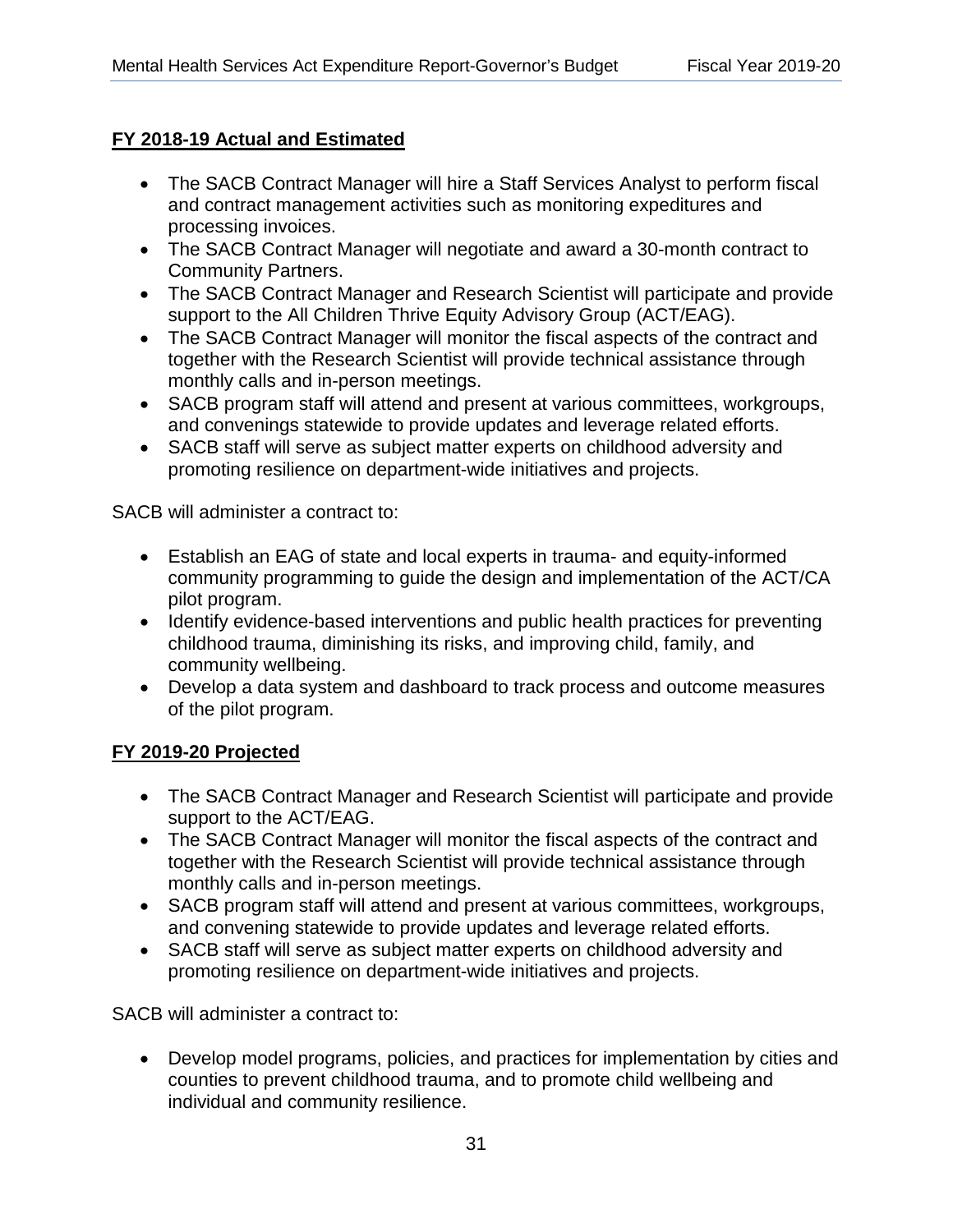- Conduct an awareness campaign to prevent childhood trauma and to counter its effects.
- Recruit and provide coaching and technical assistance to help cities and counties establish strategies to prevent ACEs and to promote individual and community resilience and child wellbeing.
- public health strategies for addressing ACE their communities. • Develop and share an online ACT Toolkit for cities and counties with model
- Establish a peer-learning network to provide facilitated, structured opportunities for participating cities and counties to share collaboration and mobilization strategies, policy and program innovations, measurement and reporting templates, and lessons learned.
- Develop and conduct a quarterly statewide webinar series for mayors, city council members, city managers, and local health department directors.
- Provide educational seminars for city officials in each of the League of California City's 16 regions, make presentations at the League's Annual Conference, and publish articles in the League's monthly magazine.

## **FY 2020-21 Projected**  <u>FY 2020-21 Projected</u>

- The SACB Contract Manager and Research Scientist will participate and provide support to the ACT/EAG.
- The SACB Contract Manager will monitor the fiscal aspects of the contract and together with the Research Scientist will provide technical assistance through monthly calls and in-person meetings.
- SACB program staff will attend and present at various committees, workgroups, and convenings statewide to provide updates and leverage related efforts.
- SACB staff will serve as subject matter experts on childhood adversity and promoting resilience on department-wide initiatives and projects.

SACB will administer a contract to:

- Provide coaching and technical assistance to help cities and counties establish strategies to prevent ACEs and to promote individual and community resilience and child wellbeing.
- Maintain a peer-learning network to provide facilitated, structured opportunities for participating cities and counties to share collaboration and mobilization strategies, policy and program innovations, measurement and reporting templates, and lessons learned.
- Conduct a quarterly statewide webinar series for mayors, city council members, city managers, and local health department directors.
- Provide educational seminars for city officials in each of the League of California City's 16 regions, make presentations at the League's Annual Conference, and publish articles in the League's monthly magazine.
- Evaluate the impact of the ACT/CA pilot program activities, identify best practices, and report findings and recommendations to CDPH, the MHSOAC, the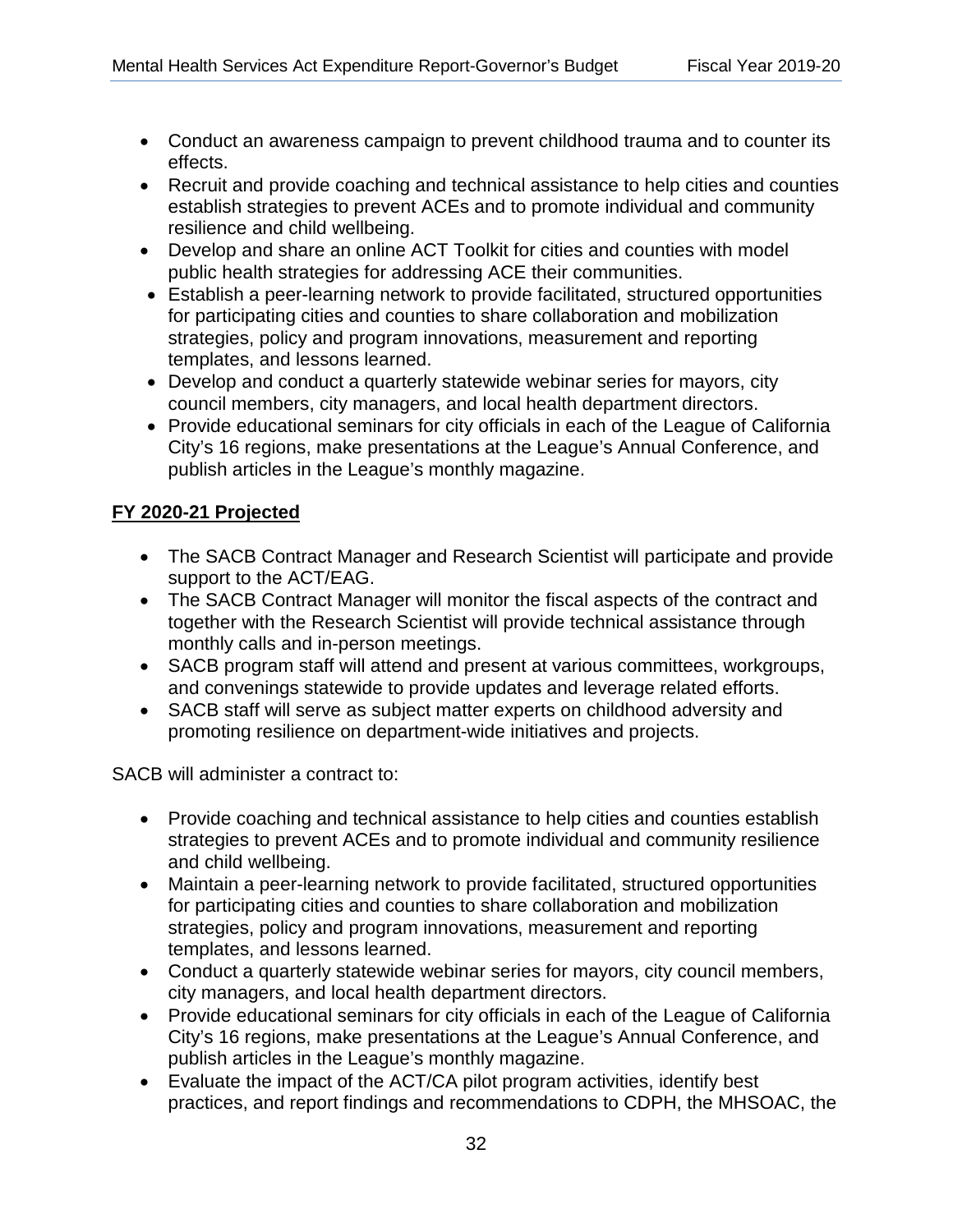Senate Committee on Budget and Fiscal Review, and the Assembly Committee on Budget.

## **Department of Developmental Services**  <u>Department of Developmental Services</u>

| FY 2017-18   | FY 2018-19   | FY 2019-20   |
|--------------|--------------|--------------|
| \$426,000 SO | \$479,000 SO | \$480,000 SO |
| \$740,000 LA | \$740,000 LA | \$740,000 LA |

\**Information above does not reflect final expenditures; the* Department *of Developmental Services (DDS) uses an accrual-basis accounting system that allows DDS three years to liquidate its Current Fiscal Year encumbrances (Per State of California Government Code Chapter 1 Section 16304).* 

### **General Overview**  <u>General Overview</u>

The MHSA funds a total of 3.0 FTEs.

The Department of Developmental Services (DDS) oversees MHSA funding for regional centers that develop innovative projects. These projects focus on prevention, early intervention, and treatment for children and adults with mental health diagnoses, and provides support for families.

DDS distributes MHSA funds to regional centers throughout California utilizing a competitive application process.

#### **Actual, Projected and Estimated Projects**  <u>Actual, Projected and Estimated Projects</u>

Cycle IV (FYs 2017-18 through 2019-20) MHSA Projects commenced on December 6, 2017 and will continue until June 30, 2020.

A brief description of each project is included below:

#### *Harbor Regional Center*

County: Los Angeles

# **Side by Side: Enriching Children's Lives through Parent-Provider Relationships**  <u>Side by Side: Enriching Children's Lives through Parent-Provider Relationships</u>

In collaboration with the Los Angeles County DMH, the Los Angeles County Department of Children and Family Services, and other local community partners, the project will convene a planning and advisory board to identify local needs and system challenges. The project will provide symposiums for service providers and parent workshops. The expected outcomes of this project include:

- Develop and increase competence of the early intervention workforce;
- Guide future trainings on early intervention;
- Increase parental knowledge of child development;
- Improve engagement with families;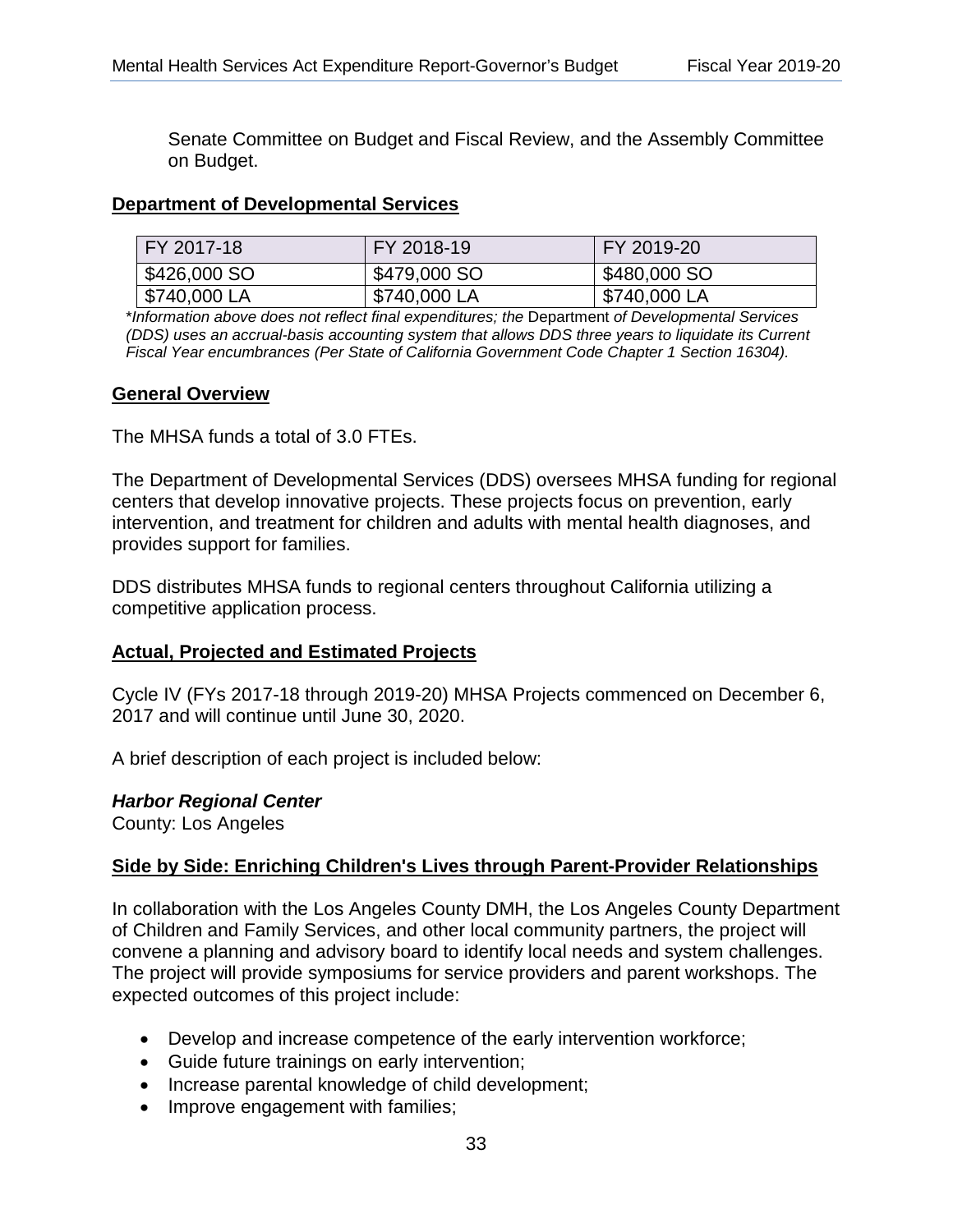- Increase progress in social and emotional development; and,
- Increase collaboration and coordination of services.

FY 2017-18: \$130,001.00 FY 2018-19: \$142,718.86 FY 2019-20: \$123, 248.39

### *North Bay Regional Center (NBRC)*

Counties: Sonoma, Solano, Napa

#### **Social-Sexual Education Project**  <u>Social-Sexual Education Project</u>

In collaboration with multi-disciplinary local partners, this project will develop an evidence-based, social-sexual curriculum/educational program based on safe relationship development and sexual behavior to reduce the risk of victimization and entrance into the criminal justice system. This project will develop and provide a sharable web-based curriculum that will be available statewide.

FY 2017-18: \$197, 898.88 FY 2018-19: \$222,531.02 FY 2019-20: \$212,191.49

## *South Central Los Angeles Regional Center*

County: Los Angeles

### **Engaging Families to Effectively Support Their Child's Social and Emotional Development**

In collaboration with Eastern Los Angeles Family Resource Center, this project will train Early Start partners to provide evidence-based prevention and early intervention services to families and their children, including adult consumers with children at risk. This project is also intended to improve identification of social and emotional delays, increase referrals, and implement evidence-based supports and services to enhance family relationships and improve social and emotional development.

FY 2017-18: \$175,145.12 FY 2018-19: \$134,770.12 FY 2019-20: \$157,770.12

## **Mental Health Assessment and Support Project**  <u>Mental Health Assessment and Support Project</u>

In collaboration with the California Institute of Health and Social Services, this project will create a specialized mental health triage team. The team will provide personcentered case formulation, treatment planning, mental health, psychiatric assessment, and referral services to persons with developmental disabilities at risk for co-occurring mental disorders. Additionally, through community collaboration, the project plans to:

- Increase internal and external identification of dually diagnosed consumers;
- Train service coordinators in making appropriate referrals and recognizing mental health conditions;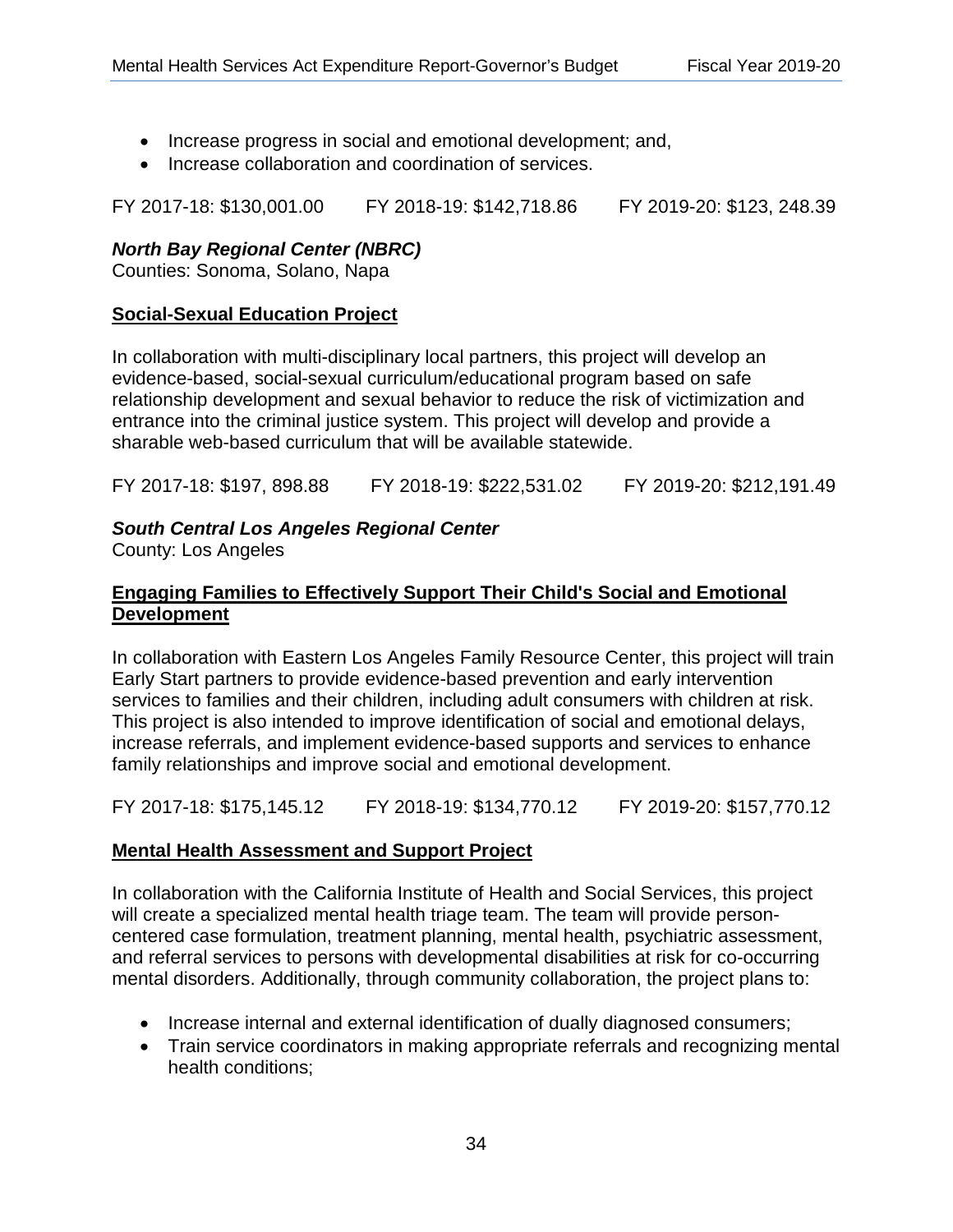- Train regional center service providers in recognizing characteristics of cooccurring diagnoses; and,
- Increase the number of mental health clinicians capable of serving this population locally

FY 2017-18: \$150,010.00 FY 2018-19: \$184,480.00 FY 2019-20: \$206,290.00

#### *Valley Mountain Regional Center*

Counties: San Joaquin, Stanislaus, Calaveras, Tuolumne, and Amador

## *Bridging the Gap: Co-occurring Disorders and Developmental Disability* <u>Bridging the Gap: Co-occurring Disorders and Developmental Disability</u>

In collaboration with multi-disciplinary local partners, this project will conduct an annual two-day conference for the three-year project cycle. Each conference will include trained experts in the field who will share information on understanding developmental disorders, application of therapeutic interventions, appropriate psychotropic interventions, crisis response, inpatient treatment, and collaboration on future behavioral health goals to close gaps in access and availability. These conferences will include multi-system providers and professionals who will engage in table discussions that collaboratively address the complex needs of the dually diagnosed.

FY 2017-18: \$86,945.00 FY 2018-19: \$55,500.00 FY 2019-20: \$40,500.00

Tools, resources, training curricula, PowerPoint presentations and other training materials for each specific project will be available on each project website.

Additional information can be viewed on [DDS' website.](https://www.dds.ca.gov/HealthDevelopment/)

### **Mental Health Services Oversight and Accountability Commission**  <u>Mental Health Services Oversight and Accountability Commission</u>

| FY 2017-18      | FY 2018-19      | FY 2019-20                    |  |
|-----------------|-----------------|-------------------------------|--|
| \$13,491,000 SO | \$39,566,000 SO | $\frac{1}{1}$ \$16,567,000 SO |  |
| \$0 LA          | \$20,000,000 LA | \$20,000,000 LA               |  |

### **FY 2017-18 Actual and Estimated**  <u>FY 2017-18 Actual and Estimated</u>

- MHSOAC staffing: 36 positions
- \$32 million reserved for the SB 82 Triage grant program
- \$4.7 million reserved for statewide stakeholder advocacy contracts
- Balance of \$8.5 million supports Commission operations, evaluation and technical assistance
- Assembly Bill 114, Chapter 38, Statutes of 2017 appropriated \$100,000 from the MHSA fund to the Commission to develop a statewide suicide prevention strategic plan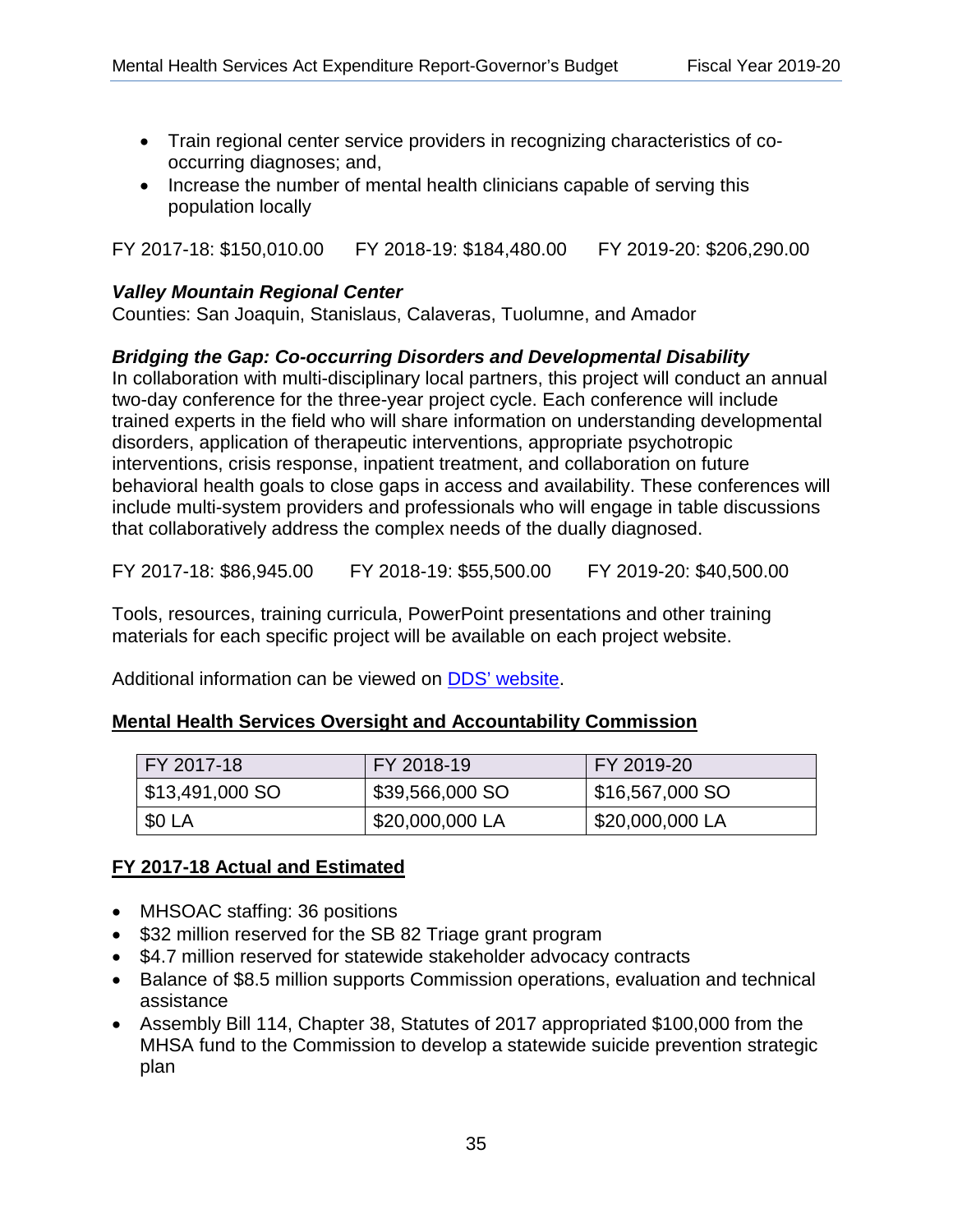The Governor's 2017-18 budget included a reappropriation from 2016 in the amount of \$5,564,700 that was available for encumbrance or expenditure until June 30, 2018.

## **FY 2018-19 Actual and Estimated**  <u>FY 2018-19 Actual and Estimated</u>

- MHSOAC staffing: 36 positions
- \$20 million reserved for the SB 82 Triage grant program
- \$5.4 million reserved for statewide stakeholder advocacy contracts (includes an additional \$670,000 for immigrants and refugees advocacy)
- \$2.5 million for the Innovation Incubator
- Balance of \$10.6 million fund supports Commission operations, evaluation and technical assistance

 grant program for encumbrance or expenditure until June 30, 2021. The 2018-19 budget reappropriated \$20,000,000 of the Commission's 2017-18 triage

## **FY 2019-20 Projected**  <u>FY 2019-20 Projected</u>

- MHSOAC staffing: 36 positions
- \$20 million reserved for the SB 82 Triage grant program
- \$5.4 million reserved for statewide stakeholder advocacy contracts
- \$2.5 million for the Innovation Incubator
- Balance of \$10.6 million fund supports Commission operations, evaluation and technical assistance

### **Strengthening Fiscal, Programmatic and Outcome Oversight and Accountability**

For the past three years, the Commission has been working to strengthen fiscal, programmatic and outcome oversight and accountability for California's PMHS.

Beginning in 2016, the Commission began its efforts to improve access to information on California's mental health system. The MHSA requires a community planning process to ensure that mental health systems are designed around the needs of the community. To support that effort and the accompanying public accountability that community planning supports, the Commission began with an effort to better understand the uses of MHSA revenues. The first stage of that work involved the development of a fiscal transparency tool that was released June 2017. As currently presented on the Commission's website, the fiscal transparency tool allows the public and policy makers to view mental health revenues, expenditures and unspent funds, statewide and for each county. Detailed fiscal information is available by MHSA category, other sources of funding, and also is available across several years.

In response to concerns including inconsistent reporting, unspent funds, and lack of clarity in the rules and requirements for the reversion of unspent funds, the Commission initiated a project in early 2016 to better understand the requirements of the reversion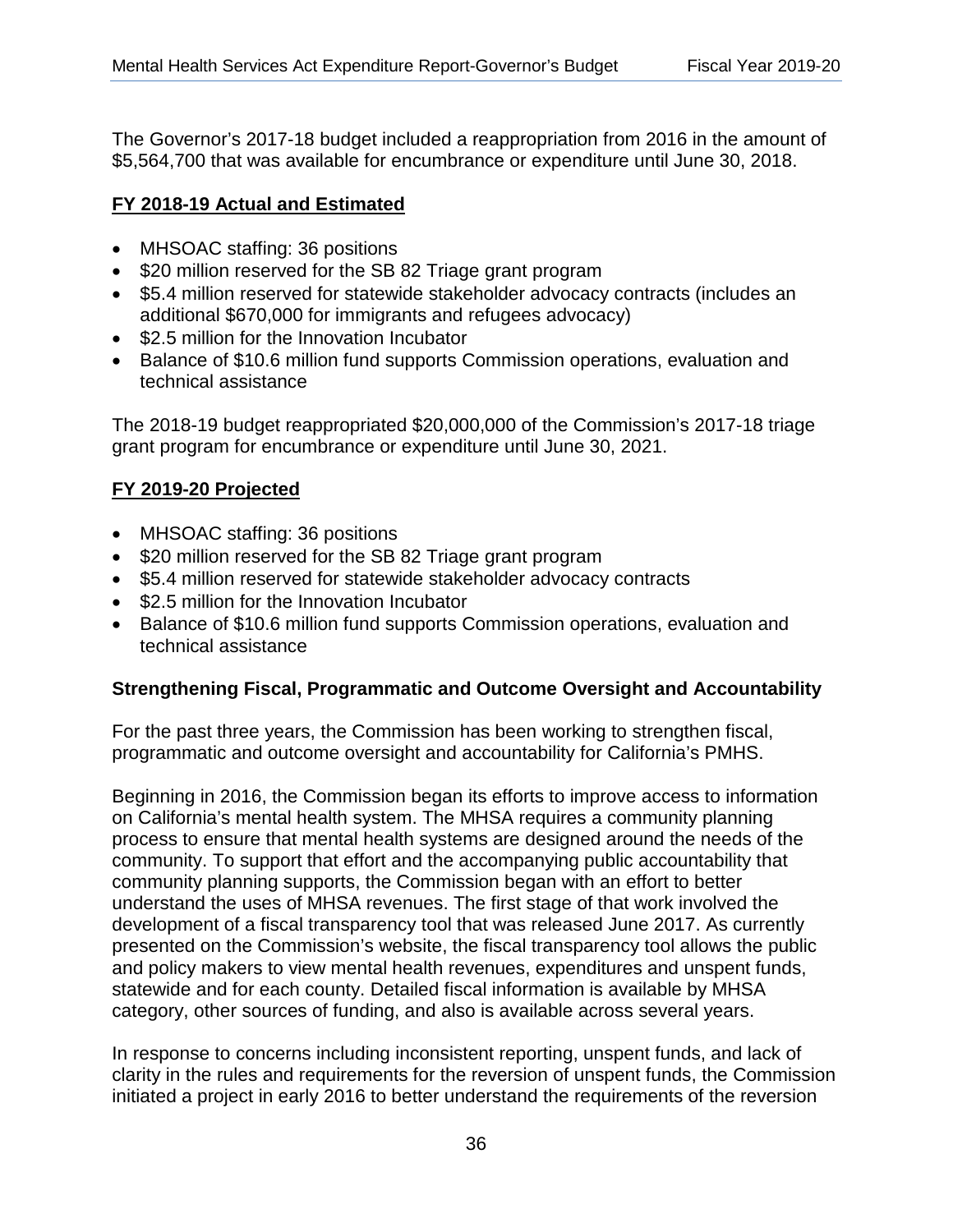the state fiscal reversion policies. policy, how it has been implemented by the state, how counties have responded to the practices, and whether there is sufficient public access to information on mental health revenue, expenditures, and unspent funds. As a result of that work, in April 2017, the Commission publicly released a report on fiscal reversion. As a response to that work, the Legislature and the Governor passed Assembly Bill 114, Statutes of 2017, to reset

As mentioned above, the Commission's efforts on oversight and accountability are focused on fiscal, programmatic and outcome information. The Commission has been working on the development of information tools that allow the public to understand the resources and programs in place, as well as the outcomes being achieved so that they can meaningfully participate in a planning process intended to result in improving their community mental health system.

demonstrated at the November 2018 Commission Meeting. The Commission has developed a database of programs and services and is building an on-line tool that would allow the public to quickly view the array of programs and services funded through their county mental health departments. The on-line tool was

As part of that work, the Commission in 2015 released regulations that require the counties to report on the people who are served by each program, with detailed information on age, race, ethnicity, gender identity, sexual orientation, language spoken, veteran status, and other characteristics. This reporting requirement is intended to ensure that the counties and the public have the information needed to understand who is being served, to map and monitor disparities in access to care, and to better understand which segments of their populations are being served by which programs. The Commission's regulatory authority extends only to Innovation and Prevention and Early Intervention Programs, which make up a small portion of overall mental health programs. As a result, the Commission is unable to report on who is served by the entire system, but will be able to report on two of the three core components of the MHSA.

In December 2017, the Commission began receiving the first data on Prevention and Early Intervention and Innovation programs from the counties in response to these regulations. By mid-2018, the Commission received the Annual Reports from all 59 counties.

promoting recovery and other goals.<br>37 The third component of the Commission's broad strategy to establish oversight and accountability involves the monitoring of outcomes. The MHSA identifies seven core outcomes that should be pursued through mental health investments, including reductions in homelessness, suicide, the removal of children from their homes, educational failure, unemployment, criminal justice involvement and prolonged suffering. These goals are in addition to reducing disparities improving access to care,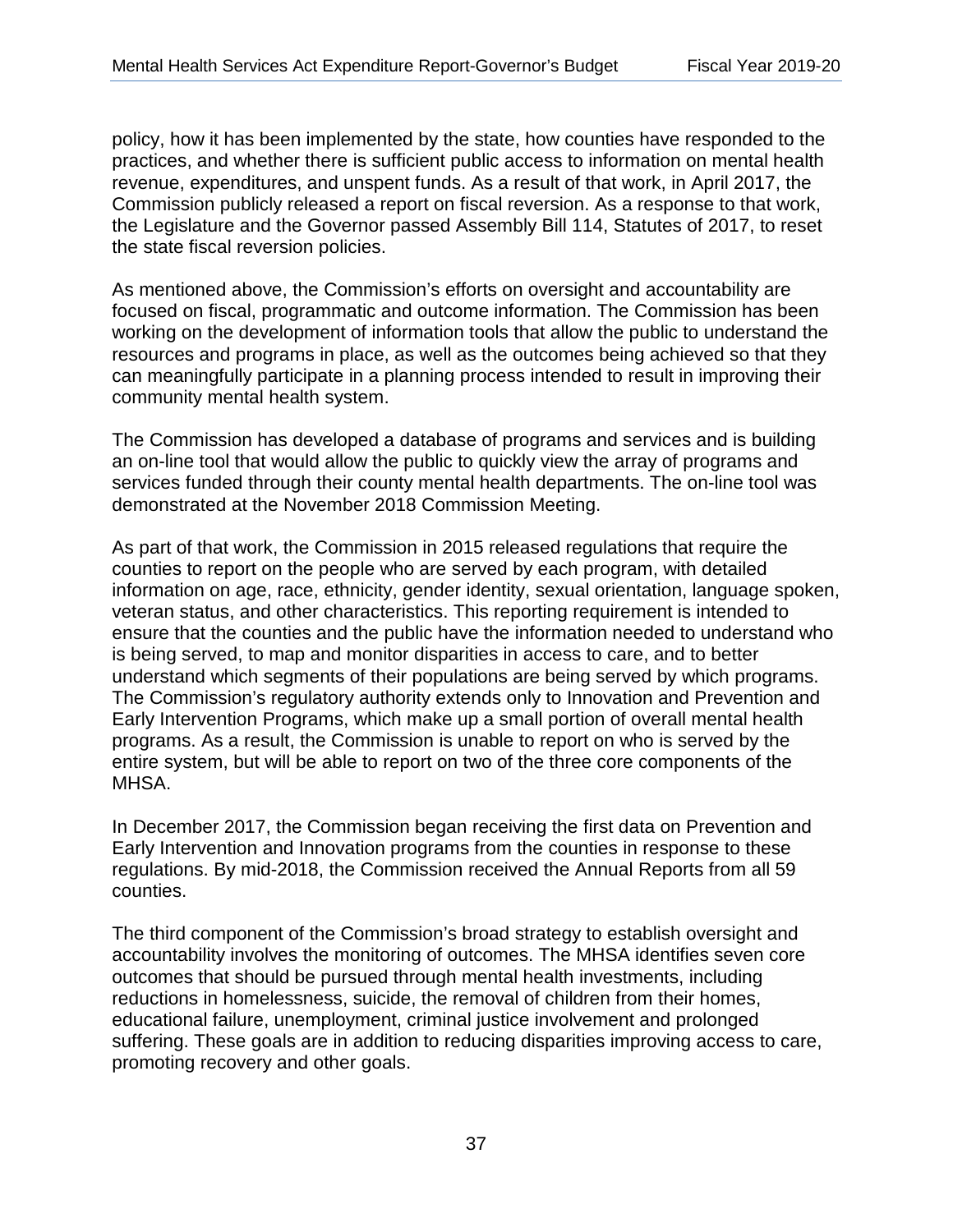The Commission is working to link mental health data with state administrative data from a number of other departments as a strategy for monitoring these outcomes. In November 2017, the Commission released a report on opportunities to reduce the number of mental health consumers who become involved with the criminal justice system. As part of that effort, the Commission began to match mental health data to criminal justice data. The goal of that work is to better understand which programs have the best success, and for whom, at preventing criminal justice involvement.

Similarly, the Commission has a current project on improving educational outcomes for children with mental health needs. The Commission is working with the California Department of Education (CDE) on opportunities to share mental health and education data to monitor educational outcomes and better understand how to best serve children and youth. A draft report is scheduled to be released in 2019.

Similar efforts will be underway in 2019 to monitor employment outcomes using data held by the Employment Development Department, and child welfare outcomes through a partnership with the Department of Social Services and DHCS.

The Commission is also currently drafting a Suicide Prevention Plan for California as required by Assembly Bill 114, Statutes of 2017. The plan will include proposals to track risks, attempts and other information associated with suicide and suicide prevention and will be release in 2019.

#### **Plan Review**

The Commission receives 3-year county MHSA program and expenditure plans and annual updates and historically has deployed staff to review the plans and to raise concerns with DHCS if staff notice an element of the plan that appears to violate the MHSA. The Commission provides extensive technical assistance to support the counties in their development of MHSA programming and reporting. The Commission is exploring options to establish plan review standards that could guide and support the local plan review process.

### **Triage**

Through the annual Budget Act and W&I Section 5848.5, the Commission is directed to establish a grant program available to counties to support increased capacity for crisis services. Since the establishment of that program, the Commission has received \$32 million per year in its budget to support the grant programs. Beginning with the FY 2018-19, funding for the Triage program was adjusted from \$32 million to \$20 million to reflect historic expenditures. The Commission recently awarded the second round of Triage grants to counties for adults, children and for school-mental health partnerships.

Based on lessons learned during the first round of Triage grants, the Commission strengthened the program moving forward, including: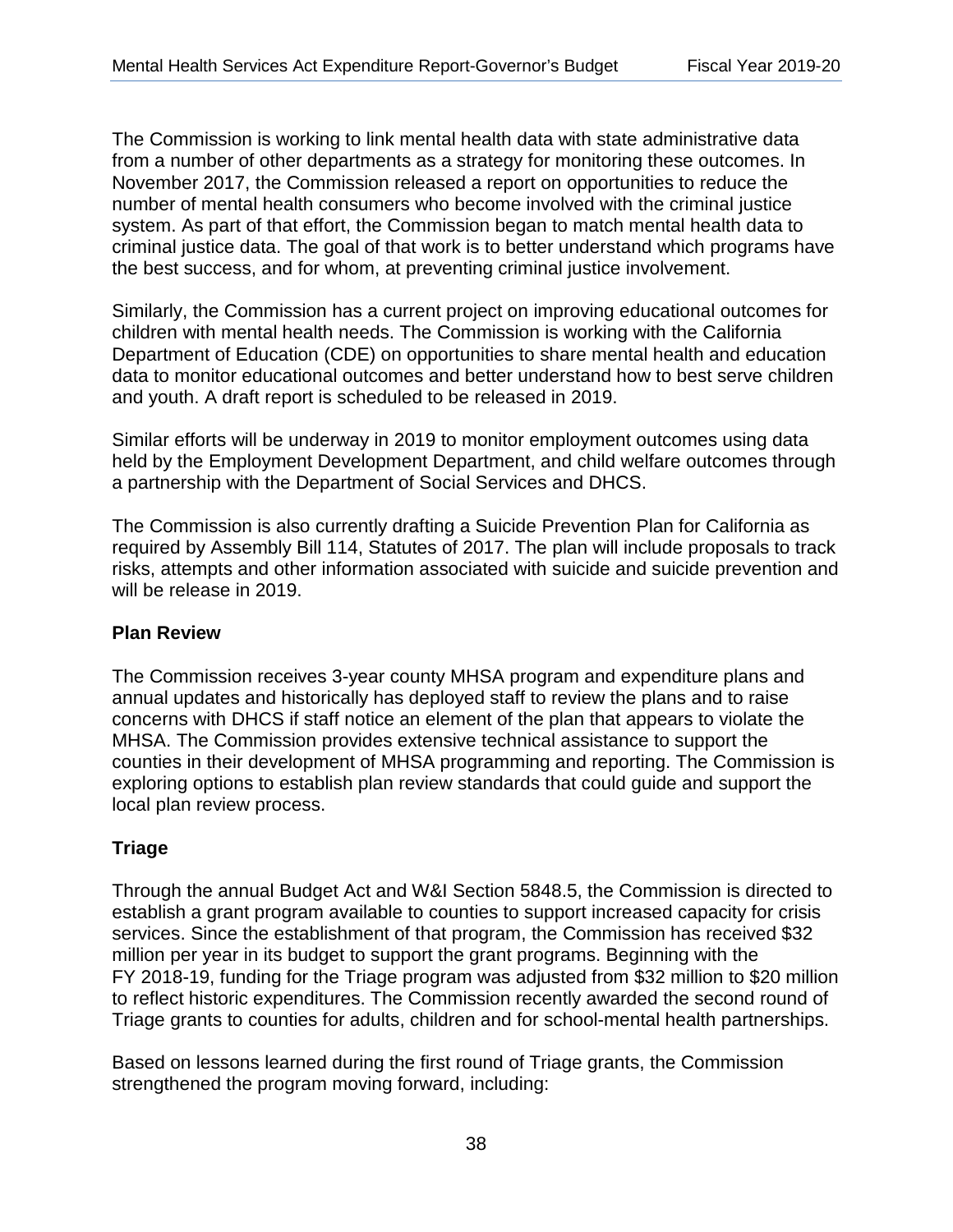- Modified the application process to expedite program implementation
- Issued three separate competitive grants each with a unique focus: adults and transition age youth, children, and school mental health partnerships
- supported with Triage funds • Contracted with a statewide evaluation partners to standardize data collection, reporting, and analysis across the state for each of the three project types

Appendix 2 provides a list of the counties and grant amounts awarded.

#### **Stakeholder Contracts**

million annually for this purpose. The Commission provides funding to support stakeholder advocacy for improved mental health services and the associated outcomes. The Commission currently receives \$5.4

The Commission's budget for stakeholder advocacy efforts was increased from \$1.9 million to \$4.7 million beginning in FY 2018-19 to include funds for additional advocacy on behalf of diverse communities and veterans. This additional funding also increased the level of funding for existing individual contracts, up to \$670,000 each and required those contracts to be awarded on a completive basis, all in an effort to enhance the effectiveness of these funds.

Currently, the Commission has stakeholder contracts in place for consumers, families, parents/caregiver of young children; transition age youth, veterans, LGBTQ communities and for reducing racial and ethnic disparities.

 competitive process in 2019. In FY 2018/19, the Commission received an additional \$670,000 annually to provide stakeholder advocacy funds to improve mental health outcomes for immigrants and refugees. The Commission is currently convening listening sessions to better understand the needs of these communities and will award funding through a

### **Assembly Bill 1315 Early Psychosis Intervention (EPI) Plus Program**

opened the application process for the Advisory Committee.<br>39 Assembly Bill 1315 (Mullin), Chapter 414, Statutes of 2017 established the EPI Plus Program to be administered by the Commission. The program will expand the provision of high quality, evidence-based early psychosis and mood disorder detection, and intervention services by providing additional funding received from private donations and federal, state and private grants, to counties through a competitive selection process. The EPI Plus Program also requires the Commission to appoint specific members to an Advisory Committee that will among other things recommend a core set of standardized clinical and outcome measures. Beginning in 2018, the Commission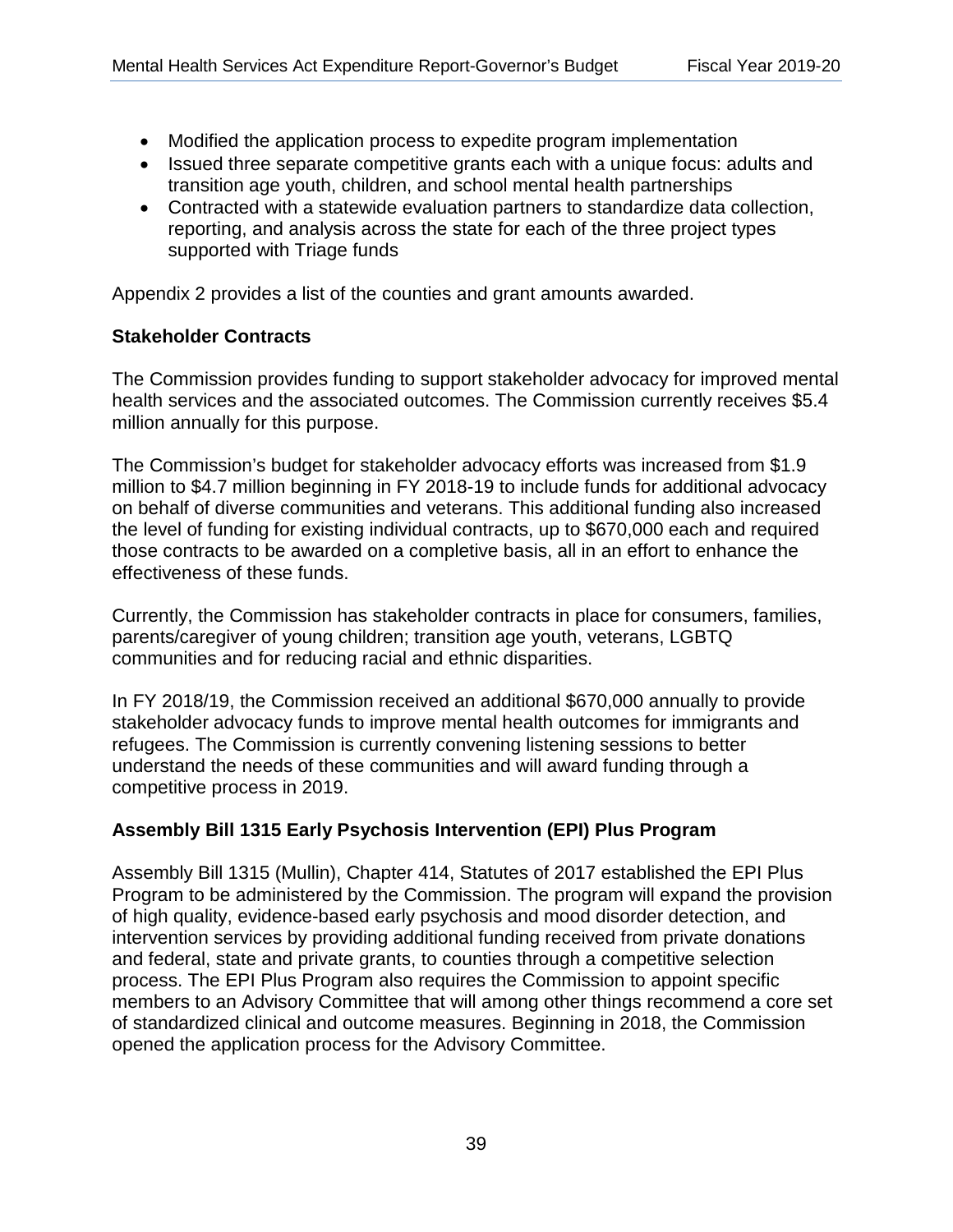## **Assembly Bill 1134 Mental Health Policy Fellowship Program**

The Commission is implementing the AB 1134 Mental Health Policy Fellowship Program. This program was established by Assembly Bill 1134 (Gloria), Chapter 412, Statutes of 2017 and authorizes the Commission to create a Mental Health Policy Fellowship for a mental health professional and a mental health consumer. These Fellowships create an opportunity for collaborative learning for the Fellows, the Commission and stakeholders. The Fellowship Program seeks to expand opportunities for consumers and practitioners to inform the work of the Commission and public policy, while creating professional opportunities for consumers and practitioners to be exposed to the policy process and the work of the Commission. The Fellowships will enhance opportunities for the Commission to understand new and emerging challenges facing California's mental health system through the lens of practitioners and persons with lived experience. The Commission is establishing the Advisory Committee to provide guidance on the Fellowship Program goals, design, eligibility criteria, and application process.

## **Evaluations**

Through the annual Budget Act, the Commission receives funding to support research and evaluation of the impact of the MHSA on mental health care and mental health outcomes in California. Much of these funds have been dedicated to building the Commission's data and evaluation infrastructure used to monitor the fiscal, programmatic, and outcomes for California's mental health system as mentioned above. Funds are also made available to support targeted evaluations done through contractors, who are typically university-based researchers. Projects include:

- Assessment of System of Services for Older Adults
- Recovery Orientation of Community Services and Supports Component of the **MHSA**
- Early Psychosis Evaluation
- Department of Justice Data Linkage
- Data Management and Data Visualization Tools
- Full Service Partnerships Pilot Classification & Analysis Project
- Population Level Outcome Measures

## **Implementation of new Legislation in 2018**  <u>Implementation of new Legislation in 2018</u>

Senate Bill 1113 (Morning, Chapter 354, Statutes of 2018 authorized the Commission, in consultation with the Labor and Workforce Development Agency, to establish a framework and voluntary standard for mental health in the workplace and provide guidance to California's employer community to put in place strategies and programs, determined by the commission, to support the mental health and wellness of employees.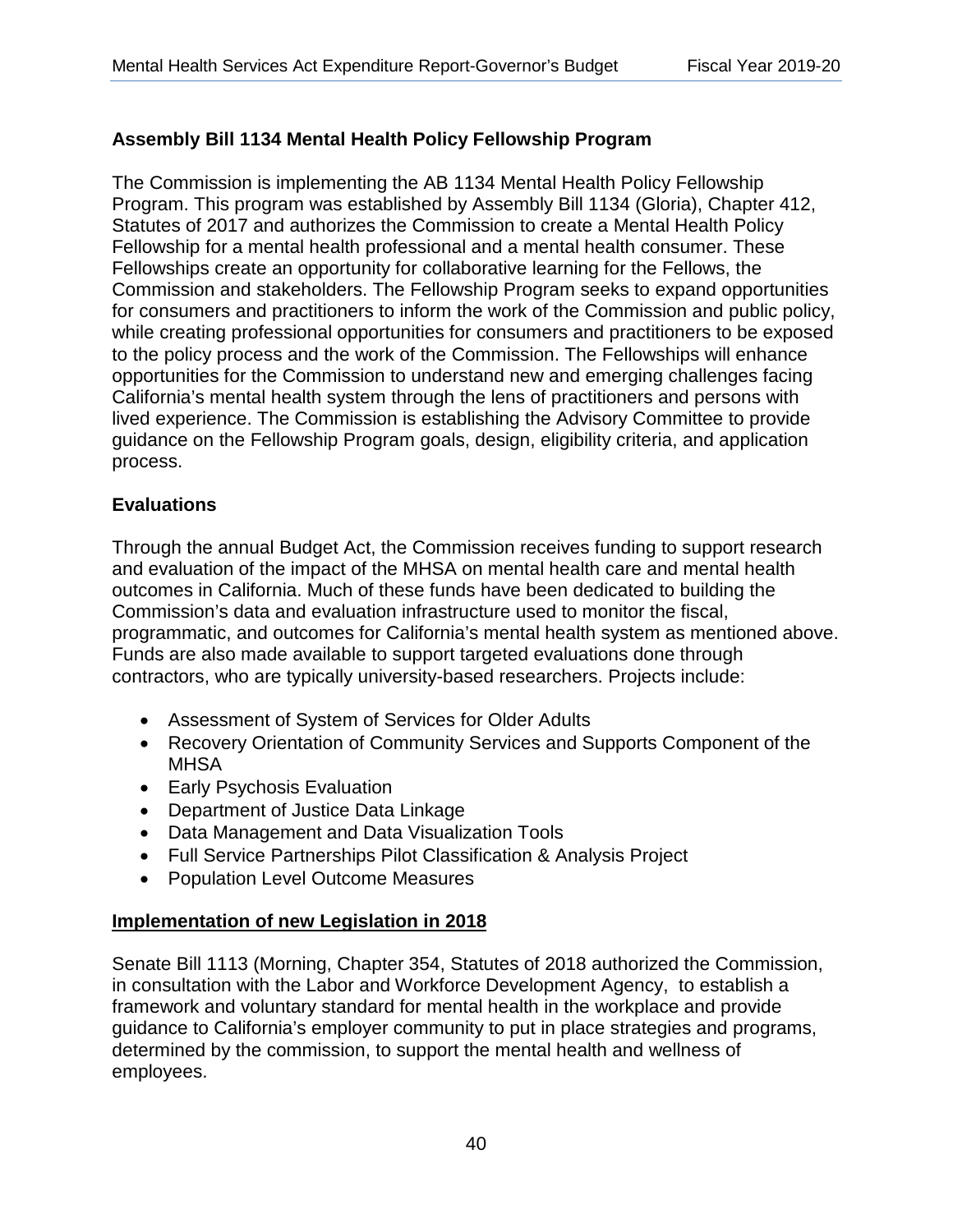Senate Bill 1004 (Wiener), Chapter 843, Statutes of 2018 requires the Commission, on or before January 1, 2020, to establish priorities for the use of prevention and early intervention funds and to develop a statewide strategy for monitoring implementation of prevention and early intervention services, including enhancing public understanding of prevention and early intervention and creating metrics for assessing the effectiveness of how prevention and early intervention funds are used and the outcomes that are achieved.

## • [MHSOAC Website](https://www.mhsoac.ca.gov/)

### **California Department of Education**  <u>California Department of Education</u>

| <b>FY 2017-18</b> | FY 2018-19   | FY 2019-20                 |  |
|-------------------|--------------|----------------------------|--|
| $$137,000$ SO     | \$163,000 SO | $\frac{1}{2}$ \$163,000 SO |  |

The MHSA funds support a 0.7 FTE Education Programs Consultant (EPC) position and a 0.2 FTE Office Technician (OT) at the CDE to support student mental health needs throughout the state.

The CDE receives MHSA funding to increase capacity in both staff and student awareness of student mental health issues and promote healthy emotional development.

Funding the EPC position allows ongoing collaboration with local, state, national, and international agencies committed to identifying best and promising practices to share with the K–12 field. It also allows for the identification of further funding opportunities as the current MHSA allocation does not provide funding for program implementation.

Funding the OT position allows continued project support and assistance with preparing materials for meetings, trainings, and conferences. This position also provides clerical assistance with documents relating to student mental health and wellness, including the Student Mental Health Policy Workgroup (SMHPW) and Project Cal-Well activities and supporting the annual Student Mental Wellness Conference.

MHSA funding leverages fiscal resources such as the U.S. Department of Health and Human Services Substance Abuse and Mental Health Services Administration "Now is the Time" Project Advancing Wellness and Resilience in Education State Educational Agency Grant, also known in California as Project Cal-Well, as well as the U.S. Department of Justice Project STOP, aimed at reducing school violence.

### **Program Highlights:**  <u>Program Highlights:</u>

• Delivery of the National Alliance on Mental Illness on Campus High School (NCHS) workshops for high school students and advisors. NCHS workshops promote the student voice, increase awareness of mental health and wellness,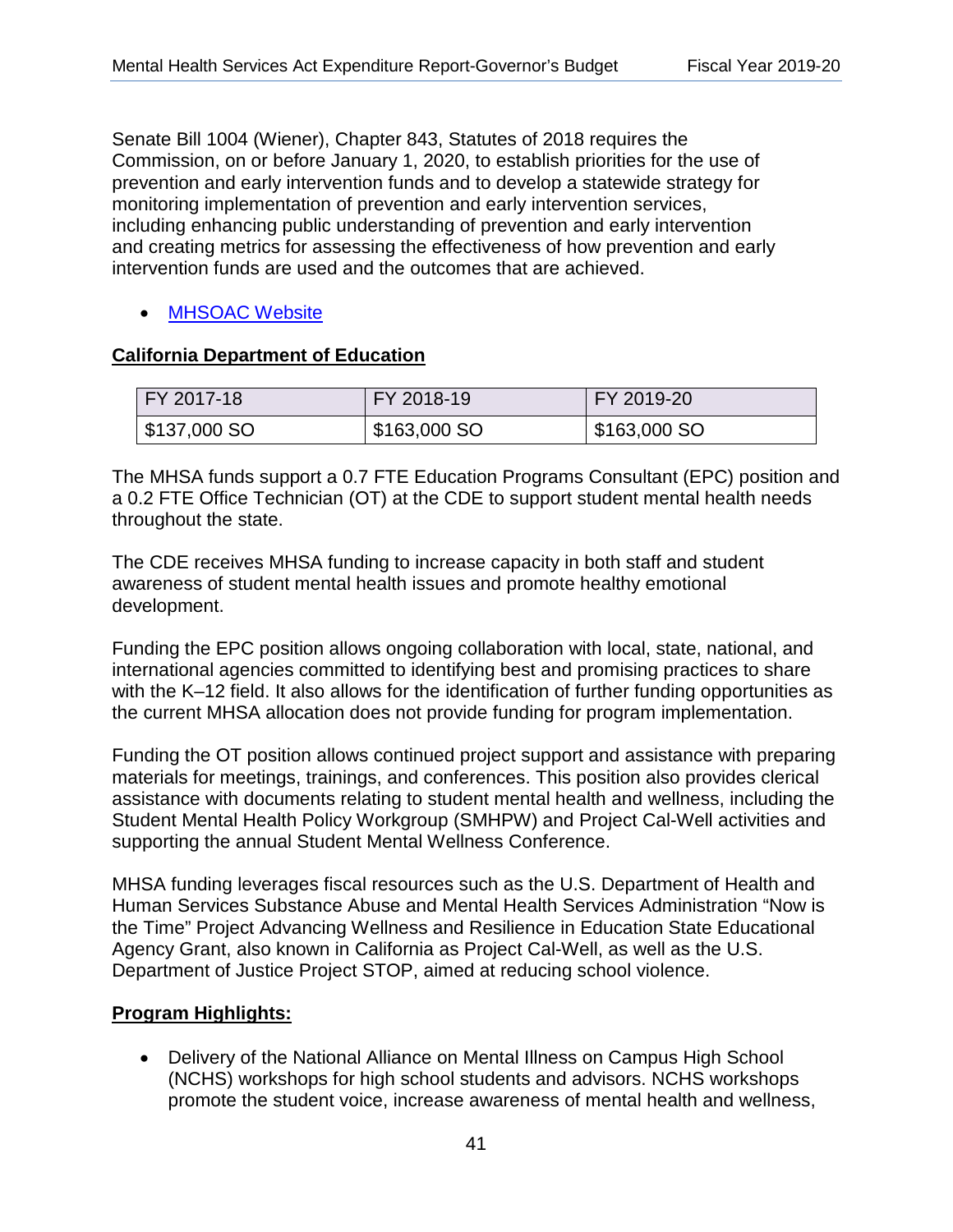provide suicide prevention strategies, inspire advocacy, promote acceptance for students experiencing mental health issues, and promote a positive school climate that fosters healthy, respectful relationships among students, staff, and parents/guardians/caregivers, and strengthens students' feelings of connectedness to their school.

- Development and dissemination of *A Guide to Increase Mental Health Services to Students*. This guide was developed to assist schools and districts on building capacity to better address mental health challenges among students. The document describes the professionals authorized to provide mental health and mental health related supports. With this information schools, districts and county offices of education can make informed decisions on what staff to hire depending on their needs and priorities.
- Dissemination of the *Guide to Student Mental Health and Wellness* in California. This descriptive, highly readable guide is designed to help all school personnel and related stakeholders recognize types of mental health disorders, refer those identified with mental health issues for professional help, and use classroom strategies to accommodate students' mental health needs.
- Coordination of the work of the SMHPW, which provides policy recommendations to address student mental health needs for the State Superintendent of Public Instruction (SSPI) and the California State Legislature.
- Dissemination of student mental health information and resources, including opportunities to participate in MHSA activities, via the CDE Mental Health listserv. The listserv reaches more than 8,000 school staff, county and community mental health service providers, and other stakeholders.
- Dissemination of information and resources available through MHSOAC, Each Mind Matters (EMM), Directing Change, and other former CalMHSA partners.
- Dissemination of model suicide prevention policy as required by Assembly Bill 2246.
- Collaboration with the external partners, such as the Trevor Project, to monitor the implementation of Assembly Bill 2246.
- Coordination, marketing, and broadcasting of a suicide prevention webinar to provide information on prevention, intervention, and postvention strategies.
- Coordination and oversight of a Master of Social Work Intern from the University of Southern California.
- Collaboration with the MHSOAC to determine new pathways for meeting students' mental health needs
- Coordination of the SSPI's Multi-agency Mental Health Workgroup to solidify relationships between education and county behavioral health departments to help address mental health needs of students through MHSA funding.

Presentations and representation of the CDE were made at the following events:

- Annual State Migrant Parent Education Conference
- Annual California Conference on American Indian Education
- Annual California Mental Health Advocates for Children and Youth Conference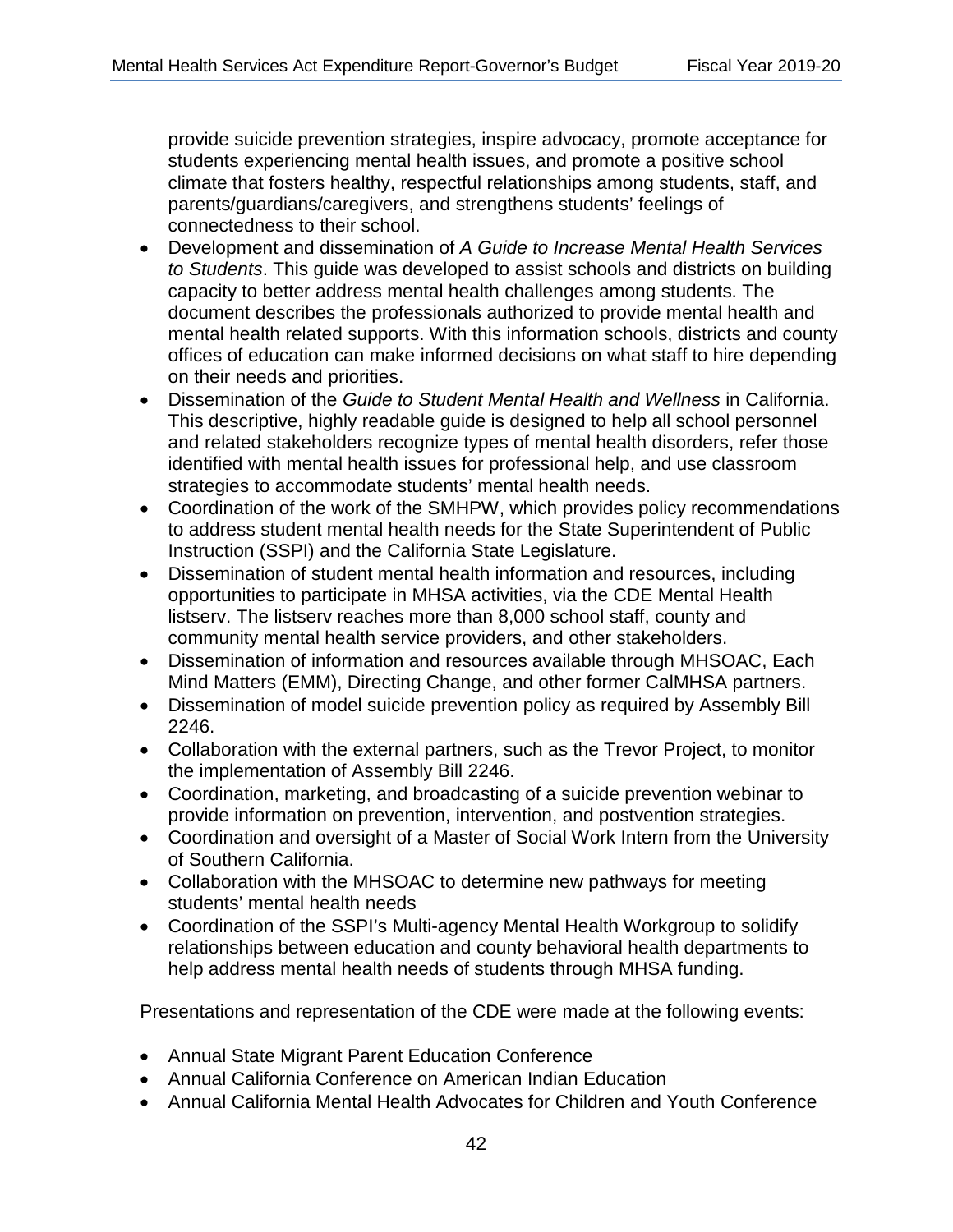- Annual Statewide Parent Teacher Association Conference
- California Behavioral Health Directors Association Meeting
- California Behavioral Health Planning Council
- Mental Health America of California Board Member
- California Mental Health Advocates for Children and Youth Board Member

Additional information about the CDE student mental health activities is available on the CDE Mental Health Web page located [here.](http://www.cde.ca.gov/ls/cg/mh/)

## **University of California**  <u>University of California</u>

| FY 2017-18   | FY 2018-19   | FY 2019-20 |
|--------------|--------------|------------|
| \$869,000 SO | \$961,000 SO | \$0 SO     |

The University of California (UC) received funding to support two Behavioral Health Centers of Excellence. Grant funding for the two centers allows researchers to explore areas such as telehealth, delivery of behavioral health care, the economics of prevention, and how medical and mental health services can be better integrated into clinical settings. One center is housed at UC Davis and the other at UCLA. UC Davis Behavioral Health Center of Excellence was launched on October 1, 2014, with initial funding from MHSA. The Center's mission is to expand research opportunities, accelerate innovation for future funding, with a vision of better understanding the brain and behavior. The Center's mission is to bridge sciences with policy and educate the next generation to be leaders for mental health. The Behavioral Health Center at UC Davis focuses on these three areas:

- Prevention and Early Intervention
- Innovation
- Policy and Education

UC Davis conducts webinar series, lecture videos, and symposiums. Information regarding upcoming events can be found [here.](http://behavioralhealth.ucdavis.edu/index.html)

The UCLA Semel Institute's program includes resources to support the Clinical and Translational Science Center as well as research, communication, education and outreach programs of the Center for Health Services and Society. The UCLA program is addressing mental health disparities through innovations in community engagement, dissemination of evidence-based practice, and innovations in research and communication and information technology. The UCLA program also promotes development of leadership in behavioral health sciences and services and innovations in approaches to community partnerships in mental health services. Further information can be found [here.](http://hss.semel.ucla.edu/cce/)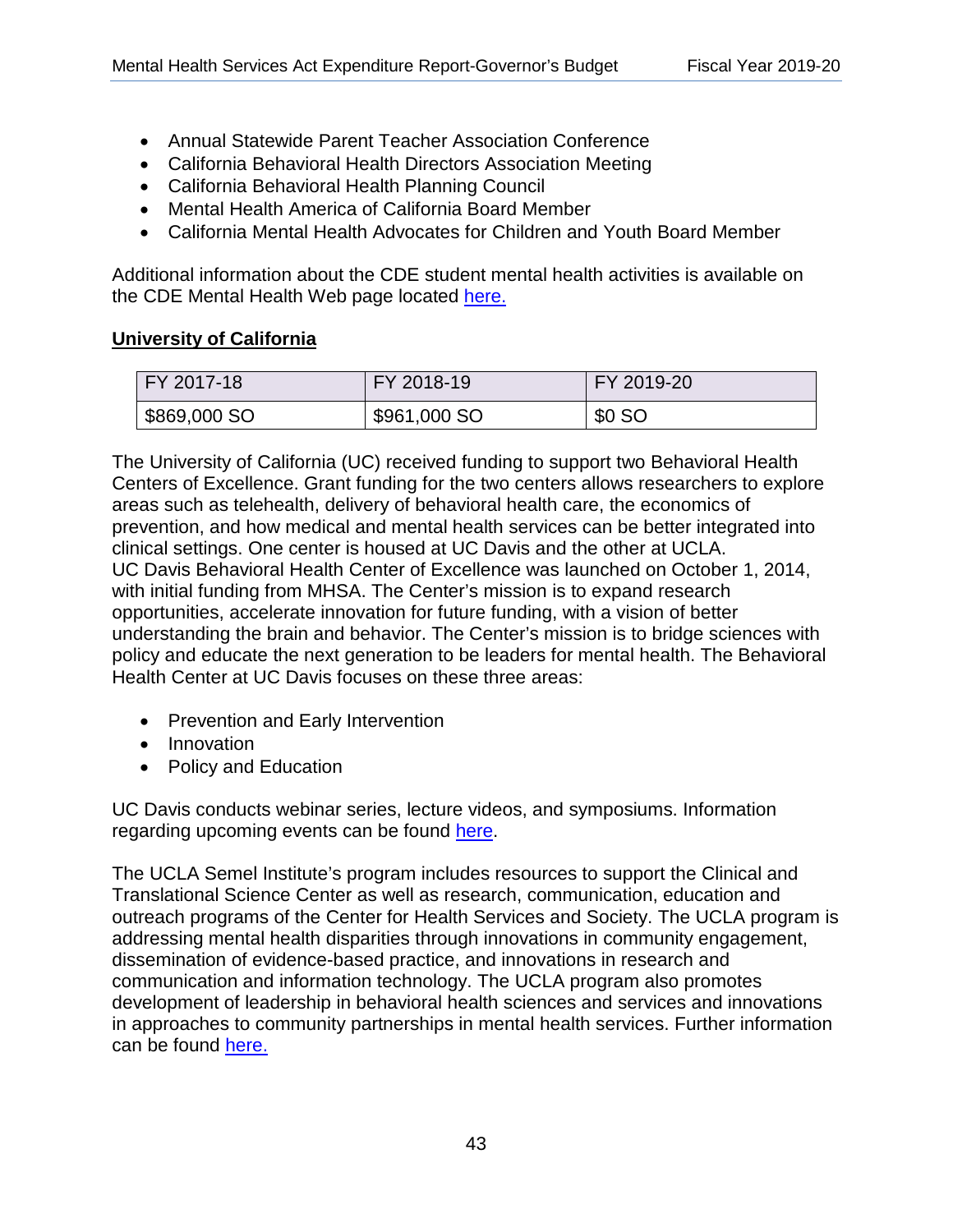| Board of Governors of the California Community Colleges Chancellor's Office |  |
|-----------------------------------------------------------------------------|--|
|-----------------------------------------------------------------------------|--|

| FY 2017-18  | FY 2018-19  | FY 2019-20  |
|-------------|-------------|-------------|
| \$94,000 SO | \$99,000 SO | \$99,000 SO |

## **General Overview**  <u>General Overview</u>

The Board of Governors of the California Community Colleges Chancellor's Office (CCCCO) leads the country's largest system of higher education with 73 community college districts and 115 community colleges serving over 2.1 million students. MHSA funds support the Chancellor's Office with staff who support the development of mental health related policies, program best practices and identify resources to address the mental health needs of California community college students

The MHSA funding provides partial support for 1.0 position at the Chancellor's Office.

### **Actual**  <u>Actual</u>

The Chancellor's Office in partnership with the Foundation for California Community Colleges (FCCC) currently co-manages a \$400,000 MHSA funded project administered through the CalMHSA. These funds support the California Community Colleges Student Mental Health Program (CCC SMHP). The goals of the CCC SMHP include but are not limited to conducting outreach and dissemination activities, providing mental health training to CCC faculty, staff and students, increasing the use of prevention, early intervention, and suicide prevention strategies across the CCC system, and supporting CCC to connect with their county behavioral health services to create formal referral networks. In recognition of the significant needs of the CCC system, the Chancellor's Office prioritized resourcing two critical training components of the project including prevention, early intervention, and mental health training and technical assistance available to the 115 colleges (\$275,000 annual contract) and Kognito, the online suicide prevention training that is currently available to 105 colleges (\$87,500 annual contract).

Additional details regarding accomplishments are included in the narrative below.

- Broadly disseminated EMM materials, products, and campaign information to CCC faculty, staff, and students. During the reporting period over 175,000 EMM, materials were distributed during system wide conferences and other distribution methods. Over 39,000 materials were downloaded from the CCC SMHP project website.
- Newly developed CCC SMHP products on the website include: 1) Supporting Latino/a Students' Mental Health video 2) Basic Needs Summary Report, 3) Mental Health Services Directory, 4) Disaster Response Resources, 5) Kognito Suicide Prevention gatekeeper training Tips and Resources.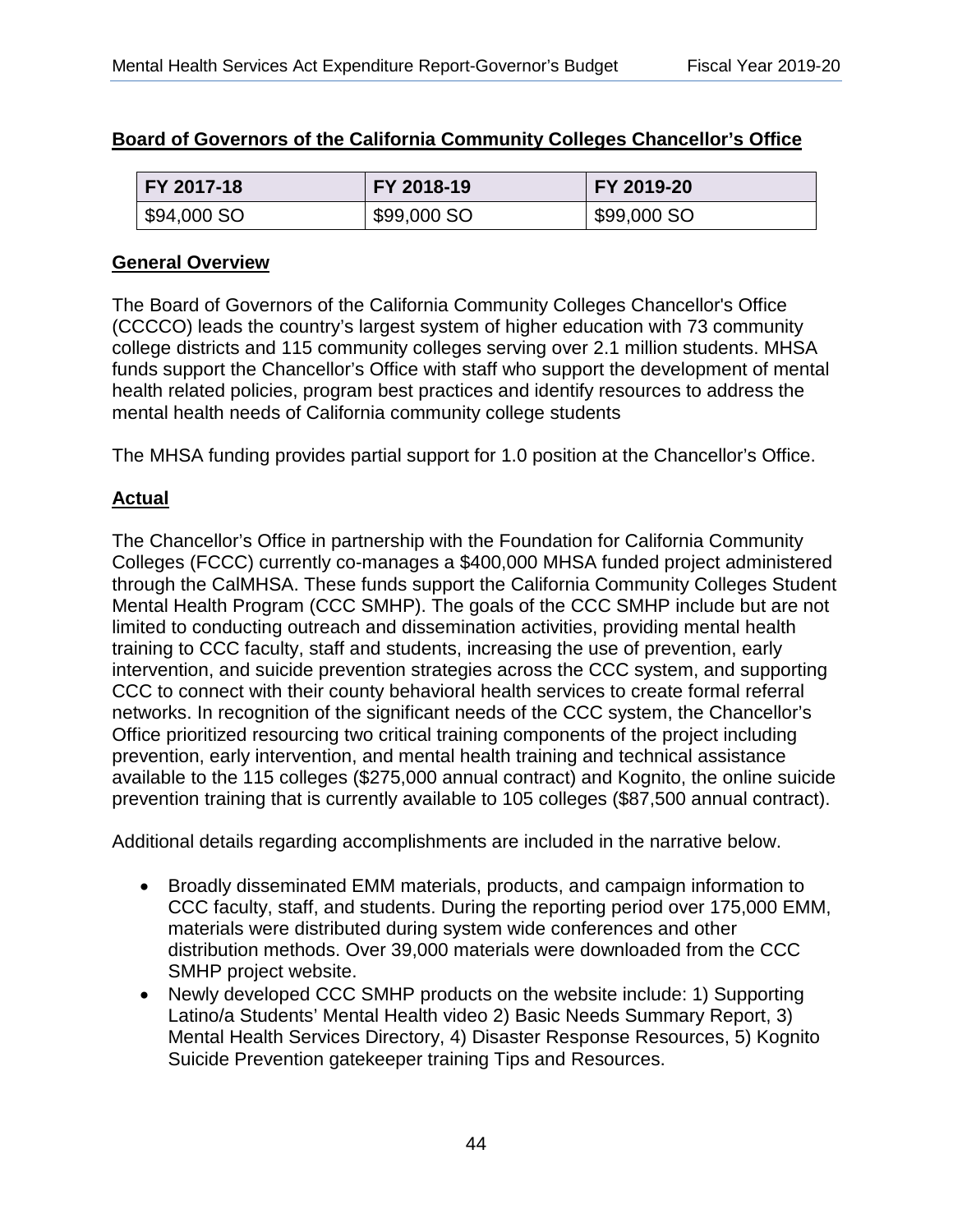- 114,615 website visits to the CCC SMHP project website, 57,419 unique individuals visited the website. CCC SMHP has had a 40% increase in website visits over the past three years,
- trainings including 61,200 CCC students and 17,000 faculty and staff. • CCC SMHP has increased the total number of CCC accessing Kognito suicide prevention gatekeeper trainings, bringing the total to 105 of 115 colleges. Cumulatively, 78,000 faculty, staff, and students have accessed the online
- The CCC, in partnership with the FCCC are currently working with the Crisis Text Line (CTL), a national organization that facilitates text based mental health support. The goal of the collaboration is to implement a CTL service specifically targeting California community college students.
	- o CCC SMHP staff distributed 365 CTL tool kits and over 175,000 materials to CCC health centers, mental health centers, Veteran Resource Centers, and various other departments on the college campuses. Tool kits included extensive outreach collateral materials that are displayed at multiple locations throughout each of the 115 campuses. The outreach materials provide information to students about the CTL services, and instructs the CCC students to text the word "Courage" to access CTL services.
	- o Approximately 3,332 students accessed CTL services and engaged in 5,525 conversations.
- As part of the CCC SMHP, fifteen mini-grants were issued to CCC across the system. Once implemented, mini-grant activities will reach up to 10,000 CCC faculty, staff, and students.
- Recognizing the significant barriers that returning Veteran student's face, the CCC sponsored seven Welcome Home: Veteran's on Campus and Veterans Counselor training events. The trainings were held as follows:

| <b>Hosting Campus</b>         | <b>Date</b>      |
|-------------------------------|------------------|
| <b>Reedley College</b>        | December 1, 2017 |
| <b>American River College</b> | March 1, 2018    |
| Norco College                 | March 5, 2018    |
| Monterey Peninsula College    | March 30, 2018   |
| West LA                       | April 27, 2018   |
| Moreno Valley                 | August 24, 2018  |
| Rio Hondo                     | October 26, 2018 |

- The CCC SMHP hosted three professional development trainings in partnership with health services and mental health services associations for CCC's. The training topics included: Responding with Heart: Models for Supporting the Healing of Undocumented Students; Safe Rx – Preventing Prescription Drug Abuse and Death; Taking in the Good: Mindfulness for Teens and Young Adults; The Healing Advocate and Compassion Fatigue; and Mental Health & Student Conduct: Lessons from Thirty Years on Campus.
- The CCCCO regularly convenes a core group of advisors composed of health and mental health practitioners from across the state to discuss various issues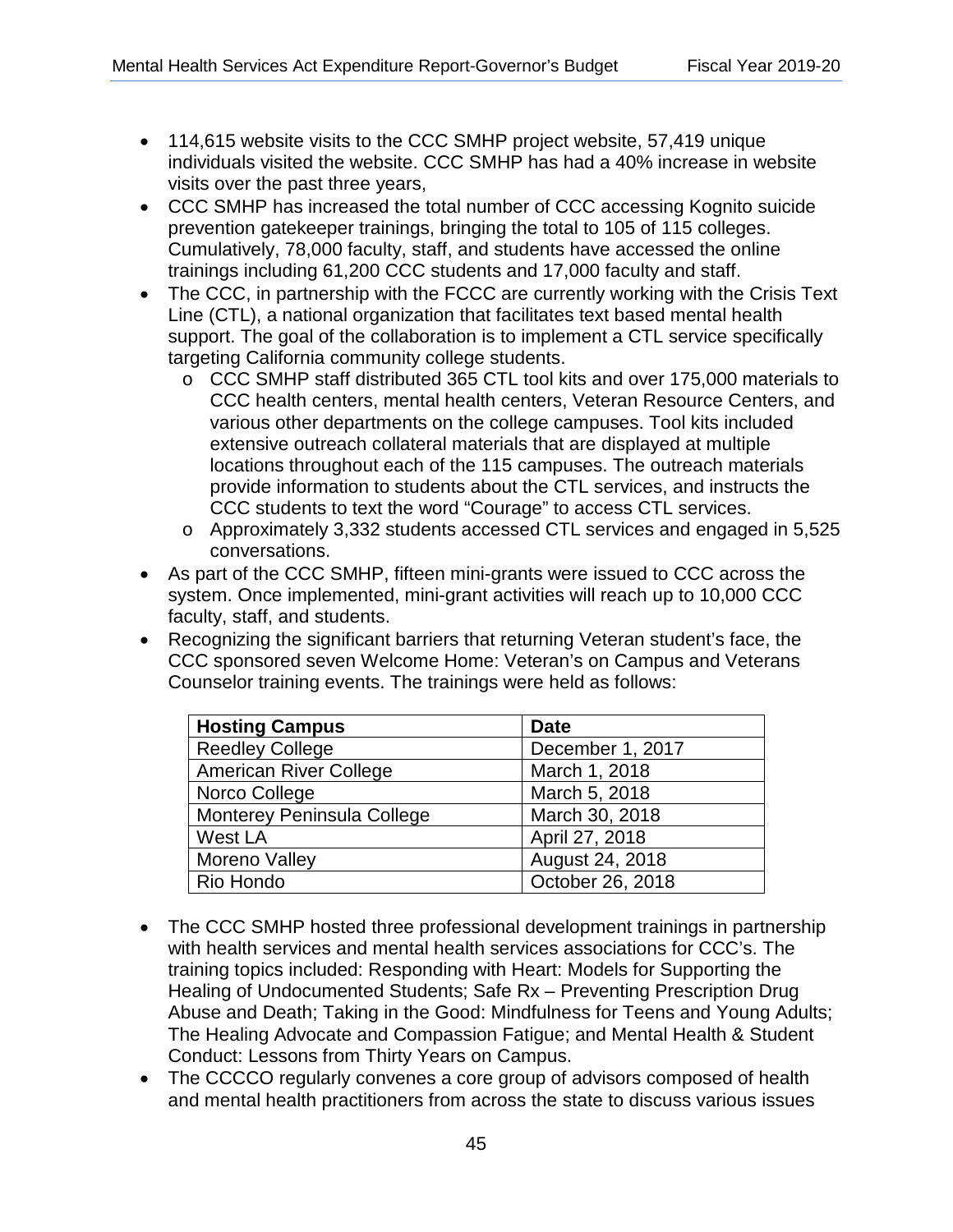including the prevention, early intervention and mental health needs of students, the faculty/staff training needs, and the capacity building needs of the community colleges in general. The group also provides ad hoc support to assess feasibility of pending legislation that will potentially impact CCC student health and/or mental health services.

- The CCCCO met with workgroup members for in-person meetings a total of six times throughout the year and has hosted two teleconferences to identify key program development and expansion activities.
- Significant progress has occurred on the student facing, on-line health and wellness Canvas portal. Twenty-five training modules are developed and will be available in the Canvas platform by Spring 2019. Topics include:
	-
	-
	- o Contraception o DACA
	- o Dental Care o Operation o Dental Care o Operation o Operation o Operation o Operation o Operation o Operatio<br>
	o Pirst Aid
	-
	-
	- o Health Care<br>o How to Help Others in Distress o Hunger o How to Help Others in Distress on Hunger<br>
	o Illness on CGBTQ

optimal service delivery that includes PEI strategies.

- 
- o Illness o LGBTQ o Mood and Food<br>o Sexual Assault
- 
- o Addiction o Alcohol o Concern for Family/Friends
	-
	-
	- o First Generation Students<br>o Homelessness
	-
	-
	-
	-
	- o Stress Management
- o Veterans • The CCC SMHP is sponsoring the development of an "Exemplary Program" Public Service Announcement (PSA), featuring the integrative health/mental health care model operating at Santa Rosa Junior College. Upon completion, this PSA will be used to educate community colleges throughout the State regarding

## **Estimated**  <u>Estimated</u>

The MHSA funds will provide ongoing support for 0.5 of a position at the Chancellor's Office. The staff person, in coordination with CCC SMHP staff at the Foundation, will continue to support CCC SMHP goals as identified above. Additionally, the CCCCO recently distributed \$4.5 million dollars, through a competitive request for application process, to support the implementation of the CCC Mental Health Services (MHS) program. The CCCCO received applications from 46 of the 115 colleges and selected 15 to participate in the grant program. The goal of the CCC MHS program is to increase the availability of mental health services for students, to provide suicide prevention and mental health training to faculty, staff and students and to assist CCCs to establish formal partnerships with their county behavioral health departments. The CCCCO will be facilitating another round of funding for the CCC MHS grant program to distribute \$10 million dollars appropriated in the 2018-19 California state budget. Sustaining the MHSA funding in support of a partial position within the Chancellor's Office will be particularly important as the MHS funds allocated in the 2017-18 and the 2018-19 state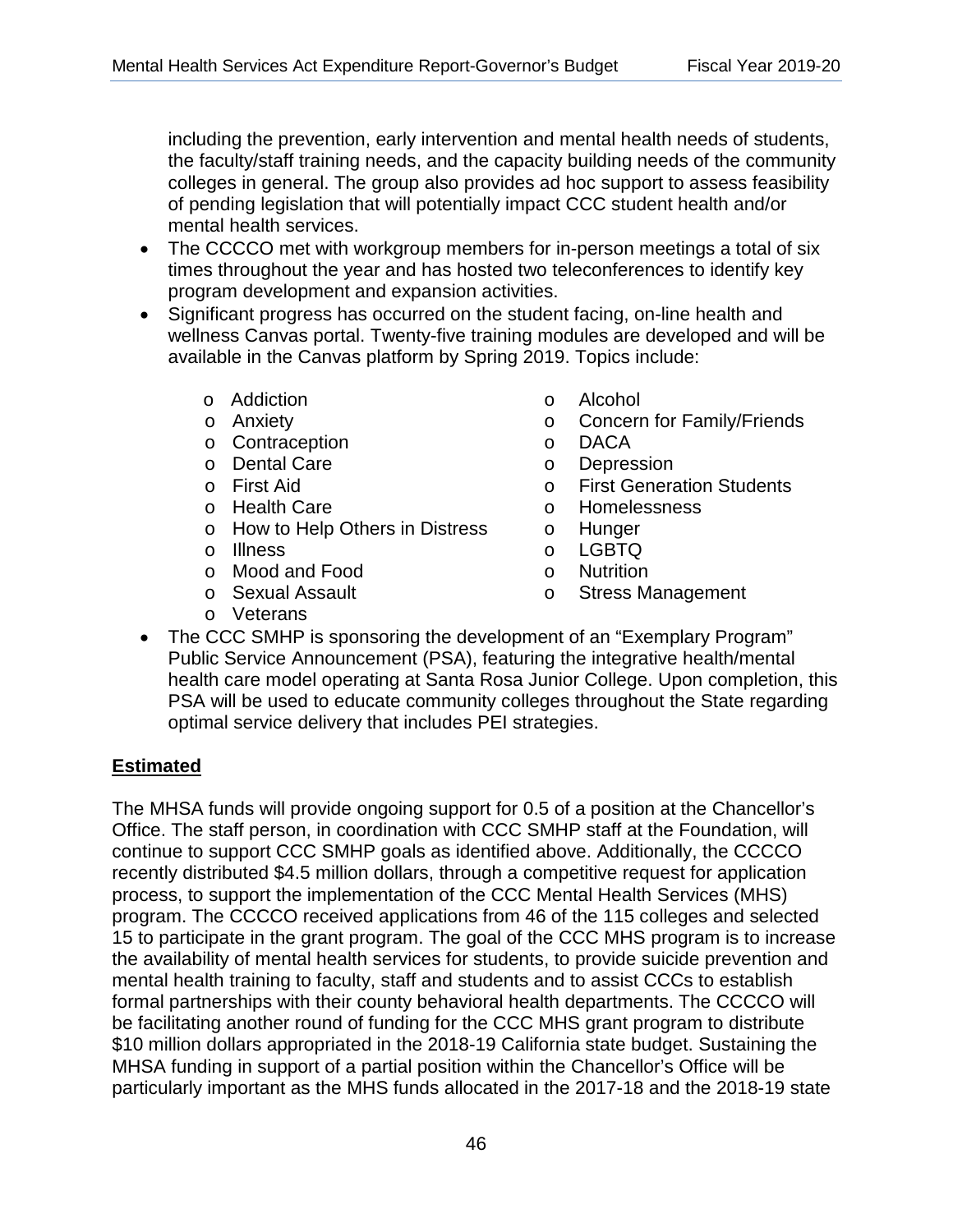budgets are designated for grants to colleges and do not allow for increased staffing within the Chancellor's Office.

## **Projected**  <u>Projected</u>

The MHSA funding will be used for partial support for 1.0 position at the Chancellor's Office.

## **Financial Information System for California (FI\$Cal)**  <u>Financial Information System for California (FI\$Cal) </u>

| FY 2017-18                 | FY 2018-19 | FY 2019-20     |  |
|----------------------------|------------|----------------|--|
| $\frac{1}{2}$ \$132,000 SO | \$0 SO     | $($18,000)$ SO |  |

The Financial Information System for California (FI\$Cal) project receives funding to transform the State's systems and workforce to operate in an integrated financial management system environment. State agencies with accounting systems will be required to use the system and are required to fund it.

The system is designed to include standardized accounting, budgeting, and procurement features. Currently early in its development, FI\$Cal is headed by four partner agencies: DOF, SCO, State Treasurer's Office and Department of General Services.

## **Military Department**  <u>Military Department</u>

| FY 2017-18      | FY 2018-19     | FY 2019-20     |  |
|-----------------|----------------|----------------|--|
| $$1,387,000$ SO | \$1,420,000 SO | \$1,467,000 SO |  |

### **General Overview**  <u>General Overview</u>

The California Military Department's (CMD) Behavioral Health (BH) office received \$1.410 million in FY 2018-19, which CMD used to fund 8.2 positions for Behavioral Health personnel that are available 24 hours a day, 7 days a week, to members of the CMD and their families. The CMD BH outreach program is designed to improve coordination of care between the California National Guard (CNG), local County Veterans Services Officers, county mental health departments, and other public and private support agencies. CMD BH Liaisons educate guard members, their families, and members of the CMD about mental health issues, and they enhance the capacity of the local mental health system through education and training about military culture. CMD BH Liaisons used MHSA funding to respond to a monthly average of over 800 behavioral health concerns, with over 150 of which required more than basic support and information. The CMD BH Liaisons assisted soldiers and airmen, civilian military department members, and their families, in acquiring appropriate local, state, federal, private, public, and/or non-profit Behavioral Health Program support. Assisting soldiers,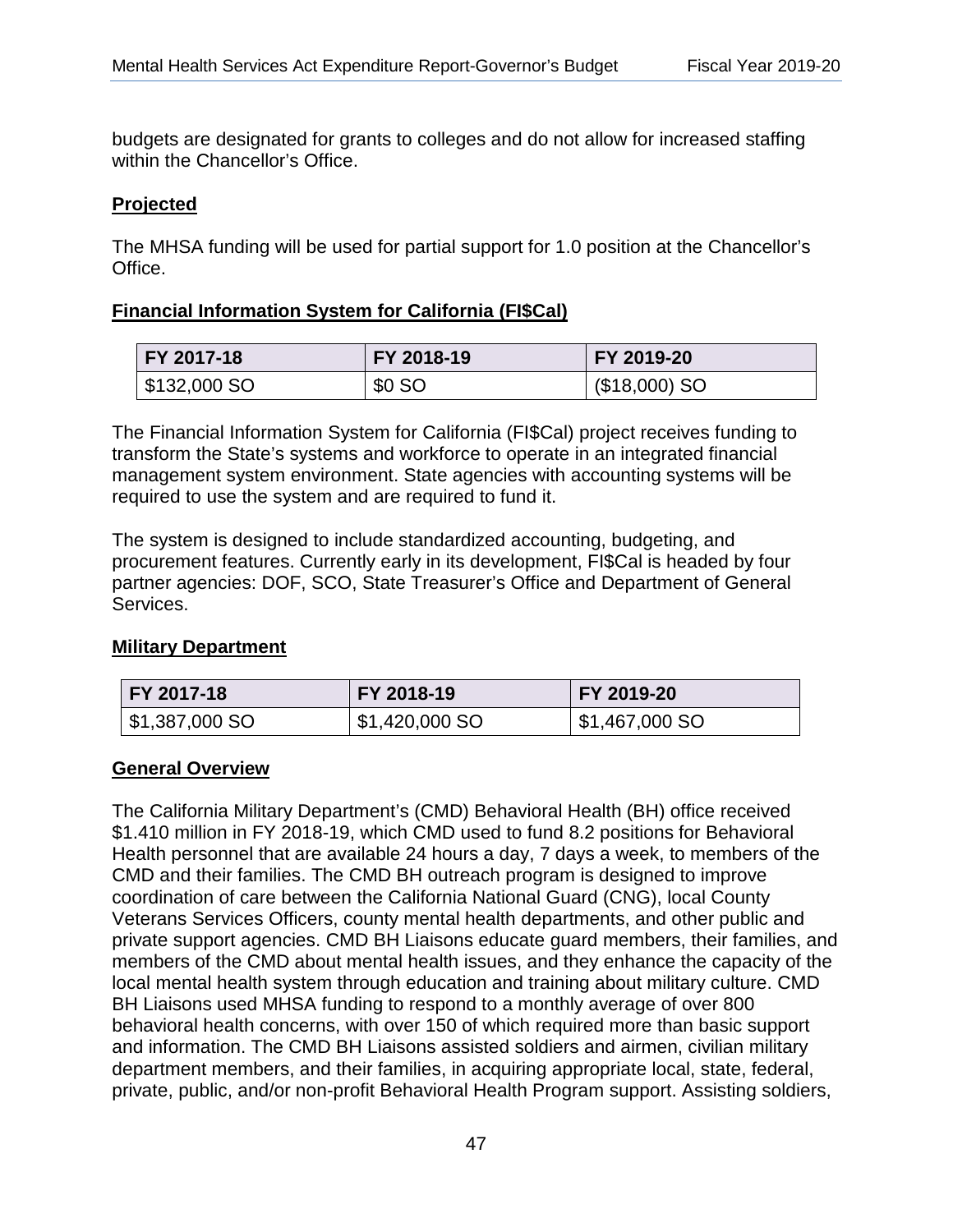airmen, and department members in accessing the appropriate mental health care programs is extremely cost-efficient and ensures that service members receive care by mental health clinicians who are trained to treat military-specific conditions. MHSAfunded CMD BH Liaisons partnered with UCLA's Nathanson Family Resilience Center's Families Overcoming Under Stress program to provide support to military families in the Southern California Region. CMD BH Liaisons also participated in statewide behavioral health collaborative in each of their regions, such as, Santa Barbara Collaboratives, Ventura Collaborative, Fresno and Bakersfield Veterans Groups, Valley Veterans Alliance, West Los Angeles/UCLA Veteran and Family Wellness Center Advisory Group, and San Diego Collaborative. General areas of activity for the CNG BH Directorate include:

- Supporting Veteran regional stand downs
- Participating in Veterans and VA Family panels regarding issues and resources
- Maintaining 2 social media pages for public outreach/intervention.
- Maintaining State internet website with information for 24/7 resource/assistance.
- access mental health services. • Conducting education events to inform soldiers and their families about how to
- Presenting information about county mental health programs to all CNG BH providers and CNG members.
- Presenting information to government, public, and non-profit agencies through briefings, conferences, panels, and presentations, about the unique experiences of military members and veterans.

CMD BH Liaisons contributed to and supported articles about behavioral health, National Guard Behavioral Health resources, suicide prevention, motivational techniques, and general mental health resources in military unit newsletters, bulletins, and unit formations. They spoke on veteran and military, and emergency responder panels, such as the California Professional Firefighters Association Behavioral Health Task Force, and the UCLA/Greater Los Angeles VA Veteran Family Wellness Center Advisory Workgroup Meeting. They participated in statewide webinars, maintained two CA National Guard Behavioral Health informational Facebook pages, and used texting, and FaceTime to reach out to all Guard members and the public.

## **Actual**  <u>Actual</u>

Expenditure of \$1,387,000 funded 8.2 positions (salary and benefits), and travel associated with outreach to organizations, support agencies, and the CMD supported population. Expenditures also included communication costs for cell phone connectivity for each of the Behavioral Health Liaison's 24/7 response capability for 1,000 monthly contacts.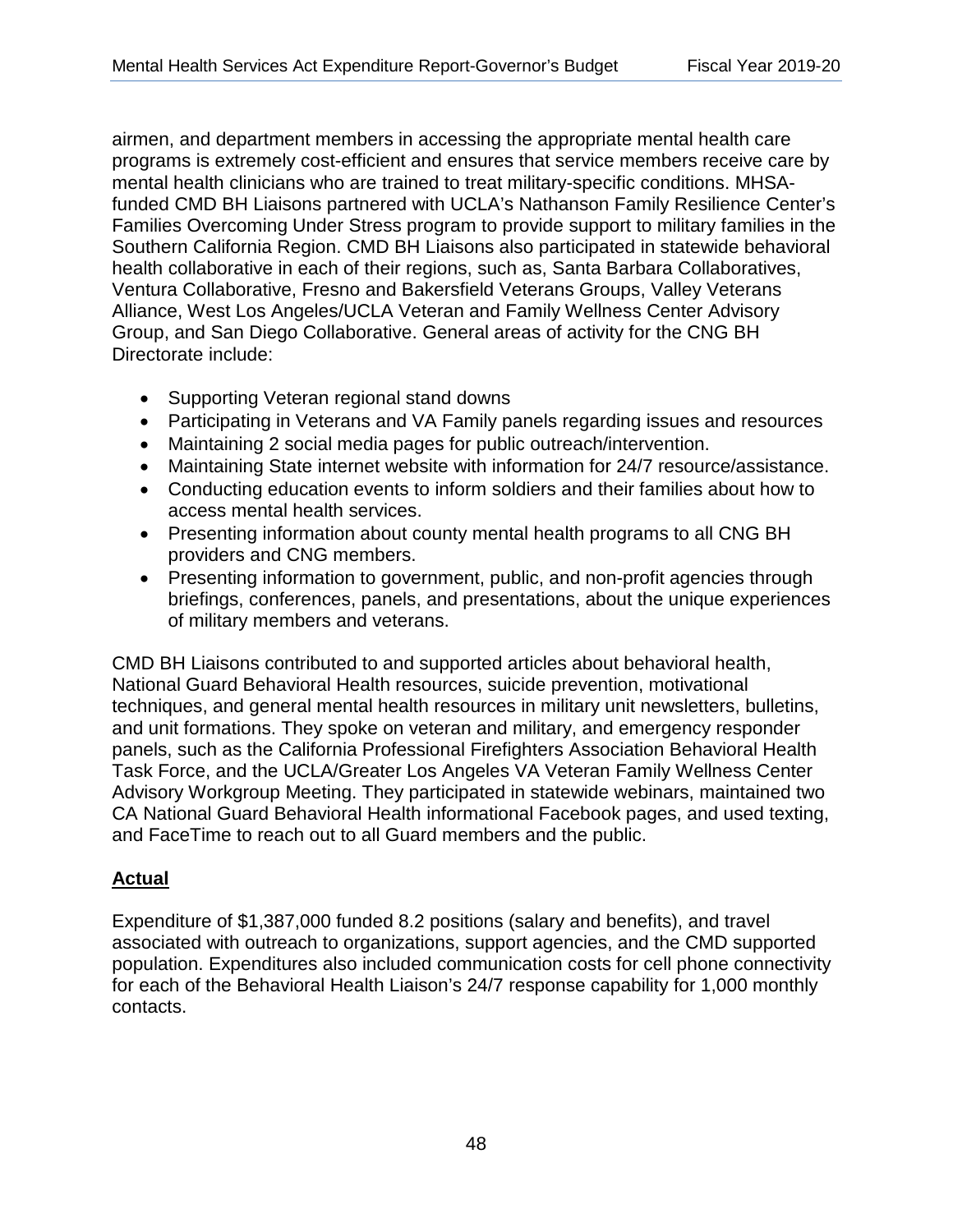## **Estimated**  <u>Estimated</u>

Estimated expenditures of \$1,420,000 for FY 2018-19, will be used for the same costs as the previous year's actual expenses. CMD BH will fund 8.2 positions (salary and benefits) and travel associated with outreach to organizations, support agencies, and the CMD supported population. Expenditures will also cover communication costs for each of the Behavioral Health Liaison's 24/7 response capability.

## **Projected**  <u>Projected</u>

Projected expenditures for the FY 2019-20 will cover the same expenditure categories as the current and prior fiscal year: projected costs for 8.2 positions (salary and benefits) and travel associated with outreach to organizations, support agencies, and the CMD supported population. Expenditures will also cover communication costs for each of the Behavioral Health Liaison's 24/7 response capability.

### **Department of Veterans Affairs**  <u>Department of Veterans Affairs</u>

| FY 2017-18   | FY 2018-19     | FY 2019-20     |  |
|--------------|----------------|----------------|--|
| \$225,000 SO | \$256,000 SO   | \$256,000 SO   |  |
| \$269,000 LA | \$1,270,000 LA | \$1,270,000 LA |  |

## **State Operations:**  <u>State Operations: </u>

The Department of Veterans Affairs (DVA) receives funding for grant programs and 2.0 FTEs to support the statewide administration of informing veterans and family members about federal benefits, local mental health departments, and other services. DVA also administers grant programs for improving mental health services to veterans through County Veterans Services Offices (CVSO), Stand Downs, and promoting best practice models in educating incarcerated Veterans about available benefits and services. In addition, DVA works in collaboration with the Department of Corrections and Rehabilitation to perform targeted outreach to help incarcerated veterans prepare for release. This outreach focuses on reconnecting inmates with the US DVA and/or Covered California, the reinstatement of disability compensation and/or pension, and other supportive services in the areas to which they are projected to be released.

### **Local Assistance:**  <u>Local Assistance: </u>

In FY 2018-19, the DVA awarded local assistance grants to seven CVSOs to expand and/or promote mental health services in their community utilizing the following strategies:

- Promote programs that encourage early intervention of mental health needs for veterans and their families.
- Provide timely and effective referrals to the appropriate service providers.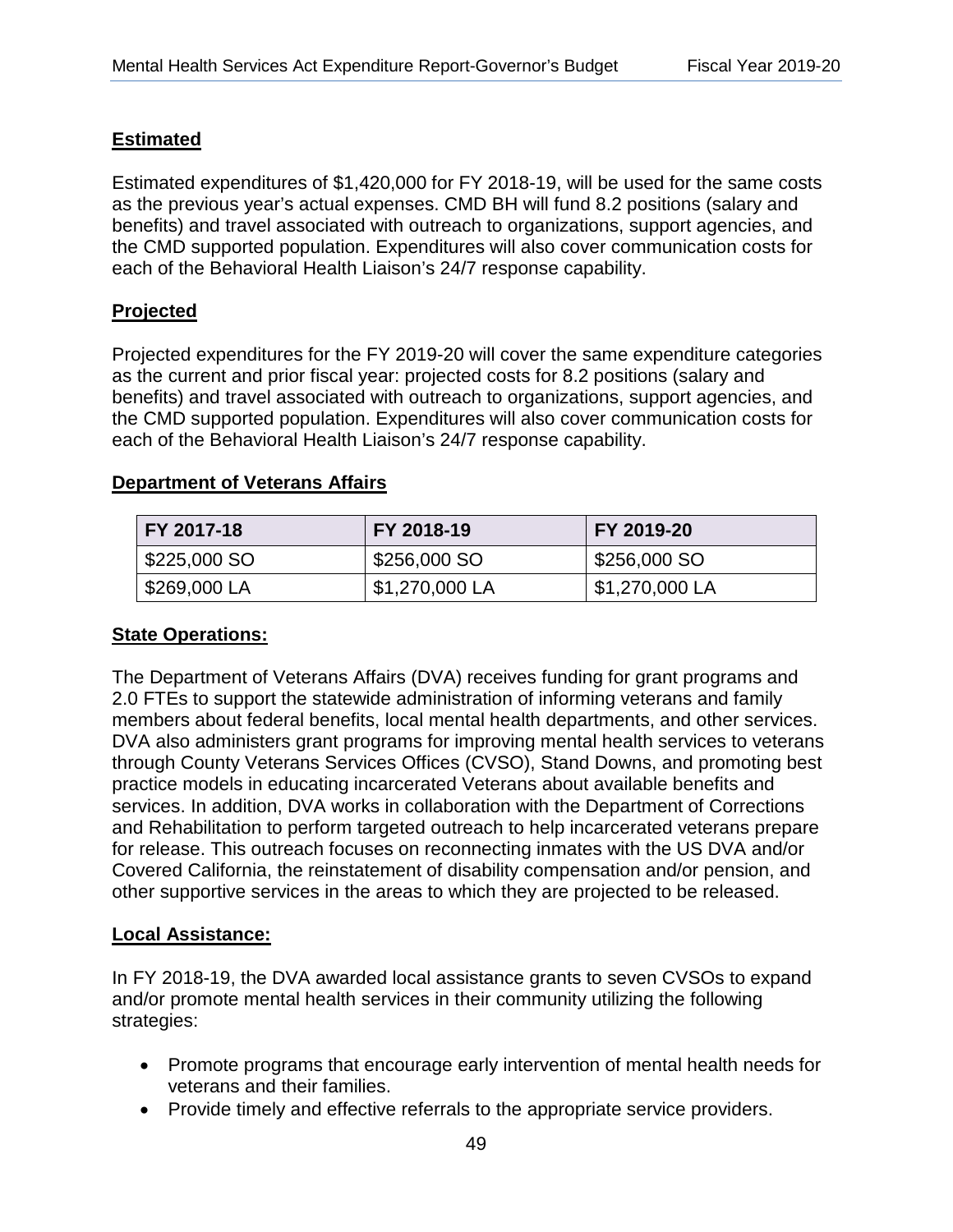- Provide services to Veteran Treatment Courts and/or incarcerated veterans.
- Develop Veteran Peer Support programs in collaboration with applicable county behavioral health departments.
- Reduce stigma and encourage those with mental health needs to seek help by adopting educational mental health programs for veterans and their families.
- Enhance the mental and physical healthcare of veterans and their families.
- Ensure newly discharged service members and veterans are educated on the available services provided by the United States Department of Veterans Affairs (US DVA) specific to mental health services.

\$1,000,000 in 2018-19. Additional information for each county's use of funds is provided in Appendix 3. Note that the DVA is working with CVSOs on a distribution methodology for the remaining

Additional information regarding DVA programs and services is available here.

### **Housing and Community Development**  <u>Housing and Community Development</u>

| FY 2017-18     | FY 2018-19     | FY 2019-20    |  |
|----------------|----------------|---------------|--|
| \$4,550,000 LA | \$1,650,000 LA | <b>\$0 LA</b> |  |

The Department of Housing and Community Development (HCD) received MHSA funding of \$6,200,000 for the provision of technical assistance and application preparation assistance to counties for the No Place Like Home (NPLH) program. The NPLH Technical Assistance Grant Notice of Funding Availability closed on September 30, 2017. HCD received 58 applications out of an eligible pool of 60 applicant counties. The total amount of the applications received is \$5,775,000. HCD has awarded all applications received.

### **California Department of Corrections and Rehabilitation**  <u>California Department of Corrections and Rehabilitation</u>

| <b>FY 2017-18</b> | FY 2018-19     | FY 2019-20  |
|-------------------|----------------|-------------|
| \$237,000 SO      | \$1,182,000 SO | \$1,182,000 |

#### **General Overview**  <u>General Overview </u>

California Department of Corrections and Rehabilitation (CDCR) receives MHSA funds for 3.0 FTEs and \$670,000 for contracts to support the Council on Criminal Justice and Behavioral Health (CCJBH) and to strengthen and expand their activities while achieving MHSA objectives and outcomes for designated target populations. One of the objectives of the MHSA is to reduce incarceration associated with untreated mental illness.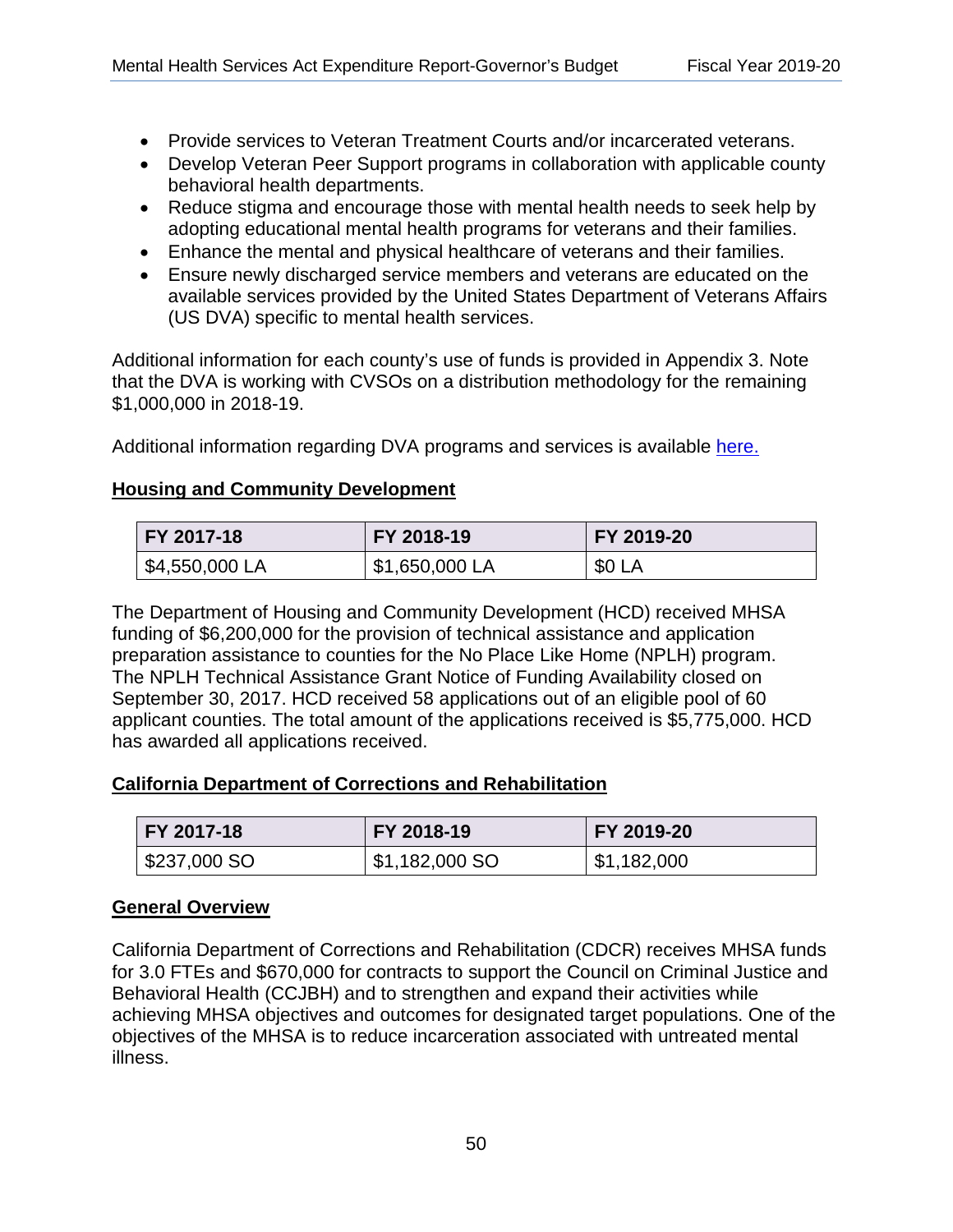Beginning in FY 2018-19 CCJBH will receive funds to provide expert consultation to the Department of State Hospitals (DSH) over the next three years for county contracts to provide diversion programs for individuals who are, or who are at-risk of becoming, declared IST for felony offenses. In addition, CCJBH will be awarding \$670,000 ongoing in contract funds to organization(s) that represent individuals (youth and adults) with lived experienced in the justice and behavioral health systems to support the CCJBH in pursuit of its mission and to provide input and direction into the policy, research and program work of CCJBH.

Through these funds, CCJBH is further able to accomplish tasks and activities that support the use of effective prevention and diversion policies and practices that reduce incarceration or that reduce recidivism among individuals across the lifespan with behavioral health challenges. These activities include examining patterns of health care service utilization among those formerly incarcerated, identifying local best practices and broader adoption of such practices, and providing recommendations to the Administration and the Legislature regarding policy changes that address risks associated with recidivism and support community alternatives to incarceration. 1.0 FTE supports an Associate Governmental Program Analyst, 1.0 FTE supports a Health Program Specialist I, and 1.0 FTE supports a Research Scientist III. MHSA funds further support enhanced training and educational opportunities for council members, stakeholders and staff as well as resources for enhanced communication and information dissemination efforts.

## **Actual**  <u>Actual</u>

In FY 2017-18 CCJBH assessed if and how the Affordable Care Act (ACA), through Medi-Cal expansion to low income adults and the inclusion of mental health and substance use treatment as essential health benefits, has supported California to prevent incarceration and pursue a reduction in recidivism through investments in behavioral health services. In addition, CCJBH sought to understand how the administration and delivery of Medi-Cal programs can be improved in the most costeffective manner.

## *In FY 2017-18 CCJBH Completed the Following Deliverables***:**  <u>In FR 2017-18 CCJBH Completed the Following Deliverables:</u>

- Dissemination of 2017 Annual Legislative Report
	- o Distributed 200+ copies
	- o Conducted key legislative visits, &
	- o Provided over a dozen presentations/trainings at the local, state & federal level (see Appendix C of the 2017 Annual Report)
- Launched the CCJBH/DHCS Medi-Cal Utilization Project
	- o Executed a Memorandum of Understanding between CDCR and DHCS to permit a Research Scientist III to work within both departments to lead the Medi-Cal utilization project.
	- o Executed a data use agreement between CDCR and DHCS allowing the use of CDCR data by the Research Scientist III to be linked to DHCS data systems.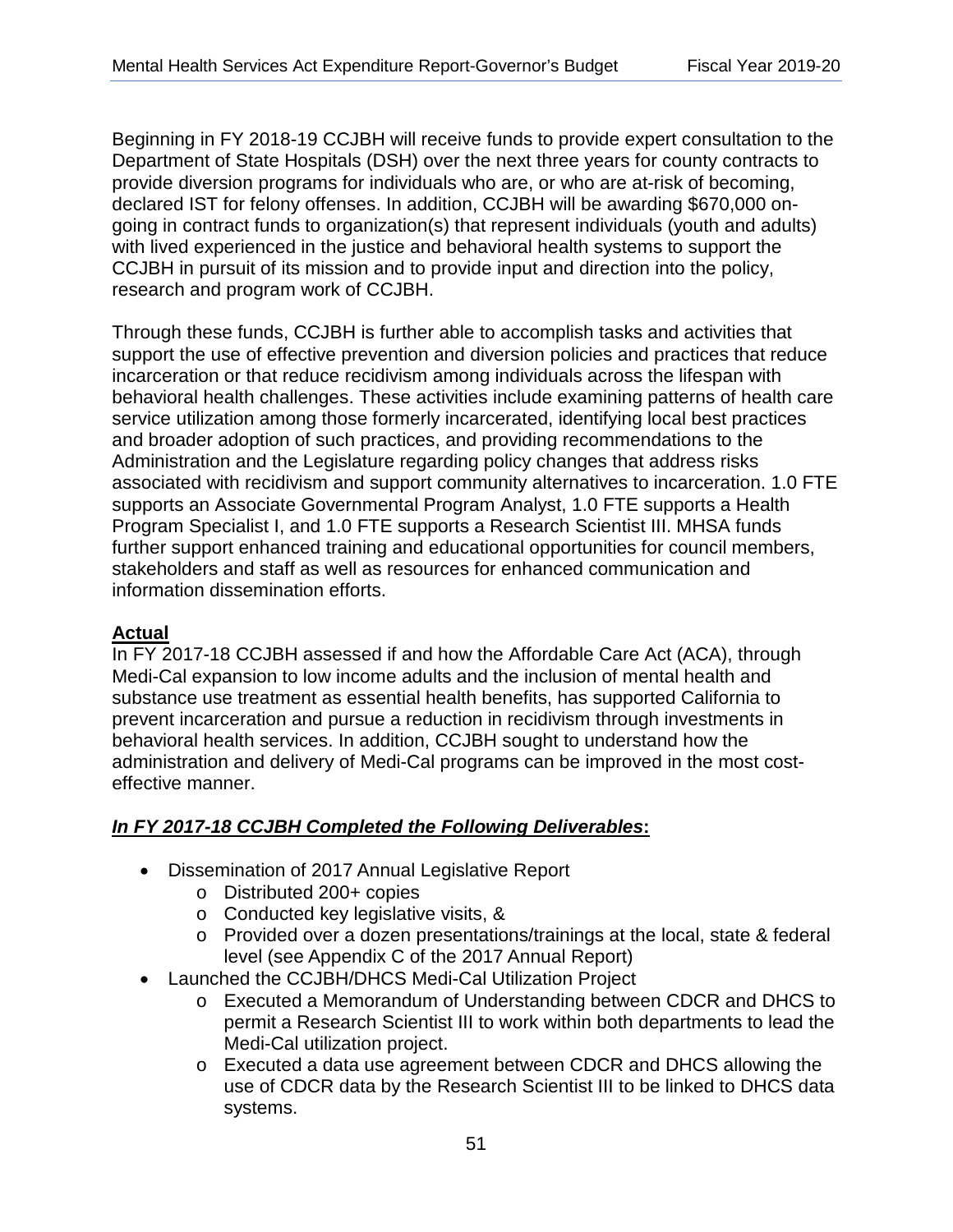- Strengthened Communication and Outreach Efforts (see Appendix C 2017 Annual Report and visit [https://sites.cdcr.ca.gov/ccjbh/\)](https://sites.cdcr.ca.gov/ccjbh/)
- Developed 2017 Annual Legislative Findings and Recommendations through:
	- o 6 county program and staff visits
	- o Quarterly meetings and informational workshops
	- o Summer educational site visit
	- o Key informant interviews
	- o Statewide online survey
	- o Literature reviews and secondary research

The 2017 CCJBH Annual Report examines behavioral health care and the justiceinvolved, including current promising programs to prevent incarceration and expand the workforce in a cost-effective way. The report discusses the following topics:

- A. Behavioral Health Care and the Justice-Involved
	- Criminal justice reforms have made behavioral health services a public safety issue
	- Health care reforms have enhanced the capacity of behavioral health services to support public safety
	- Policies that can be implemented to maximize the benefit of behavioral health care for the justice-involved
	- Initiatives such as the Whole Person Care pilot and the Drug Medi-Cal Organized Delivery System can support developing interventions that work for the justice-involved with significant behavioral health challenges,
- B. How to build the capacity of the workforce through individuals with lived experience in the behavioral health and/or criminal justice system in order to reduce the incarceration of individuals with behavioral health challenges, and
- C. Spotlight on promising programs to prevent incarceration and recidivism in five California counties.

The report features over 20 recommendations that instruct the State and counties to maximize Medi-Cal programs for justice involved populations so that more flexible funding sources, like MHSA, can be strategically used to fill in gaps in services, such as diversion programming, and to expand services to underserved and unserved populations. The report may be accessed [here.](https://sites.cdcr.ca.gov/ccjbh/wp-content/uploads/sites/4/2018/01/COMIO-16th-Annual-Report-Final_Print-1.pdf)

The remainder of FY 2017-18 focused on developing and completing the first CCJBH/ DHCS Medi-Cal Utilization Project report. This is a collaborative research project between CDCR and DHCS to assess whether physical and behavioral health services are associated with preventing recidivism among those at-risk of incarceration, homelessness, and hospitalization. The report may be accessed [here.](https://sites.cdcr.ca.gov/ccjbh/wp-content/uploads/sites/4/2018/12/Offender-Medi-Cal-Utilization-Study-Research-Report-CCJBH-FINAL.pdf)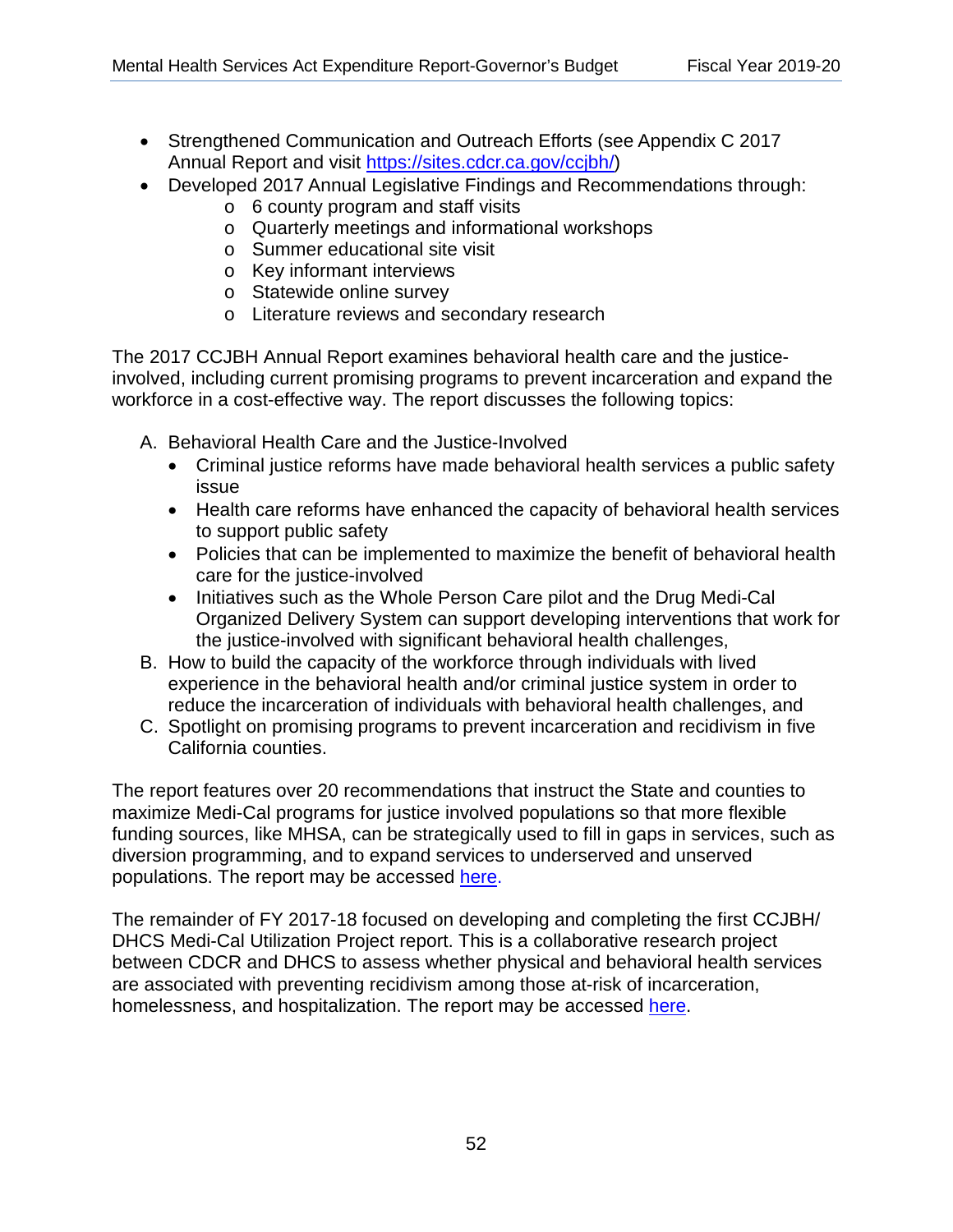## *Core Project Goals:*  <u>Core Project Goals:</u>

- 1. Inform and increase understanding among policymakers and program administrators regarding health care utilization of former offenders and implications,
- 2. Provide information to state and county administrators to consider to support decision-making and improve service delivery to the formerly incarcerated with complex health needs, including behavioral health, and
- 3. For the sub-population of individuals who use a significant amount of resources (e.g. super-utilizers) within this cohort, seek to bend the cost curve by targeting them with interventions.

Preliminary results from the report will explore questions such as did Medi-Cal utilization of behavioral health services increase after the ACA, who accessed what services, and what was the quality of that service. The first full report was published at the end of September 2018 and is available on the CCJBH website found [here.](https://sites.cdcr.ca.gov/ccjbh/)

## **FY 2018-19 Actual and Estimated**  <u>2018-19 Actual and Estimated</u>

*In FY 2018-19 the Council will work on the following policy areas:* 

- Investigate available existing evidence regarding best practices with individuals with co-occurring disorders that are justice-involved,
- Investigate available existing evidence regarding best practices to address homelessness among those with serious behavioral health issues that are justice-involved,
- Identify strategies to address barriers to employment for individuals who are justice-involved, especially to promote the hiring of peer providers, substance use counselors, and community health workers in the behavioral health workforce, and
- Develop a transition plan for the new administration that outlines what has been accomplished and what is a priority to be accomplish by the State to support the prevention, diversion and successful reentry of individuals with behavioral health challenges who are, or who are at risk of, justice involvement.

*In FY 2018-19 the Council will work on the following research areas:* 

- Investigate and identify strategies to support data-driven decision-making locally,
- Continue the Medi-Cal Utilization Research Project, supplying county level data and exploring methods to examine the association between recidivism/convictions and healthcare.
- Implement a dissemination plan for findings from the Medi-Cal Utilization Research Project,
- Develop issue-specific analyses on key issues including patterns of utilization of crisis services and *if* and *how* formerly incarcerated individuals are accessing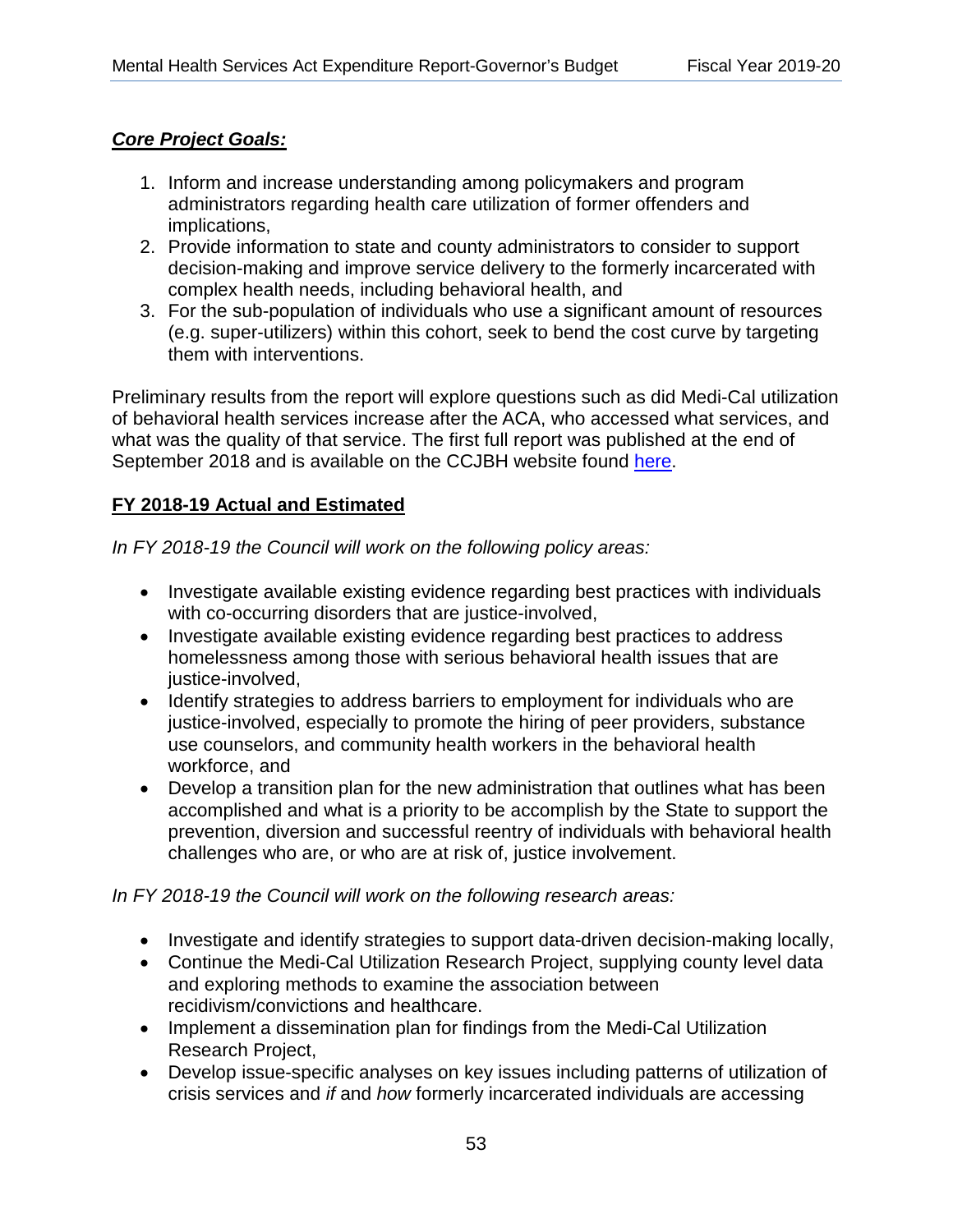and using services associated with the new Drug Medi-Cal Organized Delivery System, and

• Seek research partnerships, as appropriate, with other state departments and agencies that play a critical role in the prevention, diversion, and successful reentry of individuals with mental illness including but not limited to the MHSOAC, the HCD, CDE, and the Department of Social Services (DSS).

### *In FY 2018-19 the Council will work on the following program areas:*

- Provide expert consultation to the DSH for county contracts to provide diversion programs for individuals who are, or who are at-risk of becoming, declared IST for felony offenses. This consultation may be delivered through a variety of methods including directly from CCJBH staff and Council members, as well as, by contracted services from subject matter experts. The goal of consultation services is to support DSH and counties in program success.
- Collaborate with the MHSOAC, the counties, and other stakeholders on the implementation of the Innovation Incubator Project, which partially is designed to support reducing the number of IST referrals.
- Gather input from experts and stakeholders to develop a process for applying for funds up to \$670,000 in ongoing to support activities and programs to ensure that perspectives of formerly incarcerated individuals with mental illness are enabled to provide meaningful input into the policy, research and program work of the Council. CCJBH is in the process of hiring 1.0 Health Program Specialist to develop and manage participation contract(s) for the former justice-involved. Oversight and support in contract management will be provided by senior CCJBH staff.
- Collaborate with MHSOAC, the counties, and other stakeholders on the implementation of the participation contracts for individuals with lived experience in the criminal justice and mental health systems.

The 2018 CCJBH Annual Report was released in December 2018 and can be accessed [here.](https://sites.cdcr.ca.gov/ccjbh/wp-content/uploads/sites/4/2019/01/2018-CCJBH-17th-Annual-Legislative-Report-12-31-18.pdf)

### **FY 2019-20 Projected**  <u>FY 2019-20 Projected</u>

CCJBH will continue to work on the policy, research, and program areas outlined above with the following estimated distinctions:

- The focus of CCJBH work in the areas of prevention, diversion, and reentry will take into consideration the priorities of the new administration and stakeholders recognizing that these may shift slightly.
- CCJBH is prepared to conduct more policy work in the area of addressing homelessness and the affordable housing crisis as it greatly impacts youth and adults with mental illness, especially those who have been involved in the justice system. In addition, more policy work is needed to follow-up on identifying best practices in the delivery of co-occurring services and reducing barriers to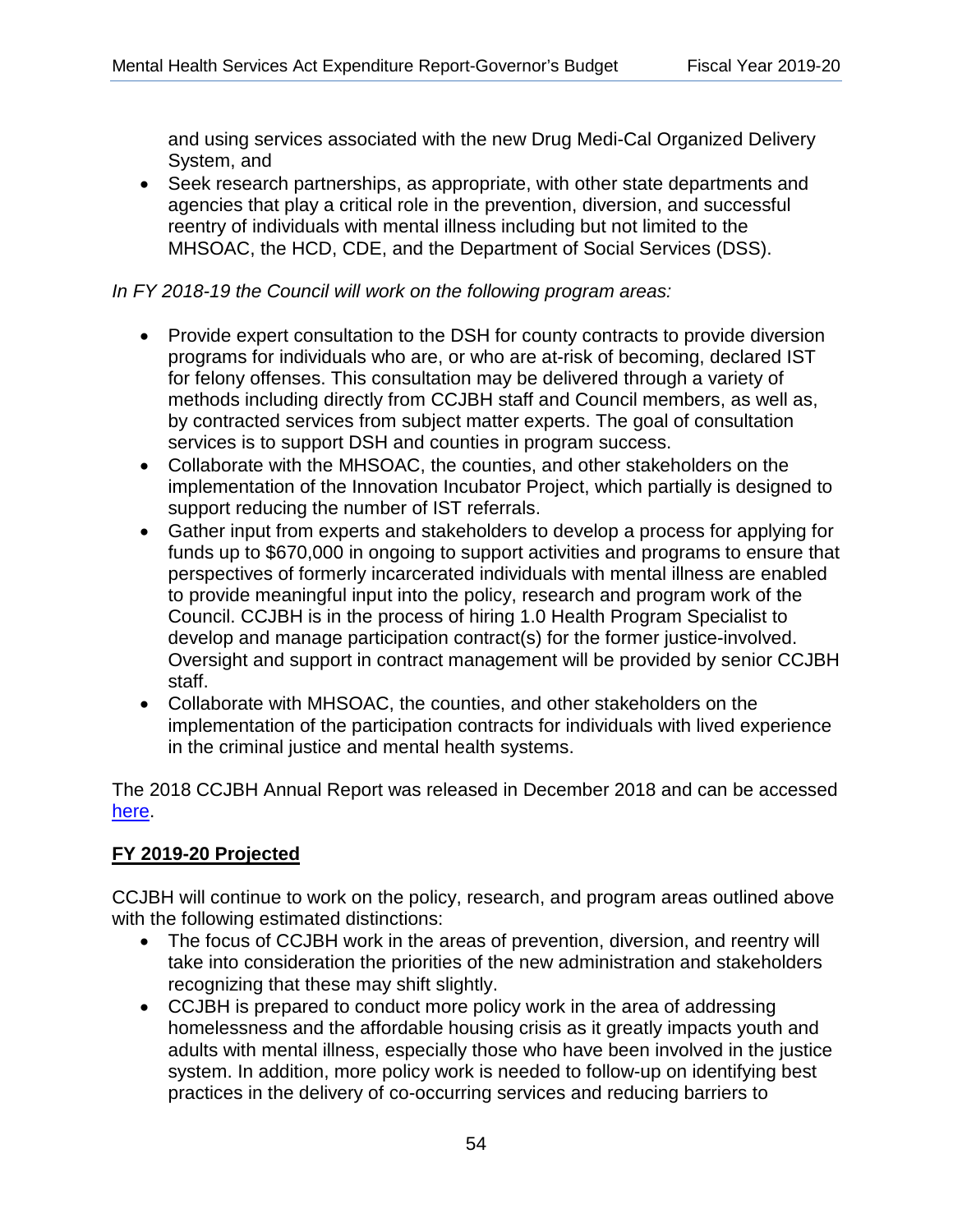health challenges. employments for those who have been justice-involved and live with behavioral

- CCJBH is prepared to conduct more policy work in the area of addressing significant gaps in workforce, education, and training initiatives to support professionals in both the criminal justice and behavioral health systems to be more prepared to serve individuals who are justice-involved.
- CCJBH will seek more collaboration with system partners that serve youth with behavioral health challenges or risk factors for future involvement with the justice system in order to strengthen our focus on prevention.
- and ultimately to better address these disparities. • CCJBH will seek more collaboration with partners addressing racial and ethnic disparities in accessing quality behavioral health care services. CCJBH will explore ways the Medi-Cal Utilization Research Program, in partnership with other state and local partners may be able to provide data to help understand

FY 2019-20 will be year two of the participation contracts and CCJBH's consultation work with DSH on county diversion contracts. CCJBH staff will take lessons learned from FY 2018-19 implementation and apply them to make improvements.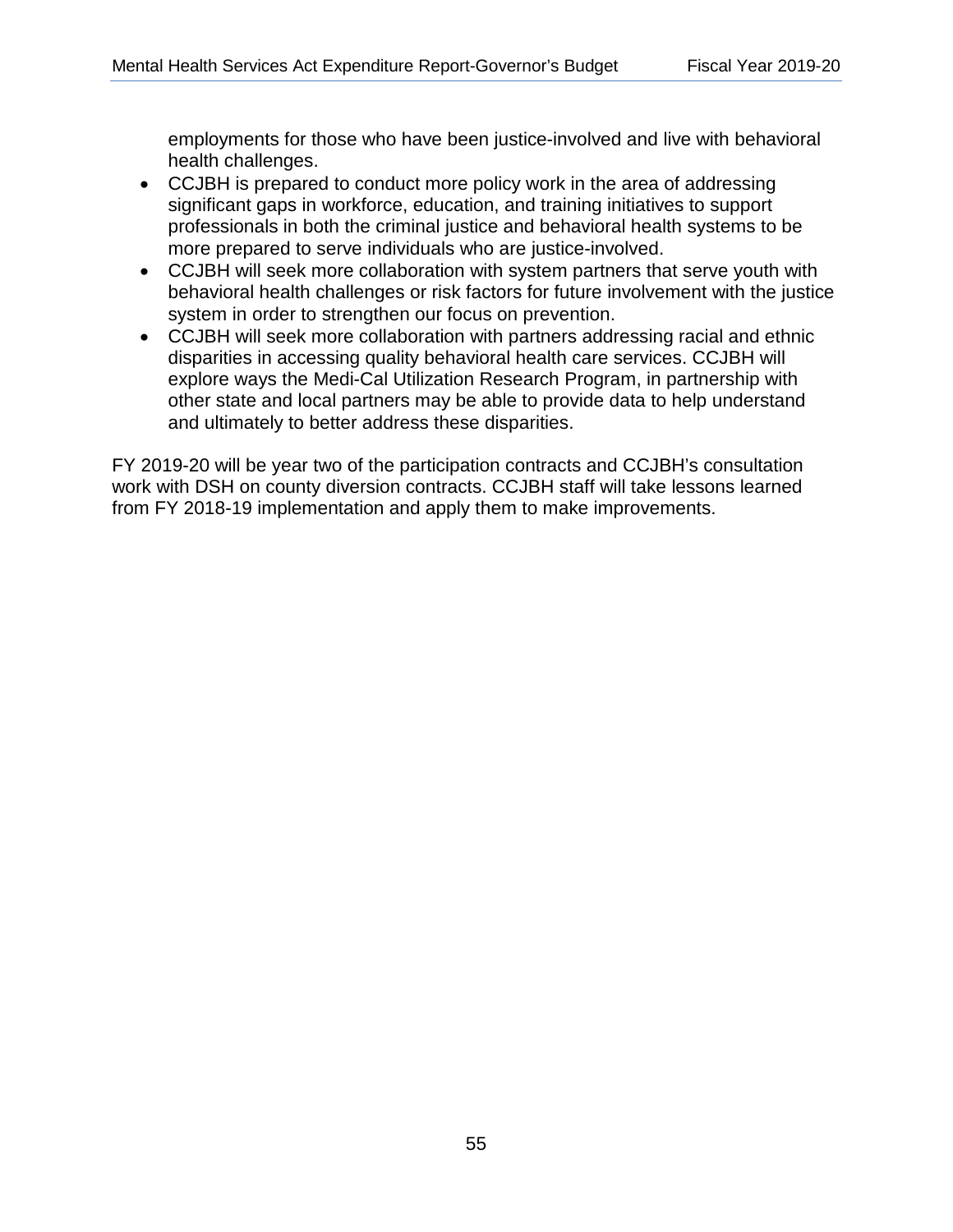## **Appendix 1: Historical Information**  <u>Appendix 1: Historical Information</u>

 infrastructure, technology and training elements. In November 2004, California voters passed Proposition 63 (the Mental Health Services Act or MHSA). MHSA established a one percent income tax on personal income over \$1 million for the purpose of funding mental health systems and services in California. In an effort to effectively support the mental health system, the Act creates a broad continuum of prevention, early intervention, innovative programs, services, and

AB 5 (Chapter 20, Statutes of 2009-10 3rd Ex. Sess.) amended W&I §§ 5845, 5846, and 5847. This law, enacted as urgency legislation, clarified that MHSOAC shall administer its operations separate and apart from the former DMH, streamlined the approval process for county plans and updates, and provided timeframes for the former DMH and MHSOAC to review and/or approve plans.

AB 100 (Chapter 5, Statutes of 2011) amended W&I §§ 5813.5, 5846, 5847, 5890, 5891, 5892, and 5898. This law dedicated FY 2011-12 MHSA funds on a one-time basis to non-MHSA programs such as Early and Periodic Screening, Diagnostic and Treatment, Medi-Cal Mental Health Managed Care, and mental health services provided for special education pupils. This bill also reduced the administrative role of the former DMH. This bill deleted the county's responsibility to submit plans to the former DMH and the former DMHs responsibility to review and approve these plans. To assist counties in accessing funds without delay, Section 5891 was amended to direct the State Controller to continuously distribute, on a monthly basis, MHSA funds to each county's Local MHSF. This bill also decreased MHSA state administration from 5 percent to 3.5 percent.

AB 1467 (Chapter 23, Statutes of 2012) amended W&I §§ 5840, 5845, 5846, 5847, 5848, 5890, 5891, 5892, 5897, and 5898. Provisions in AB 1467 transferred the remaining state MHSA functions from the former DMH to DHCS and further clarified roles of MHSOAC and DHCS. Section 5847 was amended to provide county board of supervisors with the authority to adopt plans and/or updates provided the county comply with various laws such as Sections 5847, 5848, and 5892. In addition, the bill amended the stakeholder process counties are to use when developing their three-year program and expenditure plan and annual updates.

SB 82 (Chapter 34, Statutes of 2013), known as the Investment in Mental Health Wellness Act of 2013, utilizes MHSA funds to expand crisis services statewide. This bill also restored MHSA state administration from 3.5 percent to 5 percent.

AB 1618 (Chapter 43, Statutes of 2016) established the No Place Like Home Program that is administered by the Department of Housing and Community Development. This bill also requires DHCS to: conduct program reviews of county performance contracts to determine compliance; post the county MHSA three-year program and expenditure plans, summary of performance outcomes reports and MHSA revenue and expenditure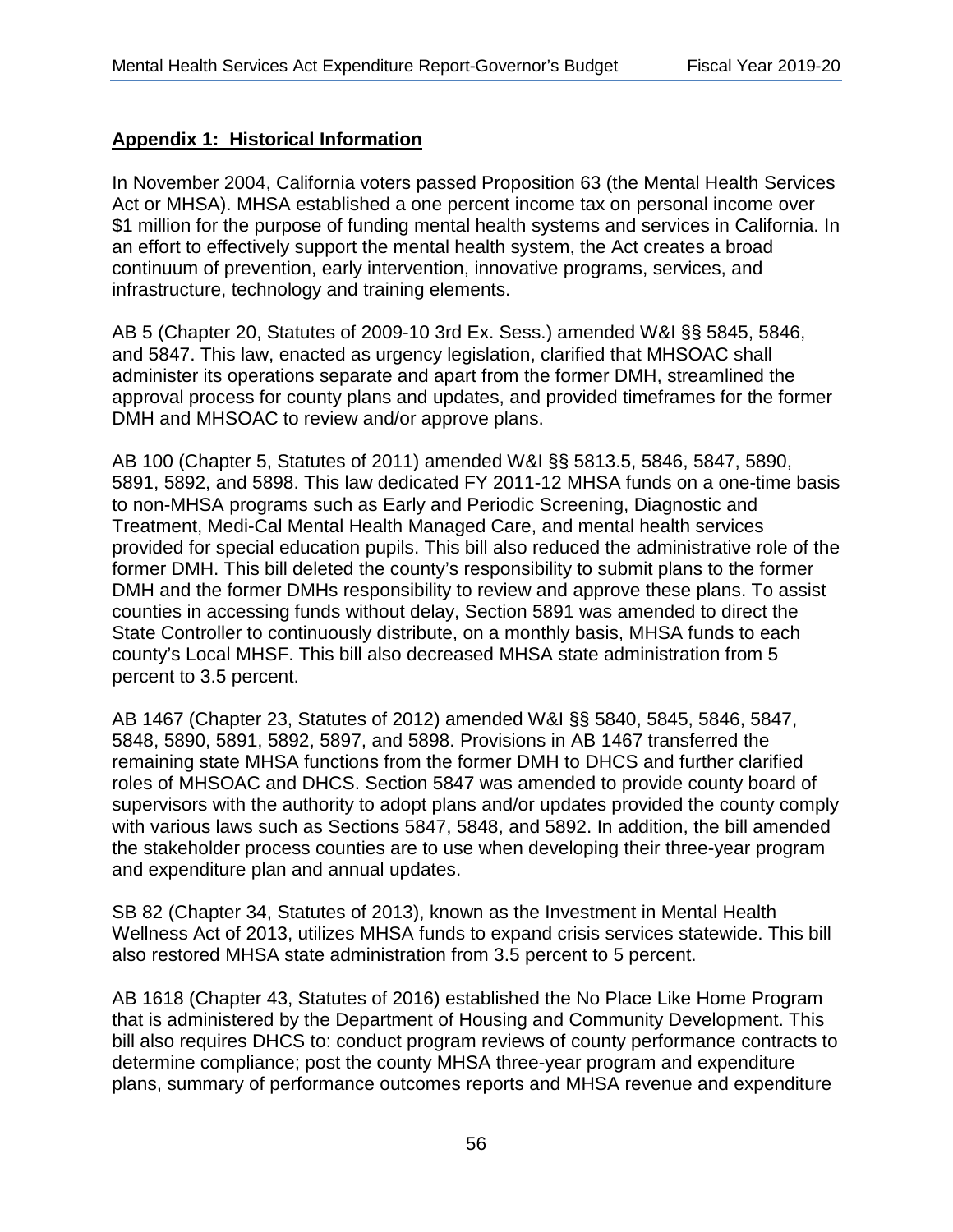reports; and allows DHCS to withhold MHSA funding from counties that are not submitting expenditure reports timely.

AB 114 (Chapter 38, Statutes of 2017) provided that funds subject to reversion as of July 1, 2017, were deemed reverted and returned to the county of origin for the originally intended purpose. This bill also increased the time that small counties (less than 200,000) have to expend MHSA funds from 3 years to 5 years, and provided that the reversion period for INN funding begins when MHSOAC approves the INN project.

SB 192 (Chapter 328, Statues of 2018) amended Sections 5892 and 5892.1. This bill clarified that a county's prudent reserve for their Local MHSF shall not exceed 33% of the average CSS revenue received in the local MHSF, in the previous five (5) years. This bill required counties to reassess the maximum amount of the prudent reserve every five (5) years and to certify the reassessment as part of its Three-Year Program and Expenditure Plan or annual update. This bill also established the Reversion Account within the fund, and required MHSA funds reverting from the counties, and the interest accrued on those funds, be placed in the Reversion Account.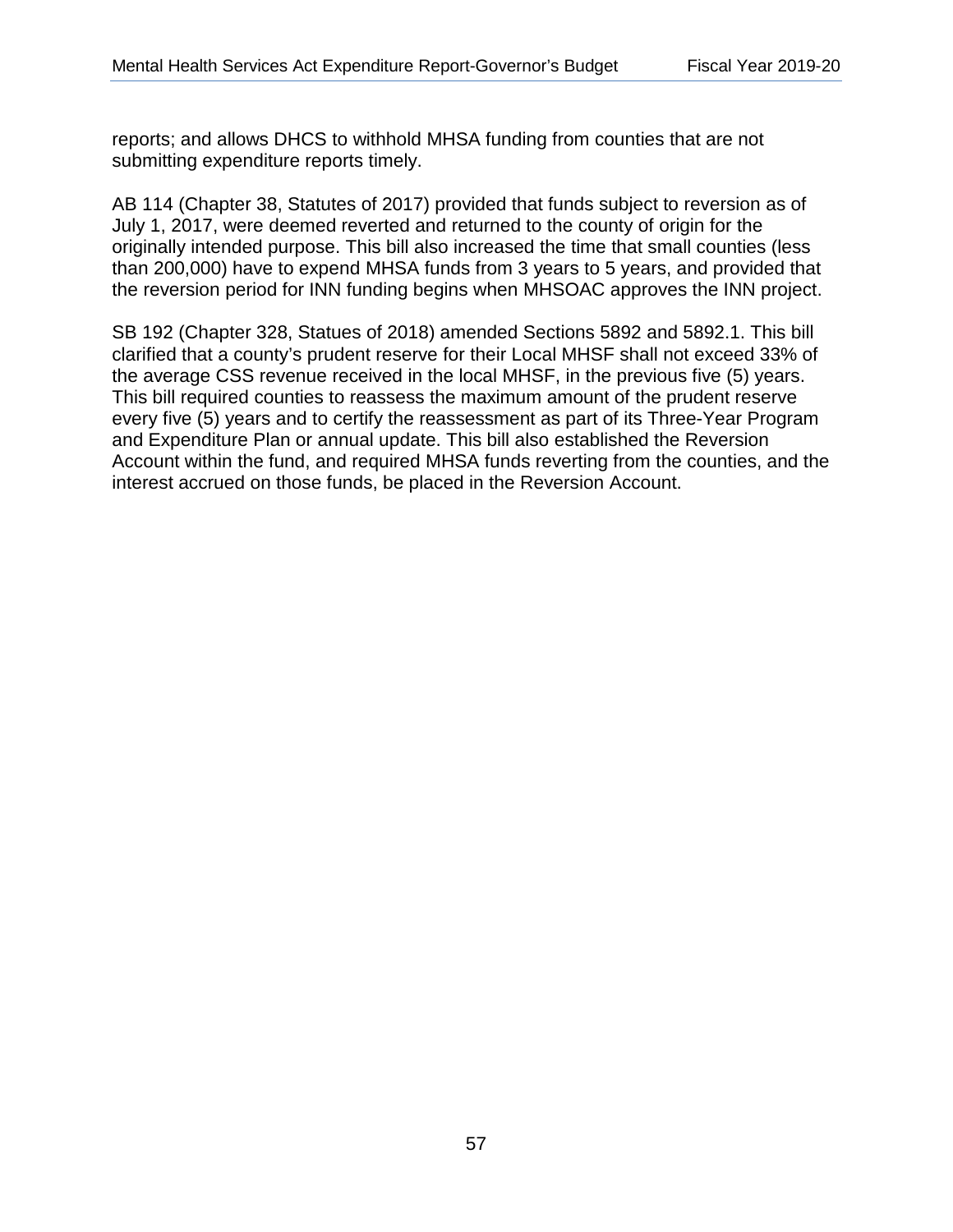|                        | <b>County</b>                    | <b>Grant Year 1</b> | <b>Grant Year 2</b> | <b>Grant Year 3</b> | <b>Grant Year 4</b> | <b>Total</b>    |
|------------------------|----------------------------------|---------------------|---------------------|---------------------|---------------------|-----------------|
|                        | Berkeley*                        | \$104,238.26        | \$267,306.22        | \$243,290.02        |                     | \$614,834.50    |
|                        | Calaveras*                       | \$68,066.00         | \$71,933.00         | \$72,071.65         |                     | \$212,070.65    |
|                        | Humboldt*                        | \$217,127.15        | \$236,904.32        | \$236,904.01        |                     | \$690,935.48    |
|                        | <b>Tuolumne</b>                  | \$148,881.00        | \$153,707.00        | \$158,782.60        |                     | \$461,370.60    |
| Small Counties         | Berkeley*                        | <b>TBD</b>          | <b>TBD</b>          | <b>TBD</b>          |                     | \$216,098.53    |
|                        | Calaveras*                       | \$86,952.00         | \$136,743.00        | \$142,867.87        |                     | \$366,562.87    |
|                        | Humboldt*                        | \$156,145.00        | \$168,815.00        | \$187,752.74        |                     | \$512,712.74    |
|                        | <b>Butte</b>                     | \$152,804.00        | \$176,032.00        | \$185,907.27        |                     | \$514,743.27    |
|                        | <b>Merced</b>                    | \$260,593.99        | \$250,485.78        | \$206,954.22        |                     | \$718,033.99    |
|                        | Placer*                          | \$249,489.00        | \$268,090.00        | \$282,343.38        |                     | \$799,922.38    |
|                        | <b>Sonoma</b>                    | \$389,584.99        | \$397,948.88        | \$406,563.69        |                     | \$1,194,097.56  |
|                        | Stanislaus*                      | \$198,434.25        | \$347,442.82        | \$347,443.60        |                     | \$893,320.67    |
|                        | Yolo*                            | \$66,279.06         | \$69,592.72         | \$72,036.87         |                     | \$207,908.65    |
|                        | Placer*                          | \$336,417.00        | \$344,892.00        | \$354,814.02        |                     | \$1,036,123.02  |
| <b>Medium Counties</b> | <b>San Luis</b><br><b>Obispo</b> | \$92,807.26         | \$139,212.06        | \$139,214.41        |                     | \$371,233.73    |
|                        | Santa Barbara                    | \$287,727.00        | \$295,000.00        | \$299,688.63        |                     | \$882,415.63    |
|                        | Stanislaus*                      | \$94,951.00         | \$163,588.00        | \$163,588.70        |                     | \$422,127.70    |
|                        | Yolo*                            | \$66,279.06         | \$69,592.72         | \$72,049.57         |                     | \$207,921.35    |
|                        | <b>Alameda</b>                   | \$898,220.72        | \$1,394,592.11      | \$1,466,679.23      |                     | \$3,759,492.06  |
|                        | Los Angeles*                     | \$3,844,384.60      | \$6,876,919.80      | \$6,837,062.58      |                     | \$17,558,366.98 |
|                        | Sacramento*                      | <b>TBD</b>          | <b>TBD</b>          | <b>TBD</b>          |                     | \$2,837,194.79  |
| Counties               | <b>San Francisco</b>             | \$486,333.00        | \$586,868.00        | \$587,325.51        |                     | \$1,660,526.51  |
|                        | <b>Ventura</b>                   | \$394,190.75        | \$669,297.83        | \$691,244.35        |                     | \$1,754,732.93  |
| Large                  | Los Angeles*                     | \$2,998,051.00      | \$5,401,370.67      | \$5,355,651.70      |                     | \$13,755,073.37 |
|                        | <b>Riverside</b>                 | \$264,484.59        | \$577,257.87        | \$594,576.07        |                     | \$1,436,318.53  |
|                        | Sacramento*                      | <b>TBD</b>          | <b>TBD</b>          | <b>TBD</b>          |                     | \$1,684,568.99  |
|                        | <b>CAHELP JPA</b>                | \$1,323,341.25      | \$1,323,342.00      | \$1,323,342.00      | \$1,323,342.10      | \$5,293,367.35  |
| School-<br>County      | <b>Humboldt</b>                  | \$1,323,344.00      | \$1,323,341.00      | \$1,323,341.00      | \$1,323,341.35      | \$5,293,367.35  |
|                        | <b>Placer</b>                    | \$1,323,341.83      | \$1,323,341.84      | \$1,323,341.84      | \$1,323,341.84      | \$5,293,367.35  |
|                        | <b>Tulare</b>                    | \$1,323,341.66      | \$1,323,342.01      | \$1,323,342.00      | \$1,323,341.67      | \$5,293,367.34  |
|                        | <b>Evaluation</b>                | N/A                 | N/A                 | N/A                 | N/A                 | \$7,057,823.13  |
|                        | <b>Total</b>                     |                     |                     |                     |                     | \$83,000,000.00 |
|                        |                                  |                     | <b>Adult/TAY</b>    | Children 0-21       |                     |                 |

## **Appendix 2: MHSOAC Triage Grant Awards**  <u>Appendix 2: MHSOAC Triage Grant Awards</u>

\*County received multiple grants.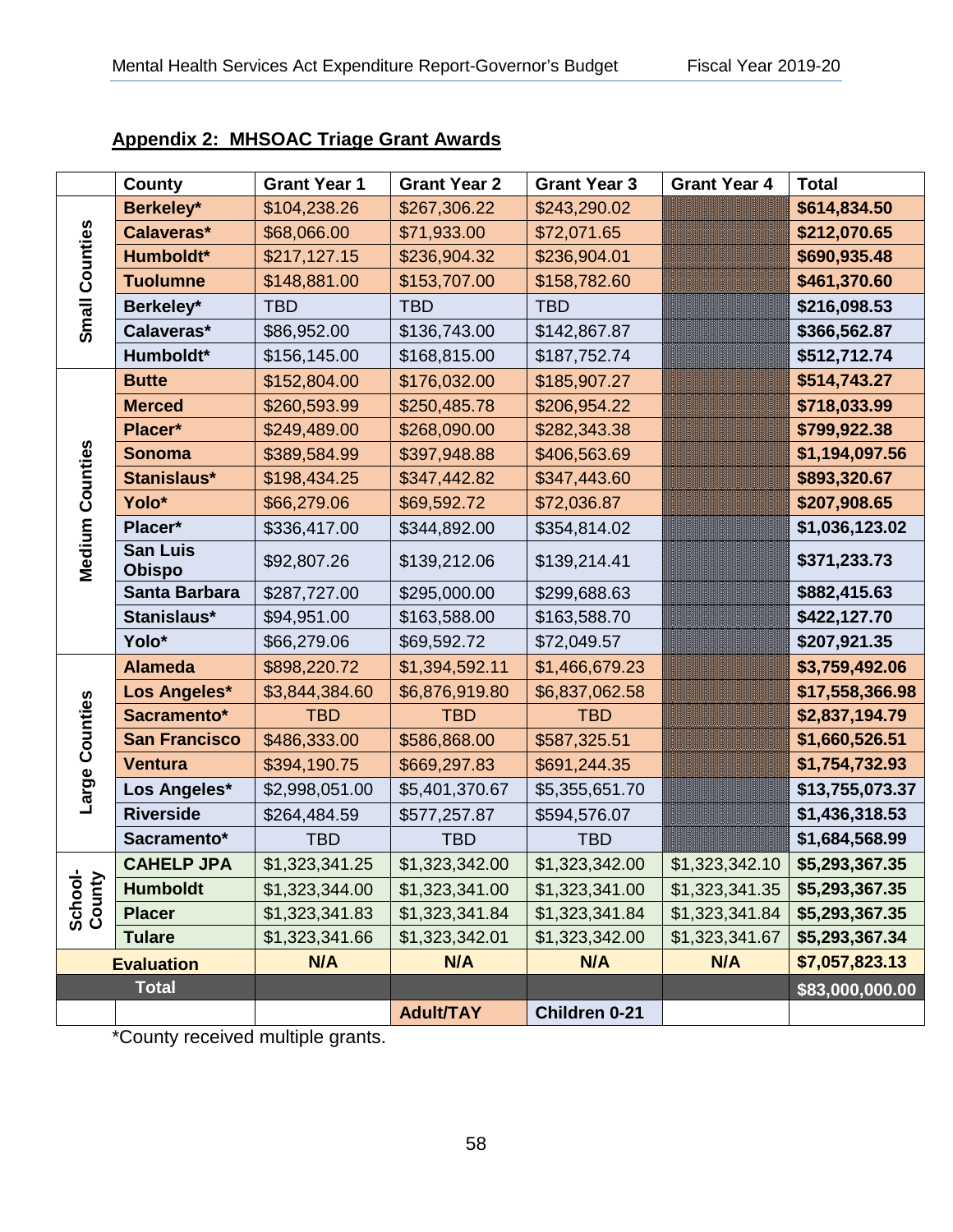## **Appendix 3: Department of Veterans Affairs County Grants**  <u>Appendix 3: Department of Veterans Affairs County Grants</u>

The DVA awarded grants to seven CVSO. The following is a synopsis of the services and outreach the CVSOs provide.

#### **Contra Costa - \$30,000**

Contra Costa CVSO will continue to contract with Contra Costa Television to produce a live, monthly call-in Television program entitled "Veterans' Voices." Providing a television medium ("Veterans' Voices") allows a Veteran or their family members to call in with questions about mental health, healthcare, housing and benefits. Listening to a panel of providers explain services available, or listening to experiences of other Veterans will provide a greater sense of understanding about themselves and their needs as well as bring relief to stigmas and barriers that are preventing them from asking for help.

#### **Imperial - \$40,000**

Imperial CVSO has partnered with the Imperial County Behavioral Health Services department and the Yuma Veterans Center to provide mental health outreach services. With funding from Prop 63, the CVSO will be able to expand its services to reach the underserved Veterans including justice-involved Veterans, homeless Veterans, and Veterans who live in rural areas of the county. With support from the grant program, the CVSO will be able to employ a Veteran Outreach Representative that will be responsible for the development, coordination, and implementation of Veteran outreach activities with the focus on mental health.

#### **Los Angeles - \$40,000**

The goal of the Los Angeles CVSO is to identify, assess, and connect Veterans and their families to mental health services and supportive services such as housing, healthcare, legal services, education/training, and employment. Their objective is to enhance the quality of life for Veterans and their families through mental health intervention and prevention services. The CVSO will work with the County of Los Angeles DMH to identify Veterans and their families in need of mental health service with a focus on underserved Veterans (Other than honorable discharges, Women Veterans, LGBT Veterans, and incarcerated Veterans).

#### **Nevada - \$40,000**

well as improve the mental health and well-being of all Veterans in Nevada County.<br>59 Nevada CVSO, in partnership with Welcome Home Vets, Sierra College, multiple divisions of Nevada County DSS, Nevada County Department of Behavioral Health, Nevada County Stand Down, Nevada County Court System, local Senior Services, Sierra Nevada Memorial Hospital, and the Tahoe Forest Health System, proposes to continue the Nevada County Veterans Outreach and Resource Program. This program includes reaching out and connecting Veterans within Nevada County to behavioral health support and other services. The purpose of Welcome Home Vets is to continue to educate all Veterans and family members in their transition, link them to services, as